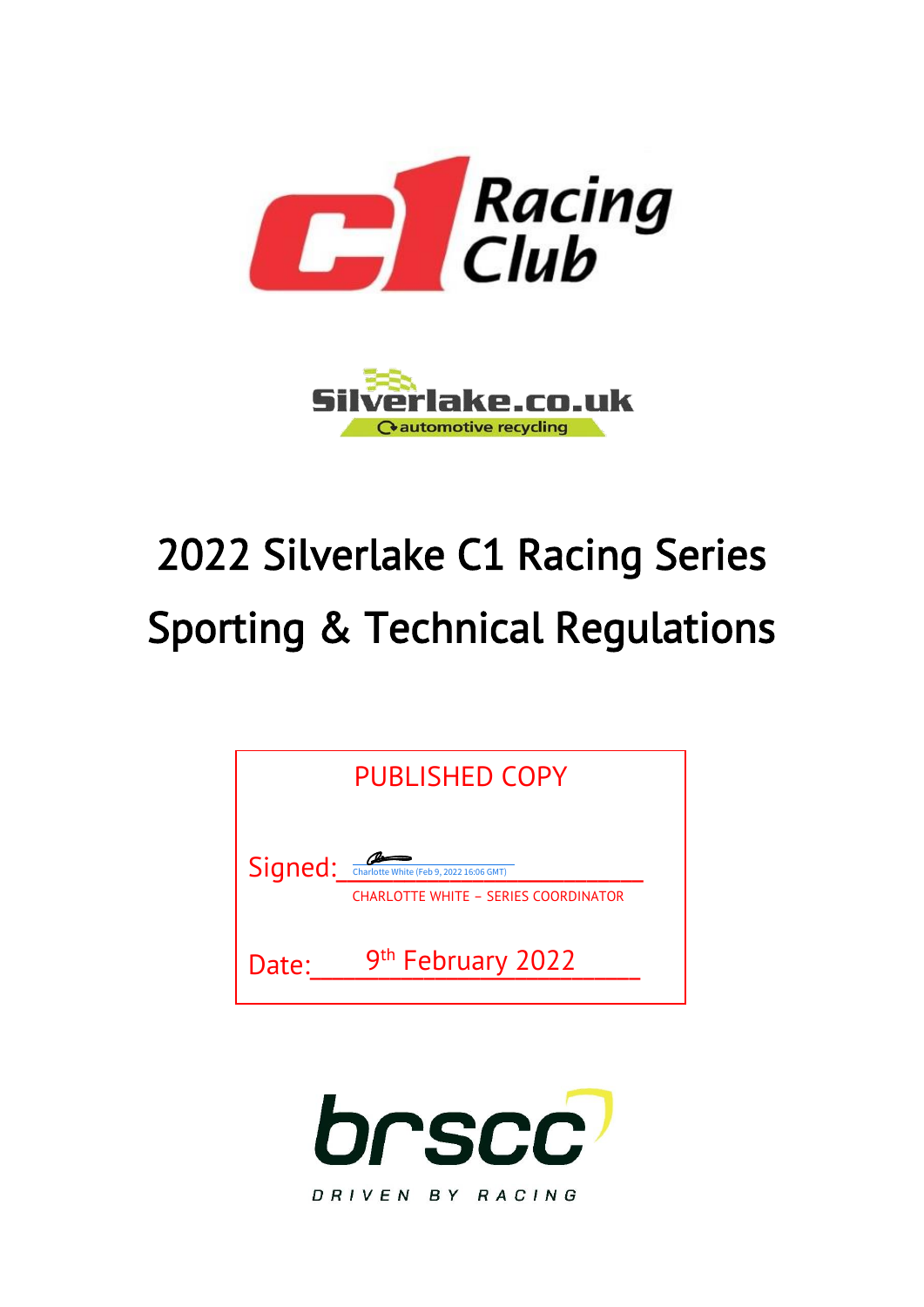# CONTENTS Page

| $\mathbf{1}$            | Introduction<br><b>SPORTING REGULATIONS - GENERAL</b> | 2<br>3              |
|-------------------------|-------------------------------------------------------|---------------------|
| 1.1                     | Title & Jurisdiction                                  | 3                   |
| 1.2                     | Officials                                             | 3                   |
| 1.3                     |                                                       | 4                   |
|                         | <b>Competitor Eligibility</b>                         |                     |
| 1.4<br>1.5              | C1 Club Membership<br>Series Events                   | 4                   |
|                         |                                                       | 5                   |
| 1.6<br>1.7              | Scoring<br>Awards                                     | 5                   |
|                         |                                                       | 5<br>$\overline{7}$ |
| $\overline{2}$          | SERIES RACE MEETINGS & RACE PROCEDURES                | $\overline{7}$      |
| 2.1                     | <b>Entries</b>                                        |                     |
| 2.2                     | <b>Briefings</b>                                      | $\overline{7}$      |
| 2.3                     | <b>Driver Nominations</b>                             | 7                   |
| 2.4                     | Practice/Qualification                                | 7                   |
| 2.5                     | Races                                                 | 8                   |
| 2.6                     | <b>Starts</b>                                         | 8                   |
| 2.7                     | Session Red Flag                                      | 9                   |
| 2.8                     | Safety Car                                            | 10                  |
| 2.9                     | <b>Pit Procedures</b>                                 | 10                  |
| 2.10                    | <b>Pit Lane Procedures</b>                            | 11                  |
| 2.11                    | Refuelling                                            | 11                  |
| 2.12                    | <b>Driver Changes</b>                                 | 12                  |
| 2.13                    | <b>Driving Time</b>                                   | 13                  |
| 2.14                    | Race Finishes                                         | 13                  |
| 2.15                    | Results                                               | 13                  |
| 2.16                    | Classification                                        | 13                  |
| 2.17                    | <b>Timing Modules</b>                                 | 13                  |
| 2.18                    | <b>Qualification Races</b>                            | 14                  |
| 2.19                    | <b>Tow Back</b>                                       | 14                  |
| 2.20                    | <b>Eligibility Scrutineering</b>                      | 14                  |
| 2.21                    | Communications                                        | 14                  |
| 2.22                    | <b>Onboard Cameras</b>                                | 14                  |
| 2.23                    | Parc Fermé                                            | 15                  |
| 3                       | SPECIFIC SERIES REGULATIONS                           | 16                  |
| 3.1                     | Motorsport UK's Respect Code                          | 16                  |
| 3.2                     | <b>Replacement Cars</b>                               | 16                  |
| 3.3                     | <b>Reserve Entries</b>                                | 16                  |
| 3.4                     | Acceptance of Regulations                             | 16                  |
| $\overline{\mathbf{4}}$ | <b>SPECIFIC SERIES PENALTIES</b>                      | 17                  |
| 4.1                     | Infringements Of Technical Regulations                | 17                  |
| 4.2                     | Additional Specific Series Penalties                  | 17                  |
| 4.3                     | Social Media                                          | 18                  |
| 5                       | <b>TECHNICAL REGULATIONS</b>                          | 19                  |
| 5.1                     | Introduction                                          | 19                  |
| 5.2                     | <b>General Description</b>                            | 20                  |
| 5.3                     | Safety Requirements                                   | 20                  |
| 5.4                     | General Technical Requirements & Exceptions           | 22                  |
| 5.5                     | Bodyshell                                             | 22                  |
| 5.6                     | Bodywork                                              | 23                  |
| 5.7                     | Engines                                               | 27                  |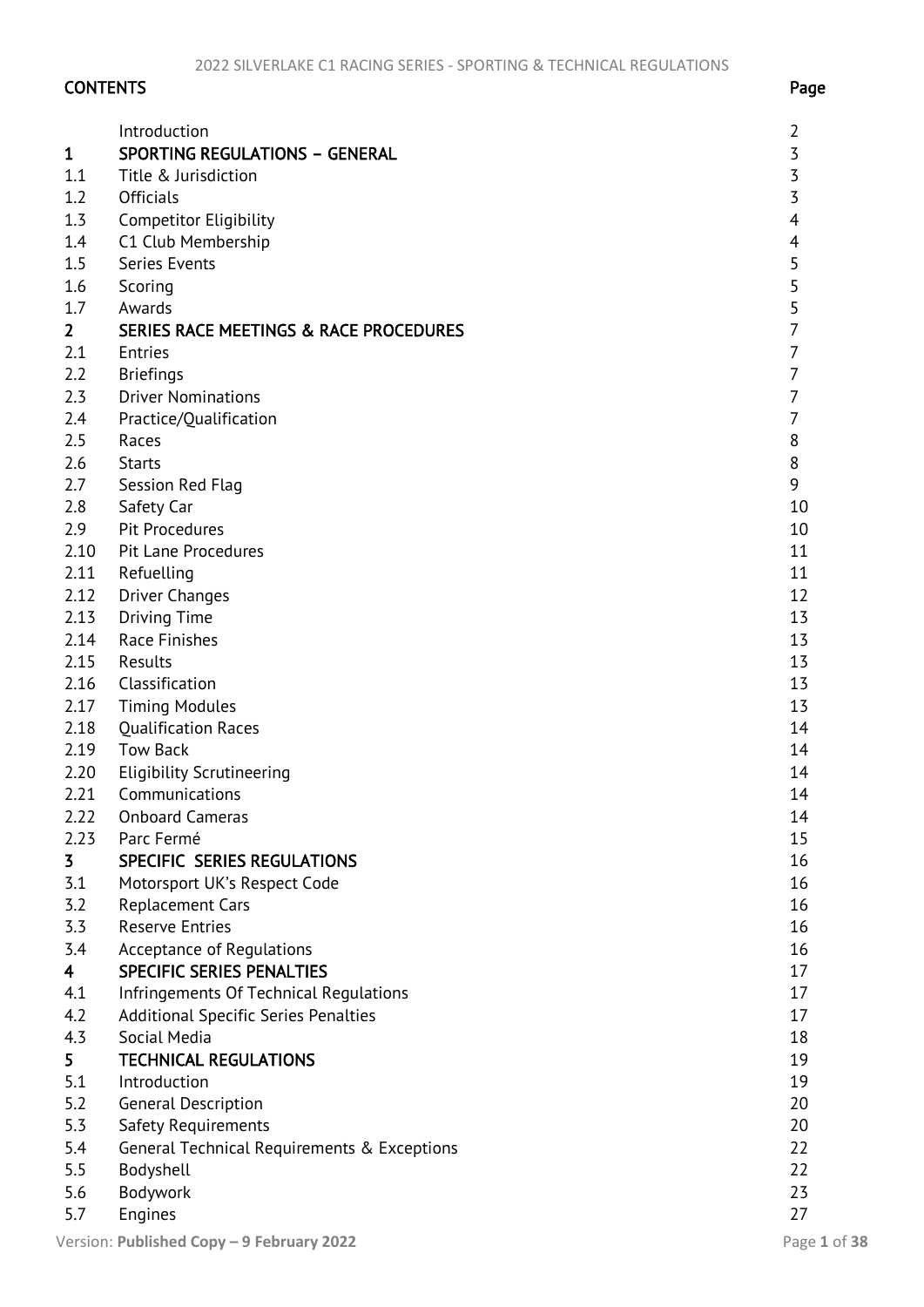<span id="page-2-1"></span>

| 5.8  | Suspensions                        | 30 |
|------|------------------------------------|----|
| 5.9  | Transmissions                      | 31 |
| 5.10 | <b>Electrics</b>                   | 31 |
| 5.11 | <b>Brakes</b>                      | 33 |
| 5.12 | Wheels/Steering                    | 34 |
| 5.13 | Tyres                              | 34 |
| 5.14 | Weight                             | 34 |
| 5.15 | Fuel Tank & Fuel                   | 35 |
| 5.16 | <b>Competitions Numbers/Decals</b> | 36 |
| 5.17 | Miscellaneous                      | 37 |
| 6    | <b>Appendices</b>                  | 38 |
| 6.1  | Race Organising Clubs & Contacts   | 38 |
| 6.2  | Commercial Undertakings            | 38 |

# <span id="page-2-0"></span>INTRODUCTION

## The Operating Constitution of the C1 Racing Club

The C1 Racing Club is an association comprising of membership of annual subscription paying members.

The purpose of the club is to promote by association the C1 Racing Series.

For entries into the C1 Racing Series to be valid all drivers of an entered car must hold membership of the club.

By definition, the club reserves the right and will make final decision as to any issues of any nature surrounding or potentially affecting the harmony of the club.

In pursuance of the above, the club may at any time issue a suspension of membership which will be for a time period to be defined as relevant to the occasion.

The suspension (under the constitution of the club) will not be appealable.

It should be firmly understood that a suspension of membership to the club will deny (for the period of suspension) the suspended club member being permitted to race.

#### NB.

Any items preceded by (NB.) are advisory and not regulatory. Any italic text is for information, and/or to illustrate organisers preferential advice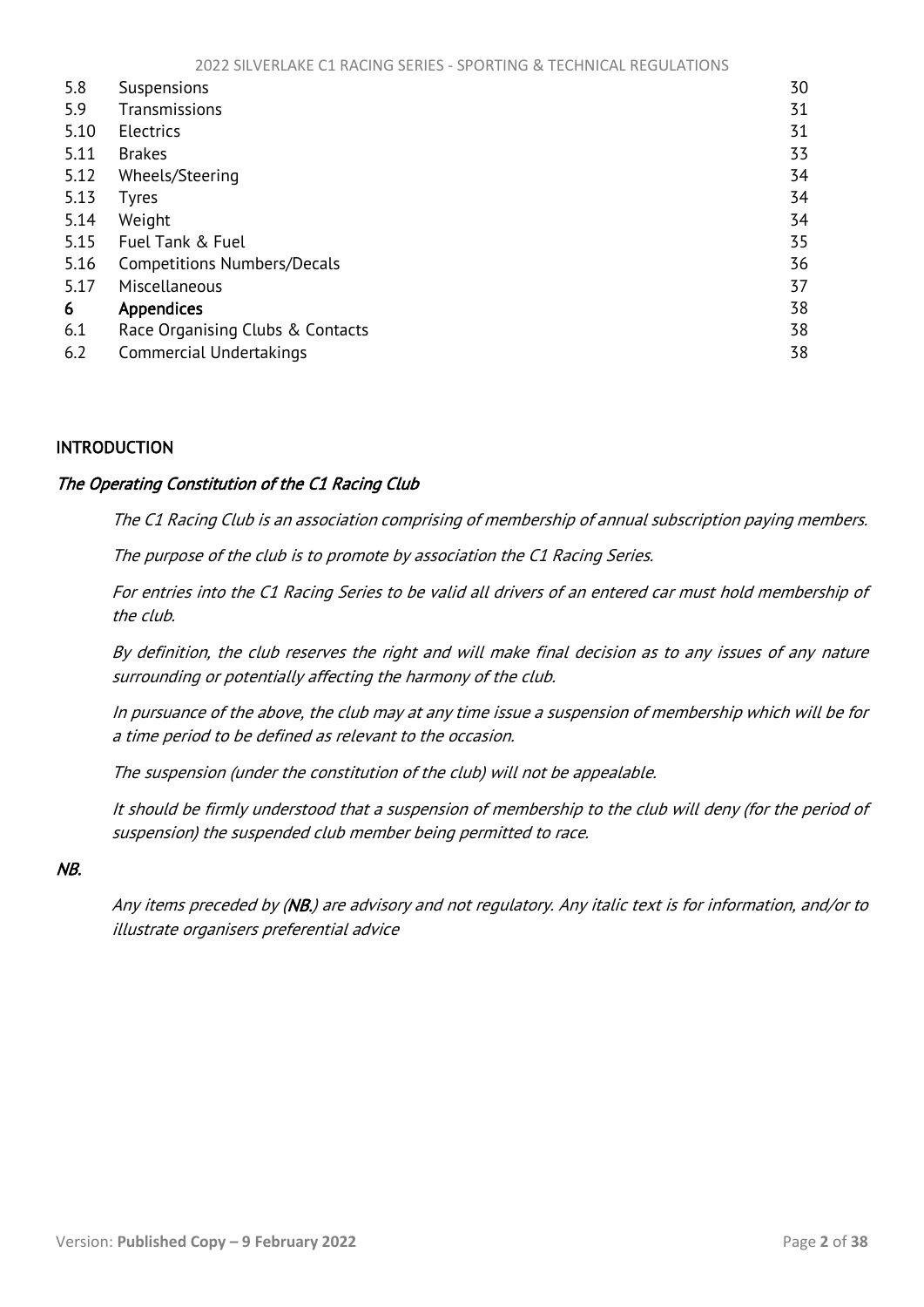# <span id="page-3-3"></span><span id="page-3-0"></span>1. SPORTING REGULATIONS – GENERAL

# <span id="page-3-1"></span>1.1 TITLE & JURISDICTION

The 2022 Silverlake C1 Racing Series is organised and administrated by the British Racing and Sports Car Club (BRSCC) in accordance with the General Regulations of Motorsport UK (incorporating the provisions of the International Sporting Code of the FIA) and these Series Regulations. Throughout these regulations the term 'Organisers' may mean either BRSCC or C1 Racing Club.

Motorsport UK Series Certificate No: RS2022/037

Race Status: Interclub

## <span id="page-3-2"></span>1.2 OFFICIALS

1.2.1 Series Co-ordinator

Charlotte White Email: [admin@c1racing.club](mailto:admin@c1racing.club) Tel : 07590 767216

## 1.2.1.1 Series Clerk of the Course

Luke Souch (or his appointed deputy) Email: [luke@brscc.co.uk](mailto:luke@brscc.co.uk) Tel: 01732 780100

#### 1.2.1.2 Series Principle

 Robin Welsh Email: [robin@c1racing.club](mailto:robin@c1racing.club) Tel: 07305 247947

#### 1.2.2 Licenced Eligibility Scrutineer

Assigned per event.

#### 1.2.3. Series Stewards

D Simons, I Moore, T Parry, A Green

Any three Series Stewards will constitute a quorum. In the event of any of the Series Stewards listed above being unavailable or being unable to consider any particular matter due to a perceived conflict of interest, the organisers reserve the right to appoint an alternative Series Steward or, if deemed to be necessary, more than one alternative Series Steward.

(G) 2.7 Series Stewards may only adjudicate on any disputes, irregularities or appeals arising from the approved Series regulations.

(G) 2.7.1 Series Stewards are also empowered to consider any request from the Series co-ordinator to penalise any Competitor for any breach of Series regulations after holding a formal hearing to impose a penalty in accordance with C.2.1.1 (subject to the rights of appeal provided for in Section C).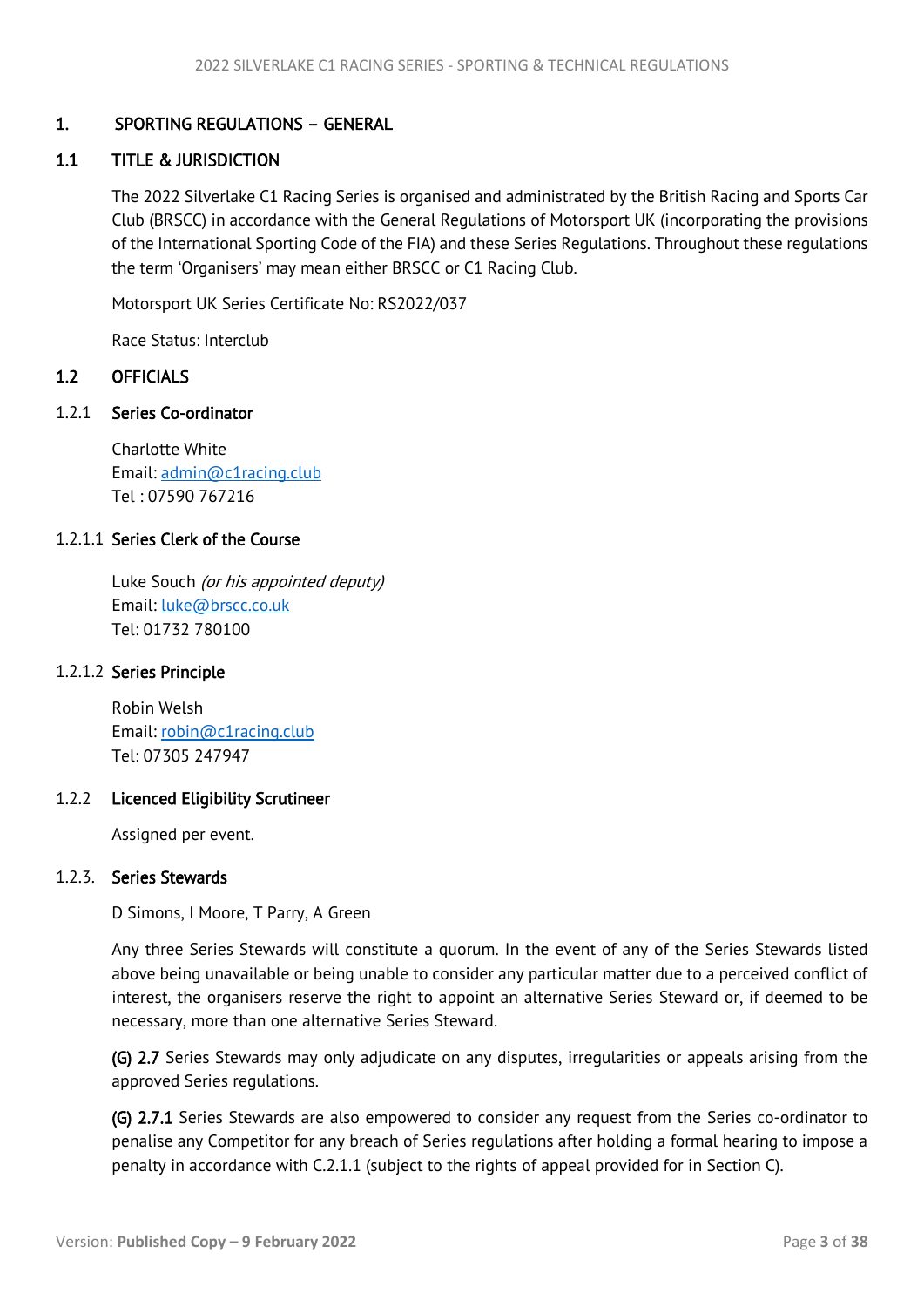#### 2022 SILVERLAKE C1 RACING SERIES - SPORTING & TECHNICAL REGULATIONS

<span id="page-4-2"></span>(W) 2.2.1 The Series Stewards can only adjudicate upon any disputes, irregularities or appeals arising from the approved Series Regulations. They are also empowered to consider any request from the Series Co-ordinator to penalise any Competitor for breach of Series Regulations and, after holding a formal hearing, to impose a penalty in accordance with C.2.1, subject to the rights of appeal to the MSC provided in Section C.

# <span id="page-4-0"></span>1.3 COMPETITOR ELIGIBILITY

## 1.3.1 Entrants must:

- (a) Be fully paid up valid membership card holding members of the BRSCC and
- (b) be a current member of the C1 Racing Club and
- (c) be in possession of a valid Motorsport UK Entrants Licence

## 1.3.2 Drivers and Entrant/Drivers must:

- (a) Be current Racing Members of the BRSCC (a minimum of one driver per car) and
- (b) all be current members of the C1 Racing Club and

(c) be in possession of a valid Motorsport UK Competition (Racing) Interclub status licence as a minimum (d) Or be in possession of the highest grade of National Race Licence or valid FIA International Licence, together with their ASN's written consent ((H)26.2 and FIA ISC Article 2.3.7b applies).

(e) If participation in the Series requires absence from education a driver, in full time school education is required to have the approval of their head teacher and a letter stating such approval from the school in order to fulfil registration for the Series. A driver shall not take time out of their education to participate in motor sport without the prior written approval of their education establishment.

- 1.3.3 All necessary documentation must be presented for checking at all rounds when signing-on.
- 1.3.4 Each car must have a minimum of two and maximum of four drivers for an event of less than 12 hours. For events of 12 hours of more, each car must have a minimum of three and a maximum of six drivers.
- 1.3.5 A driver may drive no more than two cars overall in the race; however, the driver must have qualified in each car.

#### <span id="page-4-1"></span>1.4 C1 RACING CLUB MEMBERSHIP

- 1.4.1 All competitors must join the C1 Racing Club by completing the membership form on the website with the Membership Fee being paid to C1 Racing Club (or already be a member of the club) prior to the closing date for entries for the race being entered.
- 1.4.2 The Club Membership Fee is £50 + VAT and should be paid direct to the C1 Racing Club.
- 1.4.3 C1 Racing Club reserve the right to refuse a membership application or renewal.
- 1.4.4 C1 Racing Club may expel any C1 Racing Club member who offends against the rules of the Club or whose conduct, in the opinion of the Board, renders him or her unfit for membership of the Club
- 1.4.5 Competition numbers issued will be the permanent competition numbers for the Series season.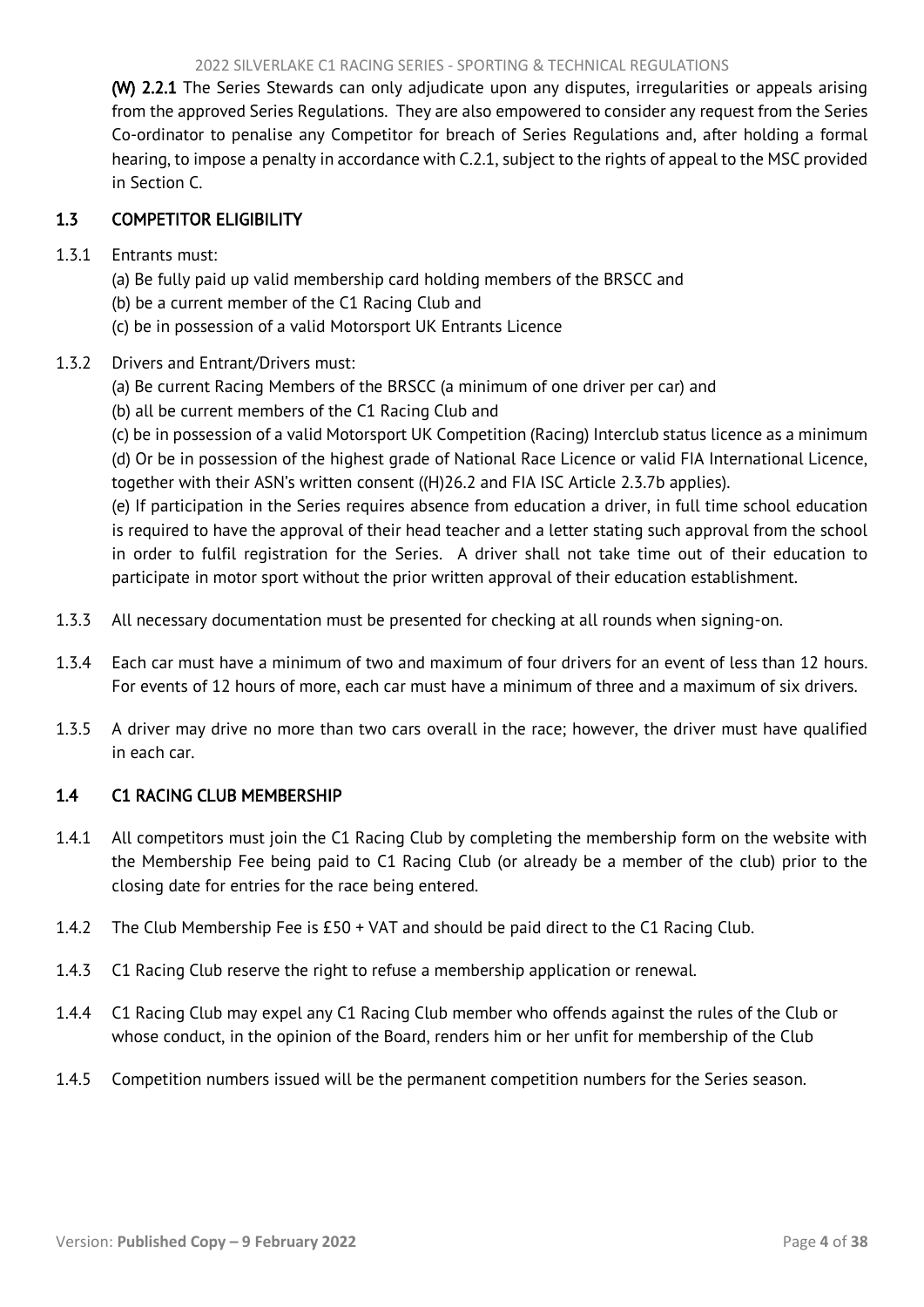## <span id="page-5-3"></span>1.5 SERIES EVENTS

<span id="page-5-0"></span>The 2022 Silverlake C1 Racing Series will include the events below:

| <b>RACE</b>    | <b>DATE</b>                                                        | <b>VENUE</b>            | <b>ORGANISING CLUB</b> |
|----------------|--------------------------------------------------------------------|-------------------------|------------------------|
| 1              | 17 <sup>th</sup> April 2022 (5 Hrs)                                | Snetterton 300          | <b>BRSCC</b>           |
| $\overline{2}$ | 20th, 21st & 22nd May 2022 (24 Hrs)                                | Silverstone GP          | <b>BRSCC</b>           |
| 3              | 17 <sup>th</sup> & 18 <sup>th</sup> June 2022 (5 Hrs)              | Anglesey International  | <b>BRSCC</b>           |
| $\overline{4}$ | $10^{th}$ July 2022 (3 Hrs)                                        | Donington Park National | <b>BRSCC</b>           |
| 5              | 20th August 2022 (3 Hrs)                                           | Brands Hatch Indy       | <b>BRSCC</b>           |
| 6 & 7          | 17 <sup>th</sup> & 18 <sup>th</sup> September 2022 (3Hrs x2) Croft |                         | <b>BRSCC</b>           |
| 8 & 9          | 15 <sup>th</sup> & 16 <sup>th</sup> October 2022 (3Hrs x2)         | Snetterton 300          | <b>BRSCC</b>           |

1.5.1 All races are deemed to be "endurance races" and will be held in accordance with Motorsport UK General Regulation Q9.1 except where specified exceptionally in these regulations.

#### <span id="page-5-1"></span>1.6 SCORING

1.6.1 Points will not be awarded to Competitors as this is a Series and not a Championship.

#### <span id="page-5-2"></span>1.7 AWARDS

1.7.1 All awards are to be provided by the Organisers

#### 1.7.2 Per Event

Trophies to 1st, 2nd and 3rd drivers for each race.

#### 1.7.3 Presentations

Awards will be presented at the end of each race, or at the drivers briefing of the subsequent meeting.

#### 1.7.4 Entertainment Tax Liability

Prize money and bonuses, if applicable, shall be posted to the Entrants within 21 days of the results being declared final after each round.

In accordance with current Government Legislation, the BRSCC is legally obliged to withhold tax at the current basic rate on all payments to non-UK resident sportsmen/sportswomen and account to HMRC using form FEU1, the quarterly return of payments made to non-resident entertainers and sportsmen/women.

That is, those persons who do not have a normal permanent residence in the UK. The UK does not include the Isle of Man, Channel Isles or Eire. This means that, as the organiser the BRSCC are required to deduct tax at the current rate applicable, from such payments they may make to non-UK residents.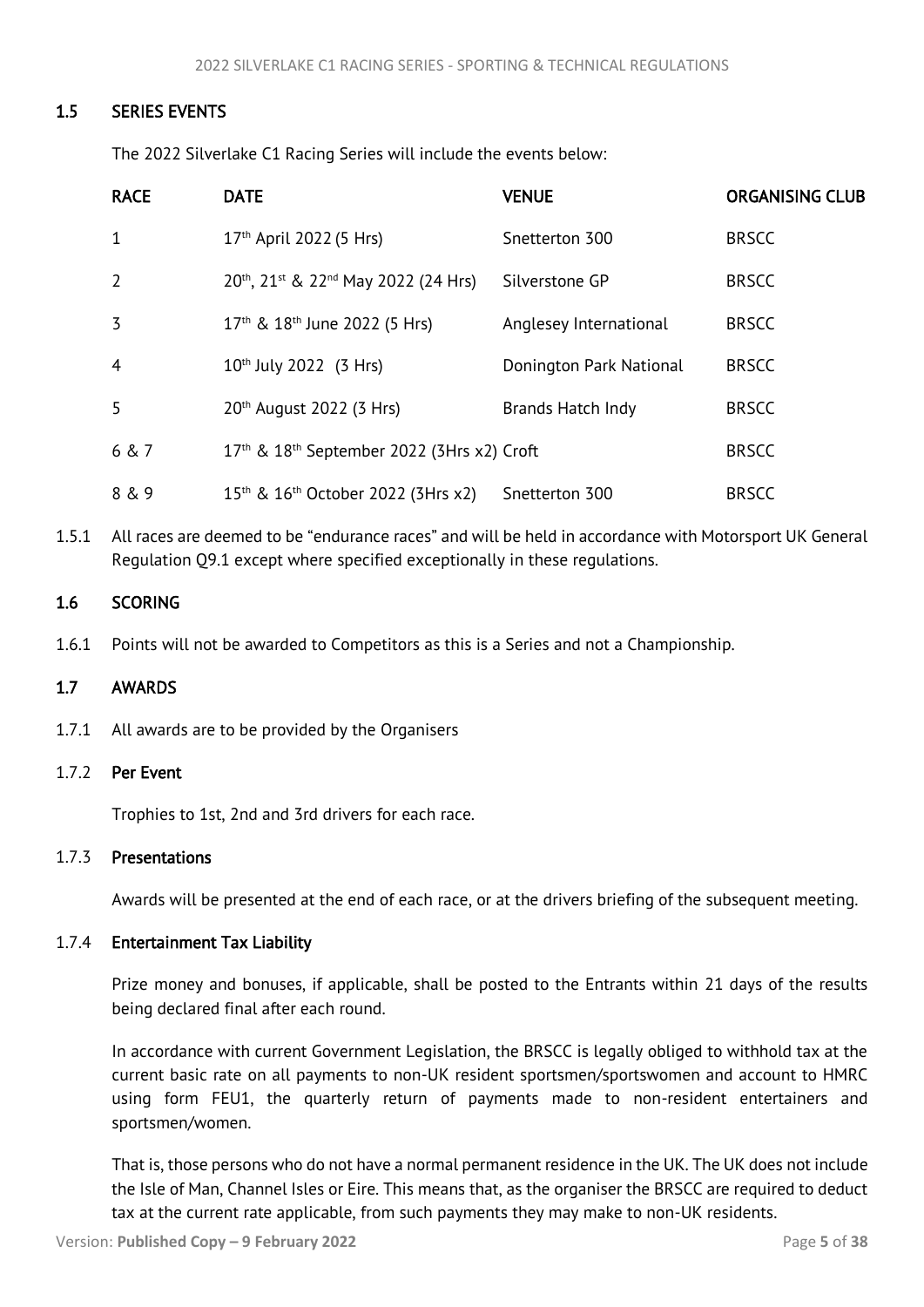Under certain circumstances, it may be possible for competitors to enter into an agreement with HMRC to limit tax withheld. Any application for such an arrangement must be made in writing and not later than 30 days before their payment is due.

For further information contact: - HMRC Personal Tax International, Foreign Entertainers Unit, St Johns House, Merton Road, Liverpool L75 1BB. Tel: (0151) 472 6488 Fax: (0151) 472 6483

## 1.7.6 Title to all Trophies

If Provisional Results are revised after any presentations and these revisions affect the distribution of any awards the competitors concerned must return such awards to the organisers in good condition within 7 days of a request being made.

1.7.7 The organisers and any sponsors/partners reserve the right to provide additional awards for and during the Series.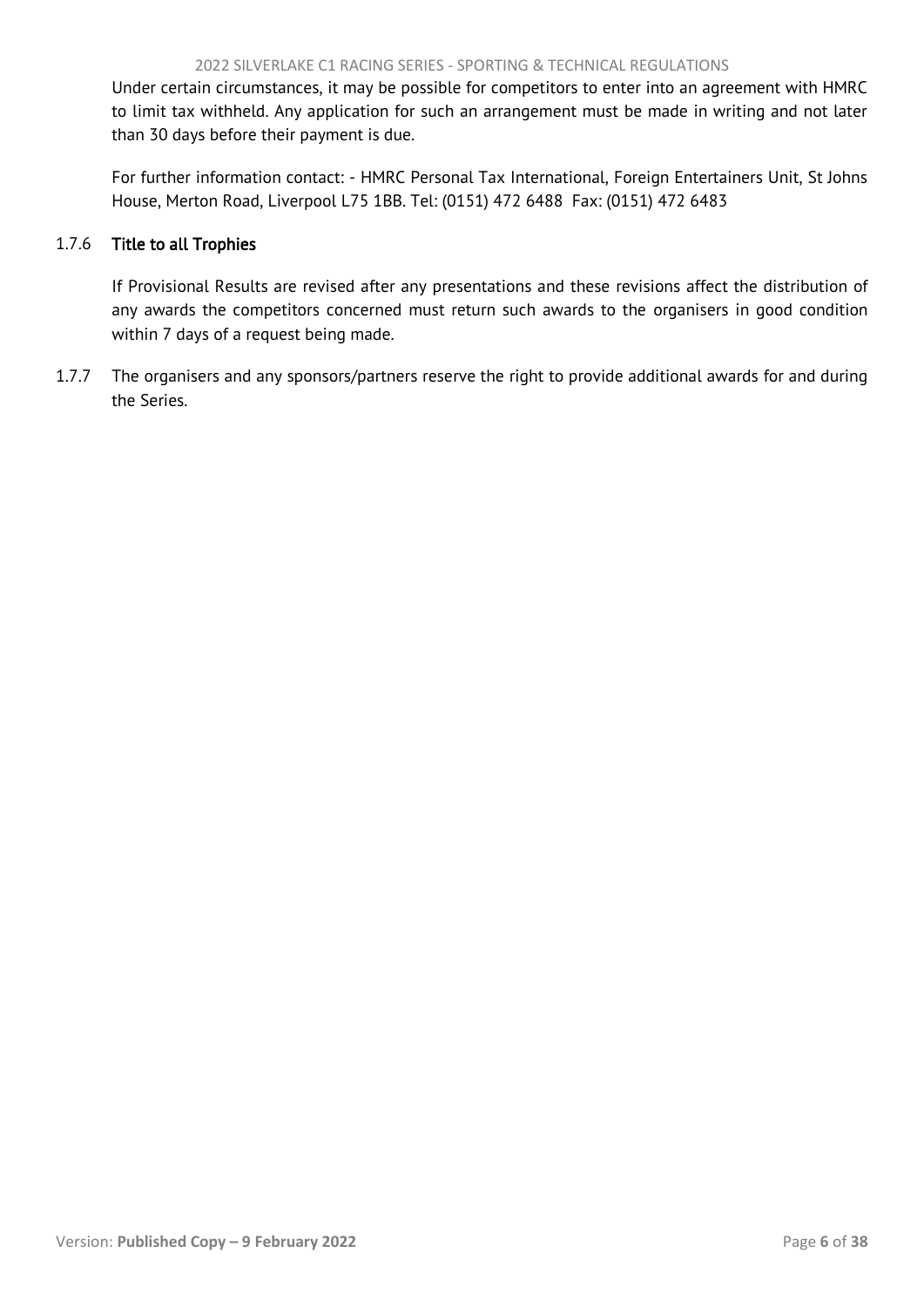# <span id="page-7-5"></span><span id="page-7-0"></span>2. SERIES EVENT MEETINGS & RACE PROCEDURES

## <span id="page-7-1"></span>2.1 ENTRIES

- 2.1.1 Competitors are responsible for sending in correct and complete entries with the correct entry fee prior to the closing date for entries before each event.
- 2.1.2 Incorrect or incomplete entries (Including Driver to be Nominated Entries) are to be held in abeyance until they are complete and correct and the date of receipt for acceptance of entry purposes shall be the date on which the Meeting Organiser receives the missing or corrected information or fee.
- 2.1.3 Any withdrawal of Entry or Driver/Car changes made after the acceptance of any entry must be notified to the Meeting Organisers in writing. D25.1.12 applies.
- 2.1.3.1 Any and every change made after acceptance of any entry must be notified to the C1 Racing Club in writing. Any and every change made within 14 days of the start of the event and during an event will incur an administration charge of £50 inc vat (per change) payable to C1 Racing Club.
- 2.1.4 The Entry Fee for each event shall be specified in the SRs and on the entry form.
- 2.1.4.1 All entry fees must be paid by the due dates specified on the entry form or entry acknowledgement email. Entries may, at the discretion of the Organisers be withdrawn if entry fees are not paid by the due date.
- 2.1.5 Race entries belong to the C1 Racing Club and are not transferable. The entries cannot not be sold and cannot not be transferred with the sale of a car.
- 2.1.6 Reserves will be listed in the Final List of Entries published with Final Instructions or in a Bulletin.
- 2.1.7 It is a specific condition of a 'race' entry that the nominated car proposed for entry must have a current DVLA MOT certificate valid and within expiry date of the event entered for. Further, for the entry to be considered as valid the certificate must have been issued a minimum of fourteen (14) days prior to the submission date of the entry.

# <span id="page-7-2"></span>2.2 BRIEFINGS

Organisers will notify competitors of the times and locations for all briefings in the Final Instructions for the meetings. Competitors must attend all briefings. If a driver misses a briefing they may be liable to a penalty.

#### <span id="page-7-3"></span>2.3 DRIVER NOMINATIONS

The Secretary of the Meeting must be informed of the order in which drivers will drive during any practice, qualifying or race session a minimum of one hour prior to the scheduled start time of that session.

## <span id="page-7-4"></span>2.4 PRACTICE/QUALIFICATION

2.4.1 Should any practice or qualifying session be disrupted the Clerk of the Course shall not be obliged to resume or re-run the session; the decision of the Clerk of the Course shall be final.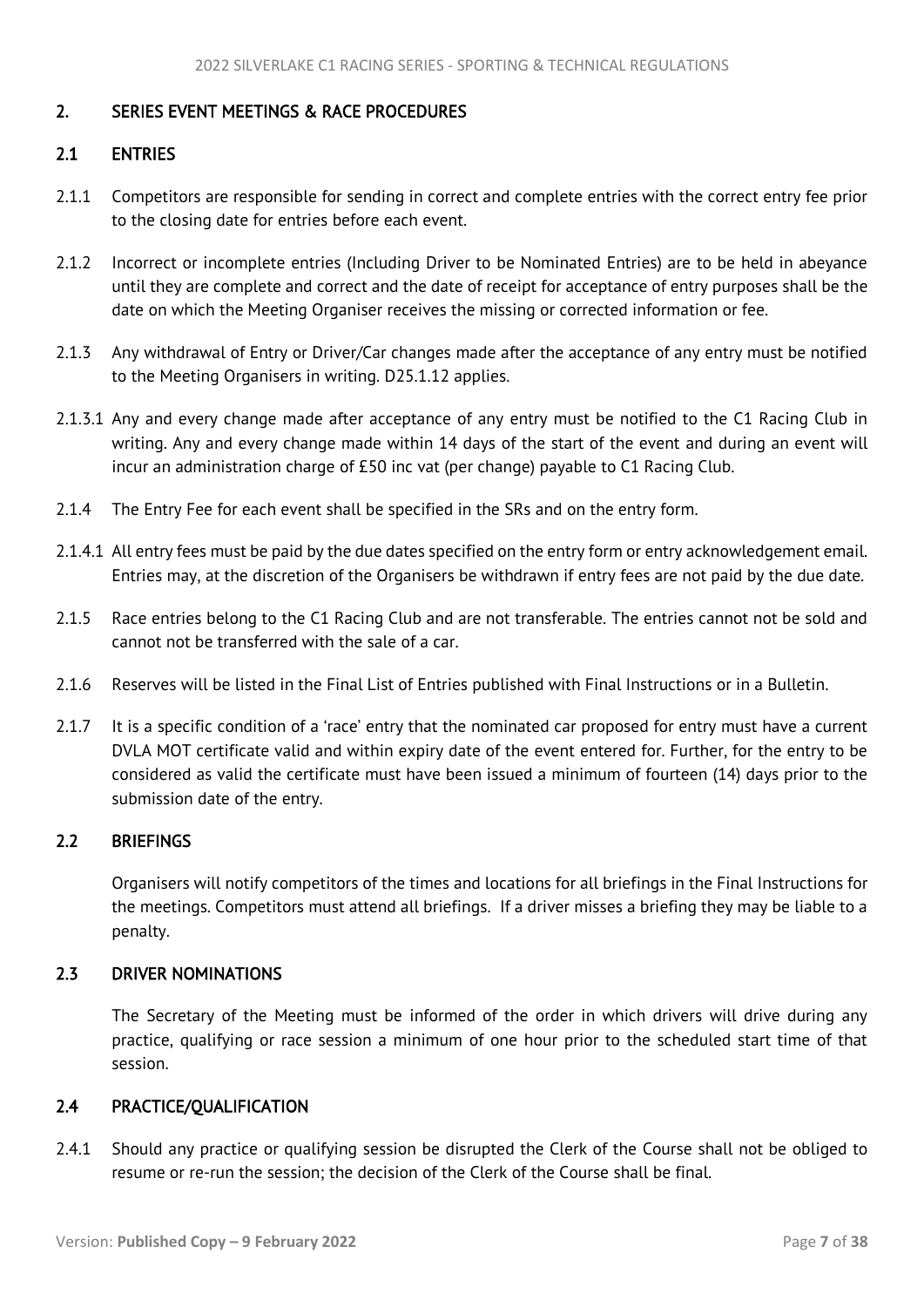- <span id="page-8-2"></span>2.4.2 Each driver must complete a minimum of 3 laps in the car (or any car to be driven by the competitor) to be raced and in the correct session in order to qualify. Motorsport UK regulations (Q12.4)
- 2.4.3. At events with two races, only one qualifying session will be held. The grid positions for race 1 will be based on fastest qualification times. Should any competitor fail to take part in the qualifying session, they must seek permission to practice out of session or satisfy the Clerk of the Course that the requirements of GR Q12.4 are met.

The grid for the second race will be based on the finishing order of race 1, with any non-finishers starting from the back of the grid in reverse order of retirement. Any non-starters from race 1 will be places behind non-finishers on the grid for race 2.

- 2.4.5 If mechanical means are used by the marshals to remove the car to a safe position during qualifying, the car concerned may re-join at the sole discretion of the Clerk of the Course, but it must return to the pits for inspection prior to continuing the session.
- 2.4.6 At the end of each session, all cars must cross the Finish Line only once.

# <span id="page-8-0"></span>2.5 RACES

- 2.5.1 Should any race be disrupted the Clerk of the Course shall not be obliged to resume or rerun the race (Q12.15)
- 2.5.2 If mechanical means are used by the marshals to remove the car to a safe position, article 2.19 of these regulations will apply ("Tow Back").
- 2.5.3 At the end of each session, all cars must cross the Finish Line only once.

# <span id="page-8-1"></span>2.6 STARTS

- 2.6.1 All cars will be released to form up on the grid prior to the start in formation as specified on the grid sheet.
- 2.6.2. The start will be via a rolling start in accordance with Motorsport UK Regulation [Q12.9.11(b)].

The minimum countdown procedures/audible warning sequence shall be:

- I. 1 minute to start of Green Flag/Pace lap Start Engines/Clear Grid.
- II. 30 Seconds Visible and audible warnings for the start of Green Flag/Pace lap.
- III. Green Fag/Pace Lap Complete one lap of the circuit forming into grid order prior to the final corner of the circuit
- IV. Pace Car will Leave the Circuit the red lights will be switched on maintain speed & grid position
- V. Red Lights OFF Race Start.
- 2.6.3 Cars still in the pits when the pit lane closes or taken to the pits prior to the start may join the race from the pit lane after the last car has crossed the pit lane exit and after the start of race signal is given.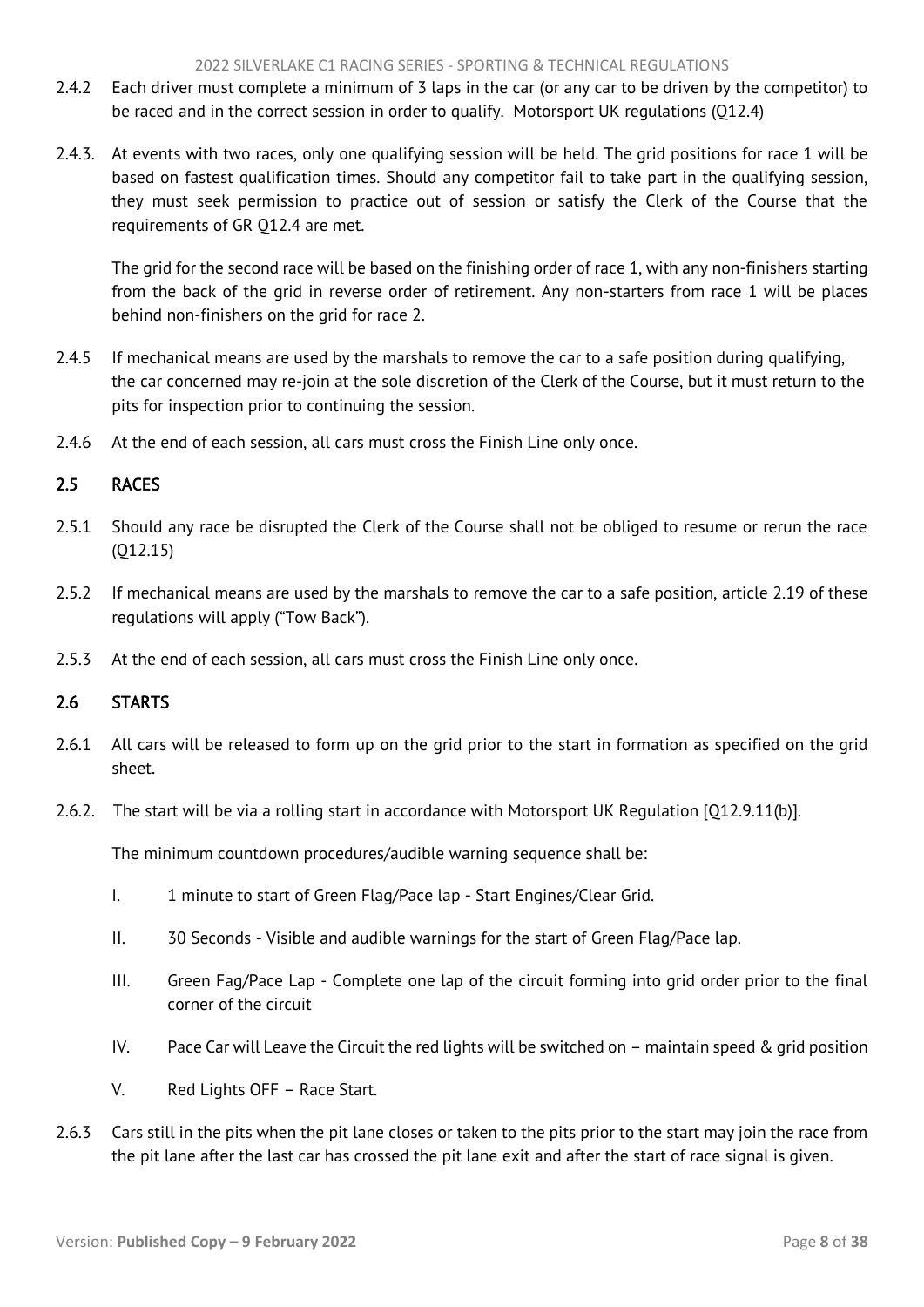- <span id="page-9-1"></span>2.6.4 Any driver unable to start the Green Flag/Pace lap or start the race is required to indicate their situation as per Motorsport UK Regulation [Q12.11.2].
- 2.6.4.1 Any driver unable to maintain their grid position on the Green Flag Lap to the extent that all other cars are ahead of them may complete the Green Flag Lap but MUST remain at the rear of the last row of the grid.
- 2.6.5 In the event that the starting lights fail the Starter will revert to using the National Flag.
- 2.6.6 The Organisers reserve the right to amend this start procedure via a bulletin issued to all competitors. This may involve changing the method of starting and/or the countdown procedure leading up to the start signal being given.

# <span id="page-9-0"></span>2.7 SESSION RED FLAG

- 2.7.1 Should the need arise to stop any race or practice, RED LIGHTS will be switched on at the Start Line and RED FLAGS will be displayed at the start line and at all Marshals Signalling Points around the circuit. This may be supplemented by the showing of red lights around the circuit.
- 2.7.2 Competitors must slow down, must not overtake, complete the lap they are on and return to the pit lane, during practice, and to the starting grid area, during a race, unless otherwise directed by officials. Parc Fermé conditions will apply and competitors are reminded that no team personnel are allowed onto the grid. The permitted driving time of any driver will include any time spent on the grid under session red flag conditions.
- 2.7.3 Any car in the pit lane at the showing of the red signal must remain where it is and all work on cars must cease unless specifically authorised by the Clerk of the Course.
- 2.7.4 Cars may not enter the Pits unless directed to do so or if repairs are necessary where 2.7.3 must be observed.
- 2.7.5 Cars in the Pits may not re-join the grid.
- 2.7.6 When the race is restarted the duration of the restarted race will be specified by the Clerk of the Course and the two (or more) parts of the race will be combined to produce an aggregate result. It is not permitted to change drivers during the course of the stoppage unless specifically authorised by the Clerk of the Course. The period of time that the race is stopped will count towards the driving times of the driver in control of the car at that time. Under these circumstances, the Clerk of the Course may revise certain driving time criteria for individual drivers.

#### 2.7.7 Case A – Less than two race laps completed by the race leader.

The race will be null and void. The race will restart from the original grid positions. Competitors unable to take the restart may be replaced by reserves who will start from the back of the grid in reserve order. Gaps on the grid should not be closed up. The length of the restarted race will be determined by the Clerk of the Course.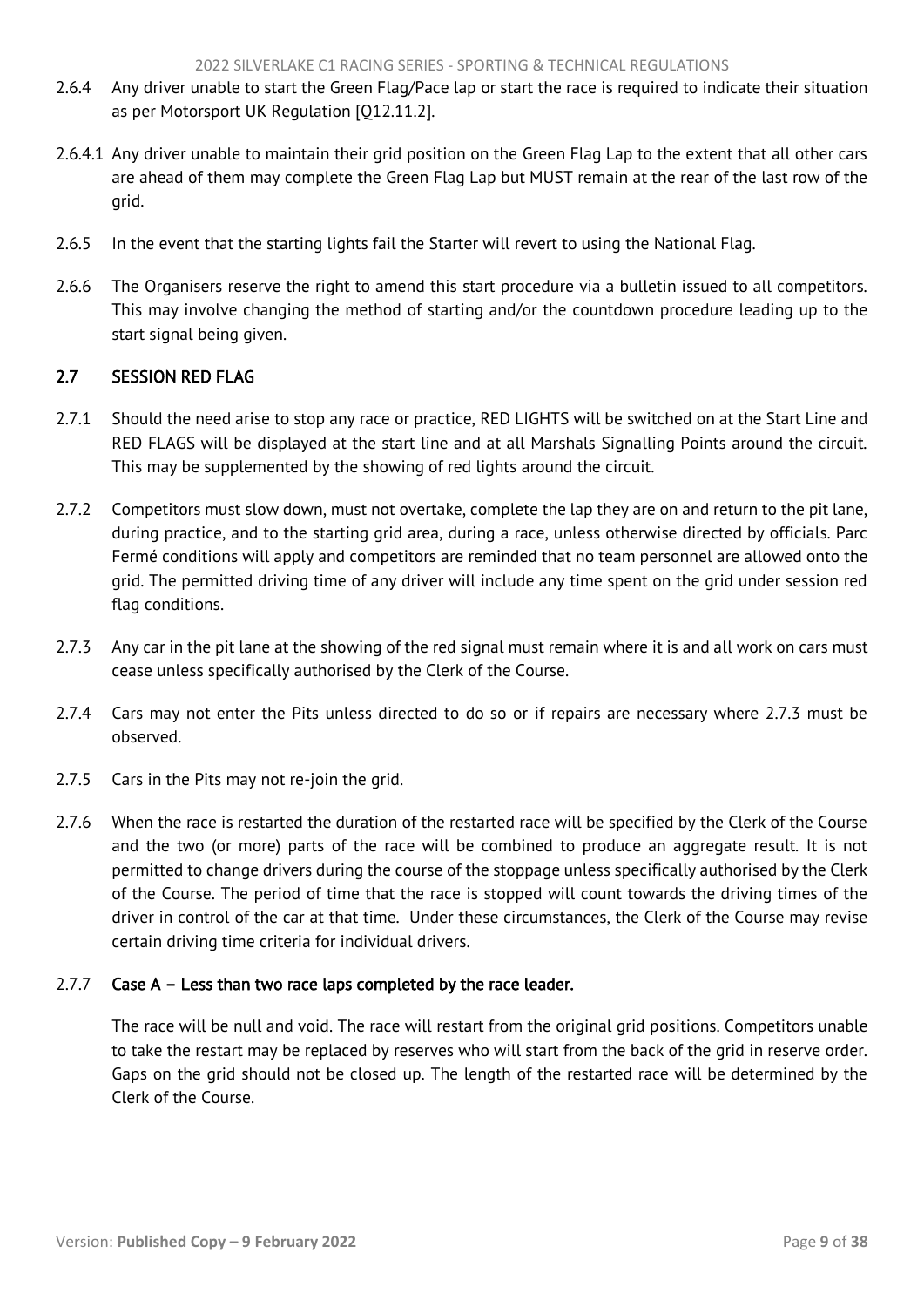# <span id="page-10-2"></span>2.7.8 Case B – More than two race laps completed by the race leader but less than 75% of the scheduled distance.

The race will restart from a grid set out by the finishing order of part one (as per Motorsport UK Regulation [Q 12.15.2]) The result of the race will be the will be the finishing order of part two. The length of the restarted race will be determined by the Clerk of the Course.

## 2.7.9 Case C - More than 75% of race completed

If the leader has completed more than 75% of the race distance or duration it shall not be restarted and the results will be declared in accordance with Motorsport UK General Regulations [Q12.15.4], unless the Clerk of the Course, in consultation with the Stewards deems it appropriate to restart the race.

## <span id="page-10-0"></span>2.8 SAFETY CAR

- 2.8.1 The safety car will be brought into operation to neutralise the race upon the instructions of the Clerk of the Course in accordance with Appendix 3 of section Q of the Motorsport UK General Regulations.
- 2.8.2 All competing cars must catch and line up behind the safety car in order to condense the grid as soon as safely practical to do so and then maintain station at the same speed as the safety car. Overtaking of the safety car or any other competing car is forbidden unless signalled to do so by the safety car observer.
- 2.8.3 In the event that the race leader pits during the safety car period it may be necessary for the car on circuit directly behind the leader to take over at the head of the train prior to a restart.
- 2.8.4 While the safety car is in operation competing cars may stop in their pits. However, cars may only re-join the track under the strict control of the appointed Pit Lane Marshals who will only release those cars being held in a stationary queue in the pit lane as the last car in the train behind the safety car passes the pit exit. After that batch of cars has been released, the pit lane exit will close and any cars leaving their pit lane positions must form a similarly stationary queue for release when the last car in the train passes the pit exit on the next lap of the safety car (Motorsport UK Regulations Q.App.3.1.8). The window of release will be decided and controlled by the Pit Lane Marshals exclusively. When the safety car is withdrawn competitors may not overtake each other until they have passed the green signal at the startline. Motorsport UK General Regulations Section Q, Appendix 3, 1.12 applies.

#### <span id="page-10-1"></span>2.9 PIT PROCEDURES

- 2.9.1 Competitors must ensure that the Motorsport UK, Circuit Management and Organising Club Safety Regulations are complied with at all times.
- 2.9.2 A pit allocation will be provided by the Organisers. The fire lane must remain unobstructed at all times during the event.
- 2.9.3 All "hot" work i.e., welding, grinding must be done inside the garage with a suitable fire extinguisher to hand.
- 2.9.4 A maximum of 4 people (including the driver) may work on the car at any time in the pit lane during a pit stop. Working on the car is defined as any person touching the car or refuelling the car.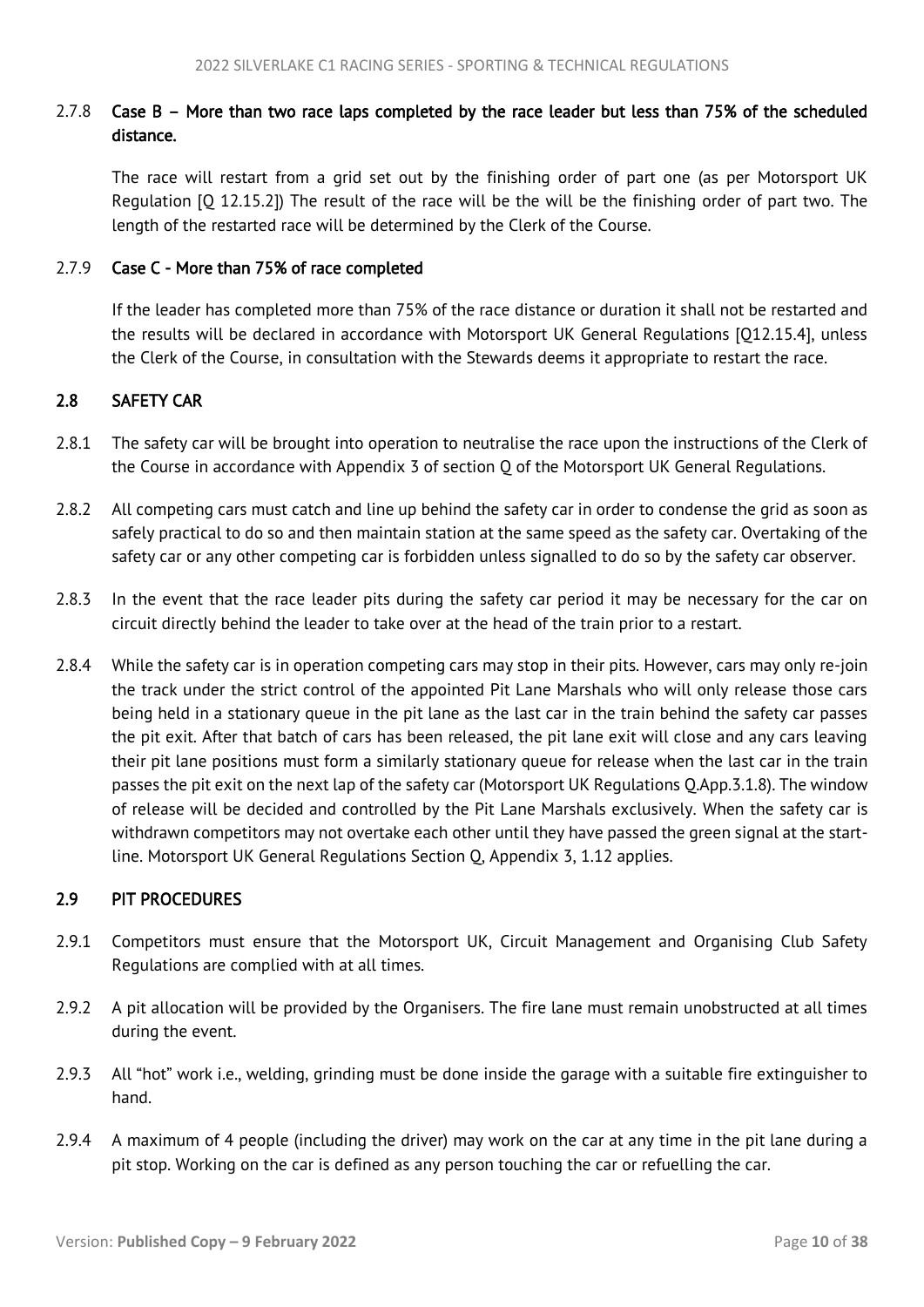## <span id="page-11-2"></span><span id="page-11-0"></span>2.10 PIT LANE PROCEDURES

- 2.10.1 The pit lane speed limit of 40kph (unless otherwise stated in the Final Instructions or by event bulletin) must be observed at all times during the event. Speeds may be monitored during events by fixed or hand-held radar guns. It is the driver's sole responsibility to ensure that they do not exceed the pit lane speed limit. Penalties for exceeding this limit are illustrated in section 4 of these regulations, and/or may incur an alternative penalty at the discretion of the Clerk of the Course.
- 2.10.2 It is not permitted to drive a car in the pit lane by using reverse gear at any time under any circumstances. Push starting is only permitted if the process is clearly under the supervision of the pit lane marshals. During pushback the car must be under the guidance of a 'car controller'. The 'car controller' must position themselves in the view of the driver via the windscreen. They must check that the Pit Lane is clear for the car to be released without impeding any other vehicle. When the 'car controller' is satisfied that release of the car is safe, the car must be pushed backwards by personnel other than the 'car controller' so that the attention of the 'car controller' remains focused on the safe release of the car into the Pit Lane.
- 2.10.3 The outer lane or lanes of the pit are to be kept unobstructed to allow safe passage of cars at all times. The onus shall be on all drivers to take all due care and respect the pit lane speed limits. No-one under the age of 16 is permitted access to the pit lane unless they are the holder of a Motorsport UK Junior Race licence.
- 2.10.4 Only four people from each team (excluding the drivers) may visit the pit wall at any one time, except in the last 10 minutes of the race when other members of the team may also visit the pit wall. High visibility vests must be worn by all personnel on the pit wall at all times.
- 2.10.5 In the event that HuTags are not used, team managers are responsible for notifying the organisers of all driver changes during the event with the paper slip provided, as soon as the stop is completed.
- 2.10.6 Main beam headlights must not be used in the pitlane.

# <span id="page-11-1"></span>2.11 REFUELLING

- 2.11.1 Re-fuelling must be carried out using a Sunoco/Fair Trails Enterprises Inc. Tuff Jug fitted with an unmodified Ripper valve. Additional air vents into the Tuff Jug other than those of standard design are not permitted.
- 2.11.2 Tuff Jugs must be clearly labelled with the race number of the car.
- 2.11.3 Refuelling must only take place in the pit lane with the car positioned at 45° to the pit lane with the front of the car facing the pit garage.
- 2.11.4 The filler cap must be securely in place at any time the car is on the circuit, failure to ensure this may result in the car being black flagged.
- 2.11.5 Deleted.
- 2.11.6 During a 24 hr event fuel must only be drawn from the filling station nominated by the Organisers in advance of the event and or as advised by official bulletin or SR's. An auditable paper trail of proof of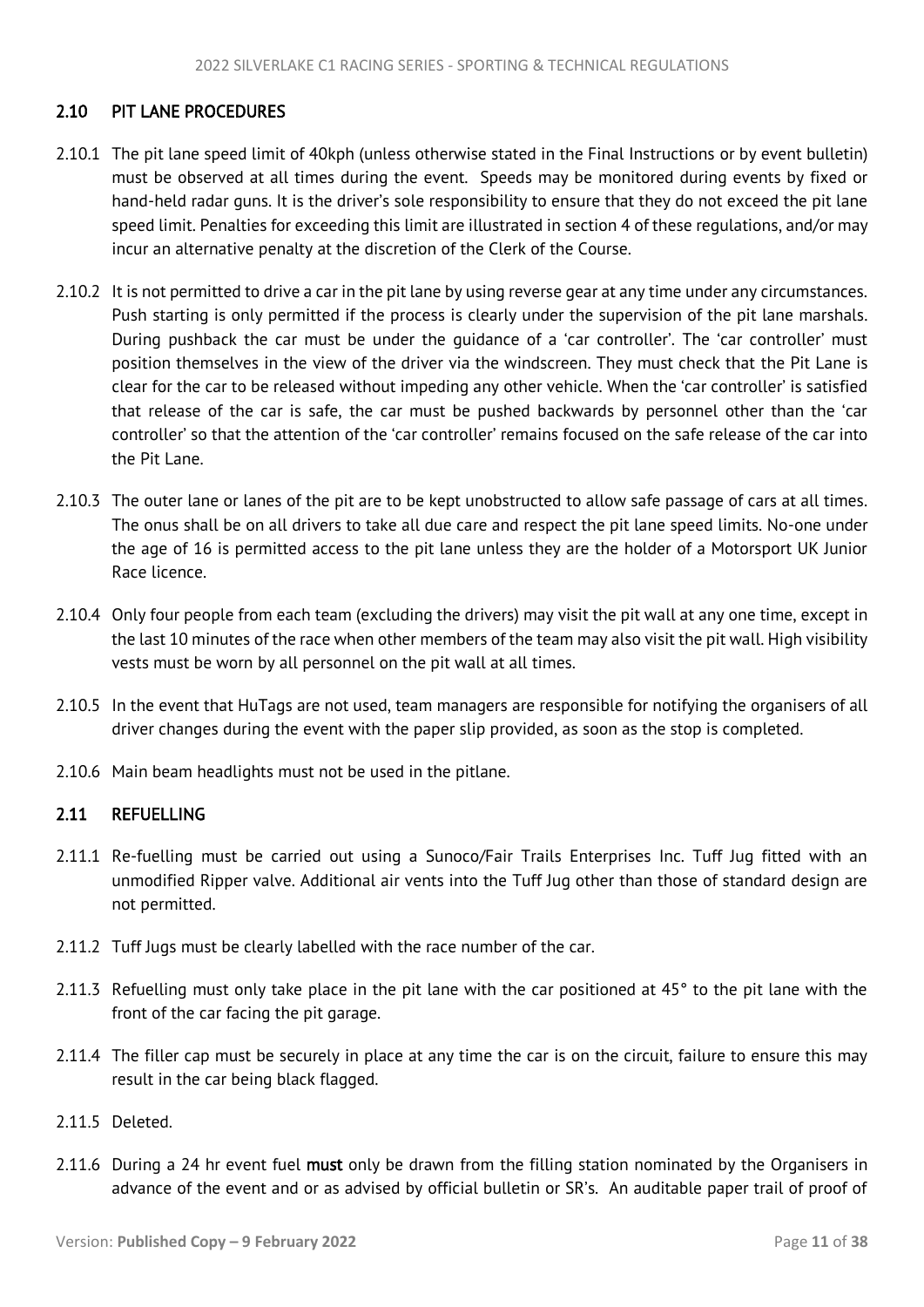<span id="page-12-1"></span>purchase from the filling station nominated by the Organisers of the fuel used in the event must be available to the organisers.

- 2.11.7 During refuelling the engine must be turned off and the driver must have vacated the car. The car must remain, supported by all 4 (four) fitted wheels, on the ground, with all doors closed and the car on both a longitudinal and transvers level horizontal plane . During refuelling, nobody other than the refueller may touch the car. Refuelling is determined to start when the fuel flap is opened and completed when the fuel flap is closed.
- 2.11.8 Refuelling equipment may not be used in such a way as to increase the fuel flow rate over that of gravity and the 'as designed' ventilation system of the Tuff Jug. The Organisers reserve the right to instruct a team to modify their refuelling procedures and failure to comply with such instruction may lead to disqualification of the car/team from the event.
- 2.11.9 Drivers who will be driving the car on completion of a Pit Stop are not permitted to refuel the car at that stop. The team member who actually refuels the car during a pit stop must wear fireproof overalls, gloves, balaclava with goggles worn over the eyes or a full face helmet with visor in the down position which must be demonstrably protective to the eyes of the wearer against the ingress of fuel. Fireproof shoes/socks are also recommended.
- 2.11.9.1 At each Pit Stop where refuelling takes place, a designated person from the team must fill the role of 'fireman'. The designated fireman may be the exiting driver, subject to 2.11.9.
- NB. Should a driver's fireproof overalls become contaminated with petrol during any re-fuelling stop the overall may be considered unsuitable for driver protection and may be confiscated for the remainder of the event.
- 2.11.9.2 The designated 'fire man' must wear protective clothing (as in 2.11.9) as the re-fuelling team member and be equipped with the appropriate foam fire extinguisher capable of extinguishing a petroleum fire.
- 2.11.9.3 The 'fireman' must position his/herself adjacent to the person re-fuelling the car and also face incoming traffic into the pit lane.
- 2.11.10 Smoking/vaping is not permitted in the garages, pit lane or on the pit wall at any time during the event. All team members and guests must comply with this restriction and failure to comply may lead to immediate disqualification of the car/team concerned. (3.4.1)
- 2.11.11 Each team must provide a foam fire extinguisher with a minimum capacity of 6 litres suitable for extinguishing a petroleum fire which must be held and 'ready for use' by the designated 'fireman' during any re-fuelling .

# <span id="page-12-0"></span>2.12 DRIVER CHANGES

- 2.12.1 For races of six hours or less duration, 3 (three) mandatory driver changes or procedural pits stops must be made. Unless specified in the Final Instruction or via a Bulletin, driver changes may take place at any point during the race.
- 2.12.2 All cars entering the pit lane must observe all usual pit lane safety regulations, the car must stop before seatbelts are released and driver's door is opened. Failure to comply may lead to the imposition of a Stop / Go Penalty by the Clerk of the Course.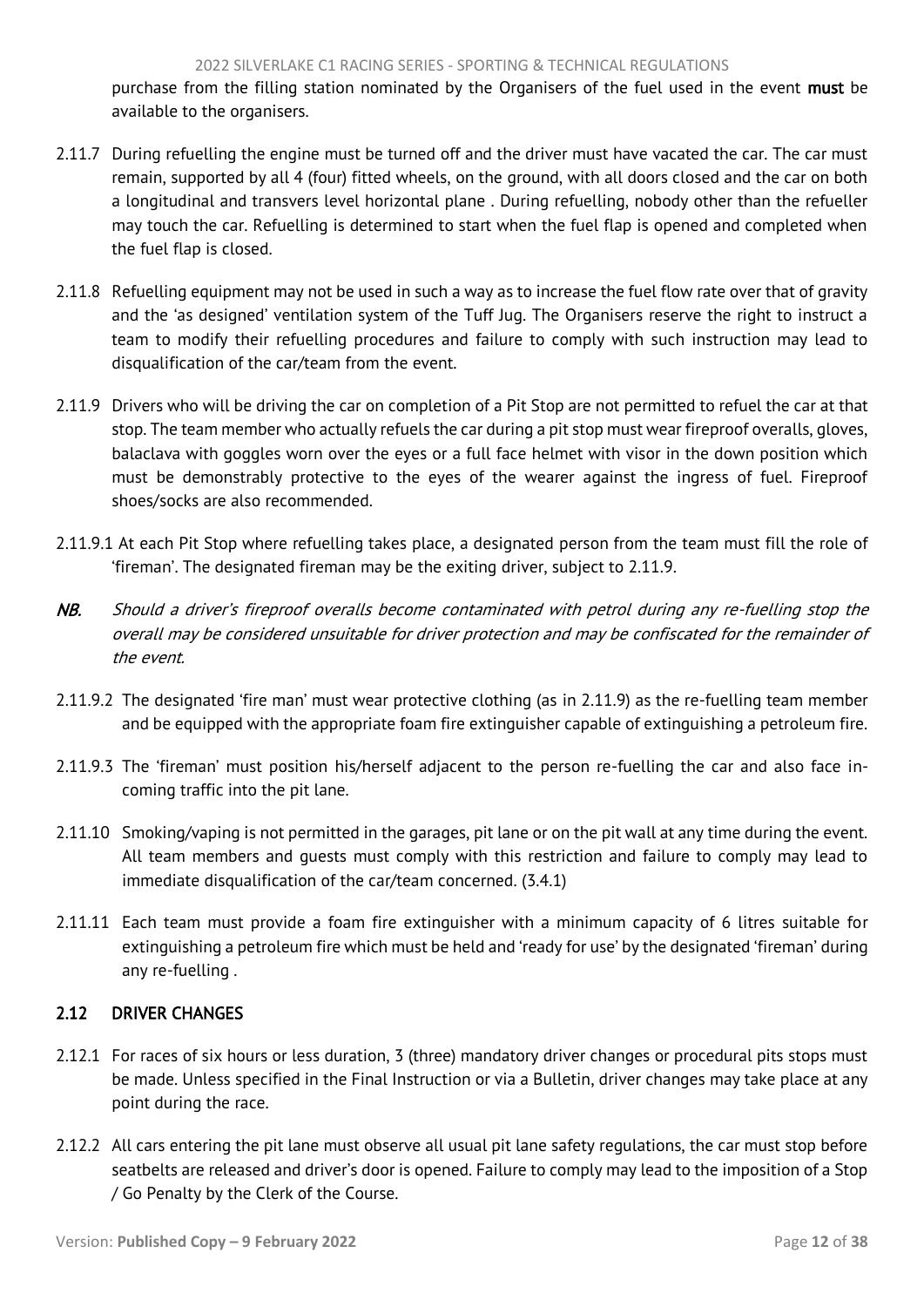- <span id="page-13-5"></span>2.12.3 The driver must exit the car via the drivers' door. The engine may be left running except during a pit stop where re-fuelling takes place in which case the cars' engine must not be running. The next driver must enter the car via the drivers' door. If the same driver is driving the next period, that driver must exit the car through the driver's door, the driver's door must then be closed and then re-opened for the driver to re-enter the car. All seat belts must be fully re-instated and tightened before moving off.
- 2.12.3.1 'Push Back' of the race car into the 'active' pit lane must not cause obstruction to another imminently passing car. Cars already proceeding in the 'active' pit lane have priority. Penalties may be applied if contravention is witnessed by an official or as a result of evidential camera footage made available to the organisers at a later time.

# <span id="page-13-0"></span>2.13 DRIVING TIME

- 2.13.1 For races of six hours or less duration a driver may drive for no longer than two hours and ten minutes in any 3 hours and 10 minutes period.
- 2.13.2 For races of more than six hours duration, a driver may drive for no longer than 3 hours in any 5-hour period.
- 2.13.3 For races of more than six hours duration, a driver may drive for no longer than 60% of the race duration in total.
- 2.13.4 "Driving time" will be deemed to include any time spent in the pits when a driver brings a car in and then re-joins the race or any time when the 'red flag' conditions orders cars back onto the grid.

# <span id="page-13-1"></span>2.14 RACE FINISHES

After taking the Chequered Flag drivers are required to:

- I. Progressively and safely slow down.
- II. Remain behind any competitors ahead of them
- III. Return to the pit lane/paddock entrance as instructed
- IV. Comply with any directions given by marshals or officials
- V. Keep their helmets on and harness done up while on the circuit or moving in the pit lane.

# <span id="page-13-2"></span>2.15 RESULTS

All Practice Timesheets, Grids, Race Results are deemed provisional until all vehicles are released by Scrutineers after Post Practice/Race Scrutineering and/or after completion of any Judicial or Technical Procedures (Motorsport UK regulation (D)26.3) and/or a period of 14 days after the race to allow for assessment of data recorded from cars during the race.

# <span id="page-13-3"></span>2.16 CLASSIFICATION

2.16.1 All starters in a race will be classified in the results according to the number of completed laps.

# <span id="page-13-4"></span>2.17 TIMING MODULES

2.17.1 It is the Competitors responsibility to ensure that a working transponder is fitted to the vehicle in accordance with Q 12.8.1. The type and position of the transponder is governed by regulation 5.6.3.13.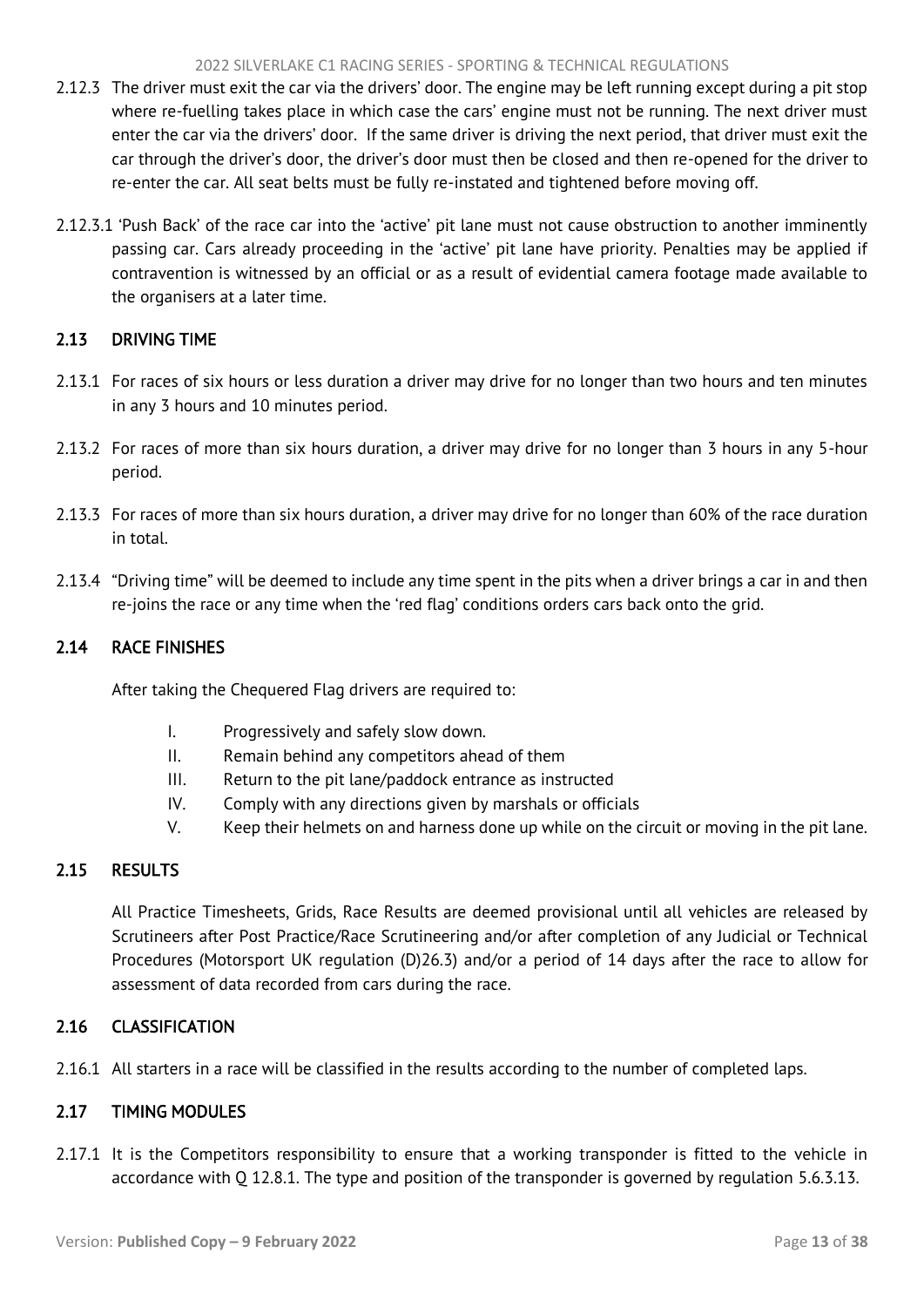- <span id="page-14-5"></span>2.17.2 No electronic equipment may be placed within five metres of any official timing line or hu-tag line and any breach of this may result in the confiscation of the equipment concerned.
- 2.17.3 The series will operate the HuTag RFID system at all events possible. Where it is in use, it will be mandatory for all drivers to have on their person a designated HuTag which must be scanned when exiting the pit lane (failure to do so may incur a penalty). The swapping or sharing of HuTags between drivers is forbidden.

# <span id="page-14-0"></span>2.18 QUALIFICATION RACES

If any event is oversubscribed the Organising Club may at their discretion run Qualification Races details of which will be published in Final Instructions for the event.

# <span id="page-14-1"></span>2.19 TOW BACK

- 2.19.1 Cars that stop on circuit may only be worked on by the driver alone.
- 2.19.1.1 During an event of 6hrs or under, cars may be recovered back to the pits at the sole discretion of the Clerk of the Course, if requested by the driver to do so, where the car may be worked on under pit regulations.
- 2.19.2 During a 24hr event all cars will be recovered back to the pit lane if requested by the driver to do so. The tow back rules will only apply up until the final hour of the race when the Organisers will only tow cars to the nearest place of safety, or to the pit lane if directed to do so by the Clerk of the Course.
- 2.19.3 The Clerk of the Course may, at his sole discretion, decide to refuse a recovery if the car is too badly damaged or too difficult to move.

# <span id="page-14-2"></span>2.20 ELIGIBILITY SCRUTINEERING

2.20.1 The organisers reserve the right to select any car for additional eligibility scrutineering at any time during the event in accordance with series regulations. Any failure to comply with the technical regulations during this scrutineering process may result in the car not being allowed to start the race or being allowed to start under certain conditions that the Clerk of the Course may at his sole discretion see fit to determine. A minimum of two hours before the start of the race will be allowed to re-assemble any components that may previously have been stripped during this process.

# <span id="page-14-3"></span>2.21 COMMUNICATIONS

2.21.1 It is not permitted for any team to have any kind of radio, electronic, electrical system or cell phone communication with the driver whilst the driver is in the car during practice, qualifying or race. Any team found doing so will be subject to the penalty as described in section 4 of these regulations.

## <span id="page-14-4"></span>2.22 ON-BOARD CAMERA

2.22.1 It is the Competitors responsibility to supply and fit (as a minimum) a camera that captures recorded images providing a view of the circuit ahead at all times when the car is on the circuit. (Motorsport UK Regulations J.5.21.3 applies) The camera must be mounted to the roll cage in the area of the 'B' pillar of the car. The field of vision must record all driver inputs to the controls of the car including pedal movements, steering wheel movements and gear change movements and capture the racing number of the car (which must be displayed on the dash board) in which the camera is mounted.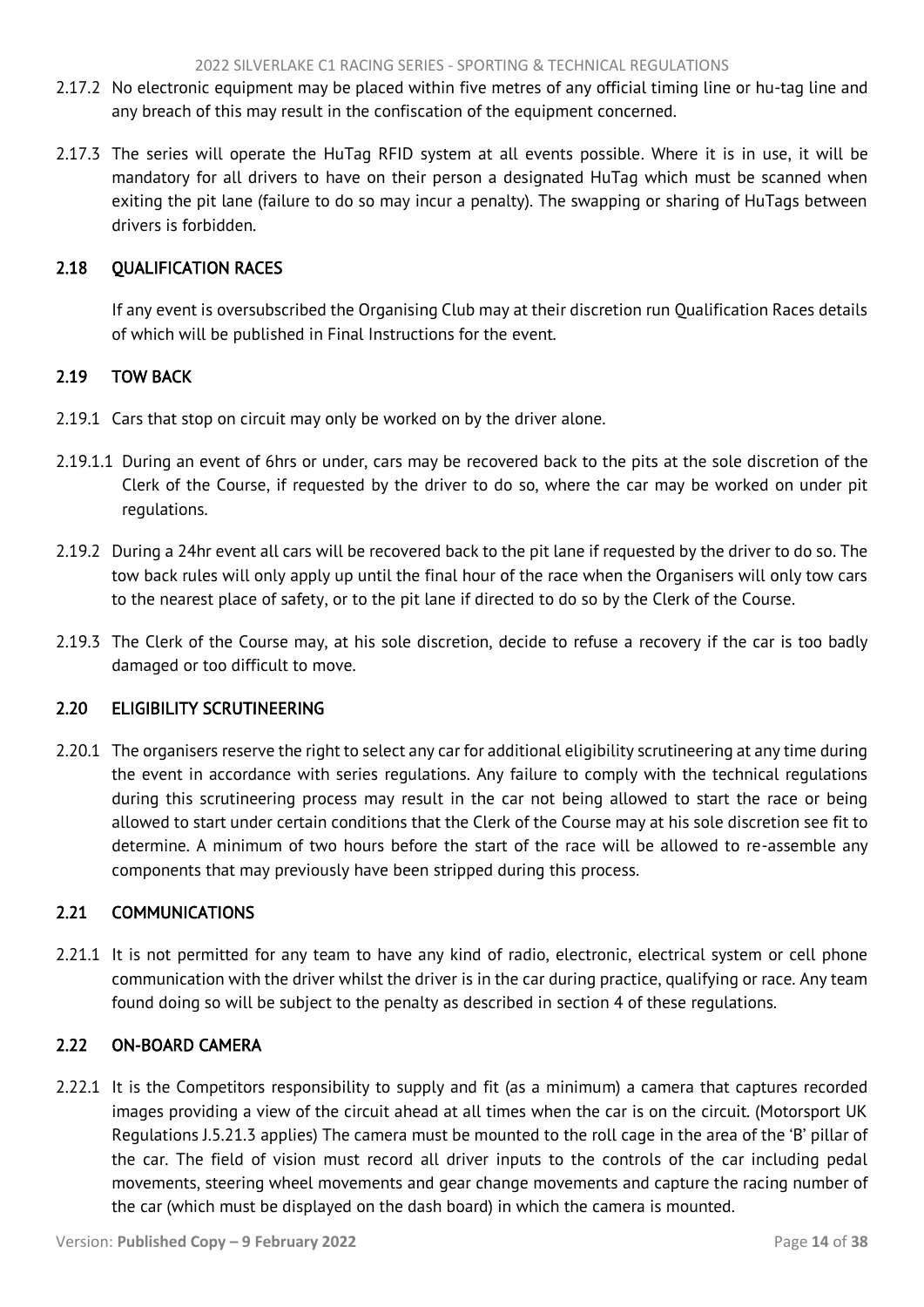- <span id="page-15-1"></span>NB. A second camera or rear facing camera is recommended.
- 2.22.2 The choice of system is free but playback must be demonstrable at the event on request and by simple means such as a laptop.
- 2.22.3 The camera fitted to the vehicle must be switched on and recording for all official practice, qualifying and race sessions. If no images are available upon request, penalties may be applied in accordance with the Motorsport UK Yearbook and/or the penalties listed in section 4 of these regulations. The burden of proof to establish the cause of such failure shall lie with the competitor. The Clerk of the Course may also refer the matter of lack of recorded images to the Stewards of the Meeting for further penalties.
- 2.22.4 All rights including copyright in relation to footage captured by on board cameras, no matter that the camera/recording device is owned by the entrant/competitor, will belong to the C1 Racing Club and may not be shared or otherwise used for broadcast or commercial purposes or on social networking sites, forums or any other internet media without written permission from the C1 Racing Club.
- 2.22.4.1 The memory card having recorded a drivers' session must be removed by a team member (2.9.4) from the car at driver 'change over' in the pit lane. The driver must retain the memory card for submission if requested by the organisers. Should the same driver be continuing to drive in the following session the memory card may remain inserted as long as the next session driven is recorded.
- NB. Competitors are advised to use a memory card with sufficient capacity and/or a second memory card to record all eventualities.
- 2.22.4.2 In the case of 'driver change over' the replacement driver (or team member(2.9.4)) must insert his/her memory card to enable recording of that drivers' session.
- 2.22.5 Where it is necessary for the C1 Racing Club or Clerk of the Course to review footage after an event, that footage must be available for a period of 14 days after the event.
- 2.22.6 In the event of judicial action, all relevant on-board footage must be retained by the Organisers until the time period for all judicial matters has elapsed. The competitor is responsible for carrying and fitting an alternative memory card should one be needed whilst this activity is completed.

## <span id="page-15-0"></span>2.23 PARC FERMÉ

At all events the showing of the Chequered Flag (for both Qualifying and Racing) will indicate the commencement of Parc Fermé Regulations. Any vehicle that is in the pit lane at this time will be under Parc Fermé rules.

It is prohibited to work on any vehicle after the chequered flag has been shown. This includes tyre pressure checking, wheel changes or changes of driver.

Any vehicle in the pit lane must be immediately taken to the designated Parc Fermé area. No team personnel may enter Parc Fermé unless authorised by a Motorsport UK Scrutineer

Unless authorised by a Motorsport UK Scrutineer, no tools of any type may be passed by team members or mechanics to drivers whilst in Parc Fermé.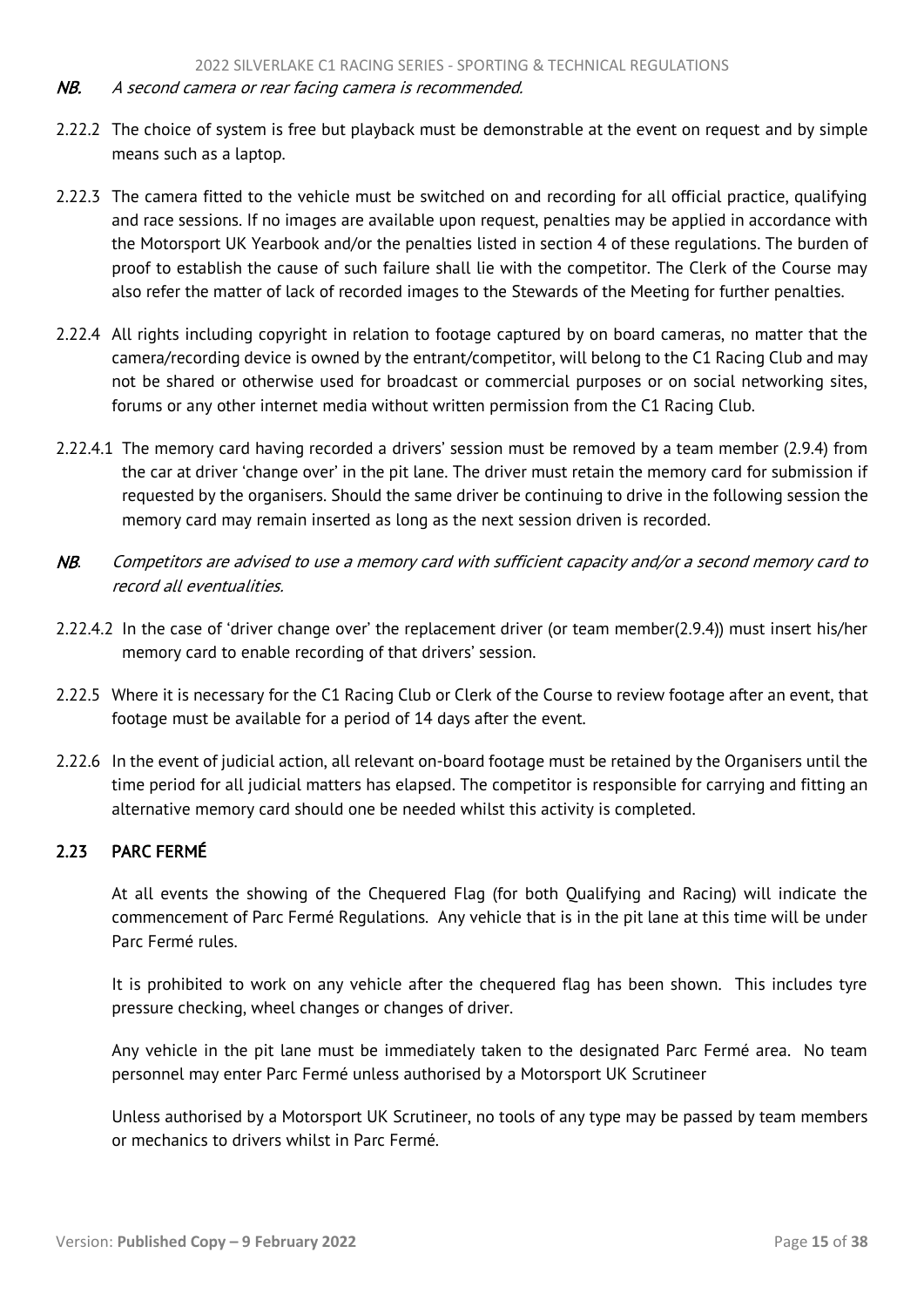<span id="page-16-5"></span><span id="page-16-0"></span>Competitors are reminded that the area designated as Parc Fermé area is a secure area and it is not permitted for any supporters to be in Parc Fermé unless at the request of a Motorsport UK Scrutineer or their deputy.

## 3. SPECIFIC SERIES REGULATIONS

## <span id="page-16-1"></span>3.1 MOTORSPORT UK'S RESPECT CODE

By competing in the Series all competitors and their associates commit to positively promote and demonstrate the Motorsport UK's Respect Code which is appended to these regulations (Appendix 1).

- 3.1.1 Where any reports of disrespectful conduct are judged to be well founded the Series organisers may issue warnings or require remedial actions and/or report the matter to the Series Stewards who may impose appropriate penalties which can include race bans through to Series Expulsion and referral to Motorsport UK.
- 3.1.2 It is imperative that we promote the safety and wellbeing of young people and adults at risk. In addition to this all participants must be aware of their behaviour and conduct at all times and abusive language and harmful behaviour will not be tolerated. Any such incidents must be reported to the Series Coordinator and/or Safeguarding Officer who will also relay the report Motorsport UK. Details of the Motorsport UK Policies and Guidelines are available at [www.motorsportuk.org/resource-centre](http://www.motorsportuk.org/resource-centre) by selecting Policies and Guidelines

## <span id="page-16-2"></span>3.2 REPLACEMENT CARS

3.2.1 A driver may only race the car in which he/she set a qualifying time and no replacement cars are permitted.

# <span id="page-16-3"></span>3.3 RESERVE ENTRIES

3.3.1 Where entries received exceed, the number permitted to start a race, the Organisers will accept a maximum number of entries equal to that number. Any further entries will be ordered as nominated reserves based upon date of receipt of entry. Such reserves are to be nominated on the final list of entries published with Final Instructions or in an Event Bulletin. All reserves will qualify and replace withdrawn or retired entries in reserve number order. If a reserve is given grid places prior to issue of the first Grid Sheets for an event the times set in qualifying shall determine their grid position. If a reserve is given a place after publication of the grid sheet and prior to cars being collected in the official assembly area then they will be placed at the rear of the grid and will be started without any time delay. Otherwise, they will be held in the pit-lane and be released to start the race after the last car to start the green flag lap or last car to take the start has passed the pitlane exit. Such approval to start must be obtained from the Clerk of the Course.

# <span id="page-16-4"></span>3.4 ACCEPTANCE OF REGULATIONS

3.4.1 It is a condition of entry into this series that all persons connected to any team (in any manner) are understood to have read, agreed and accepted this entire document (the 2022 Sporting & Technical Regulations) and to be bound by the rules without exception.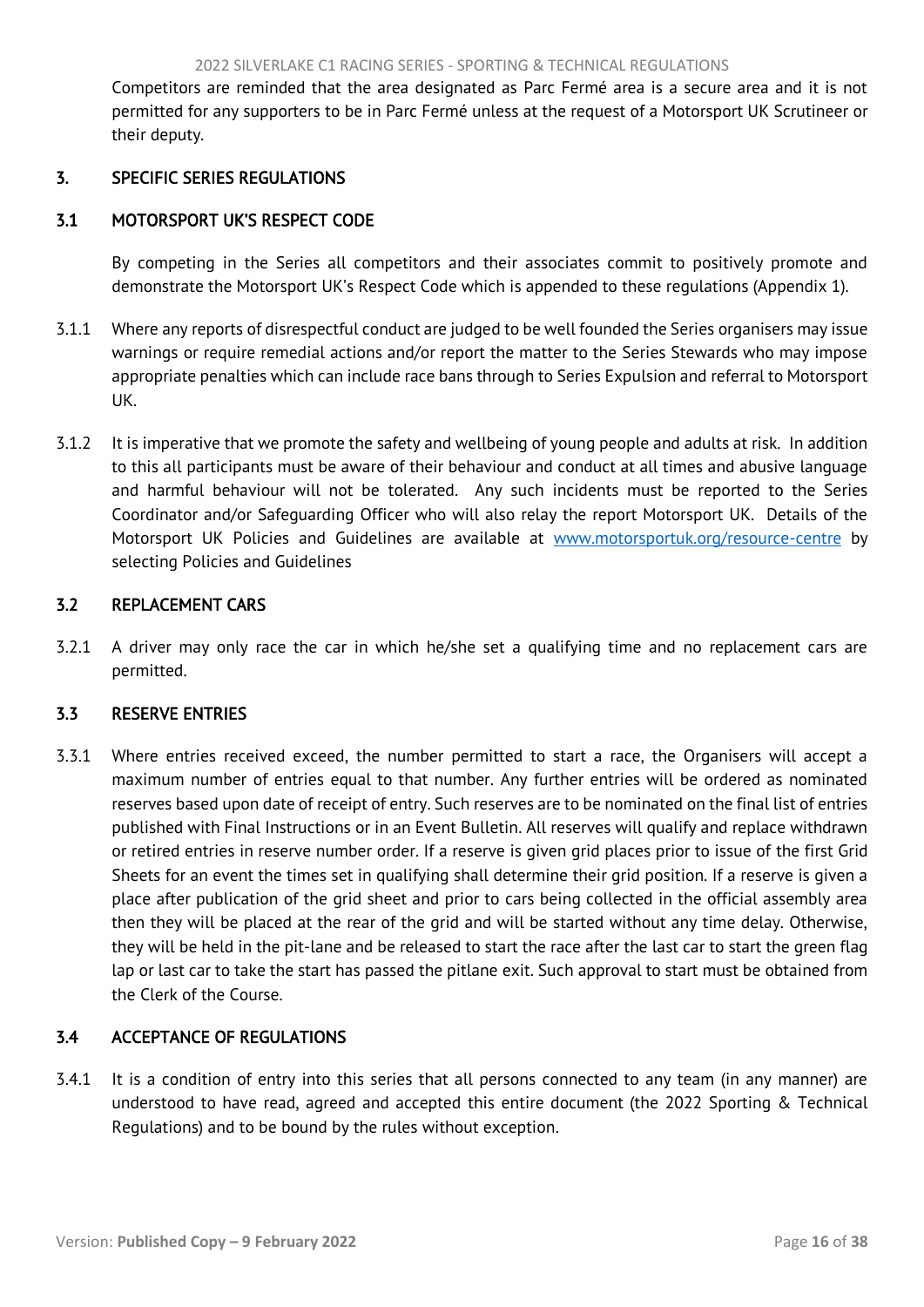## <span id="page-17-3"></span><span id="page-17-0"></span>4. SPECIFIC SERIES PENALTIES

In accordance with Section C of the current Motorsport UK Yearbook, the C1 Racing Club Driving Standards Policy, and these Series Regulations.

## <span id="page-17-1"></span>4.1 INFRINGEMENTS OF TECHNICAL REGULATIONS

4.1.1 Arising from post practice Scrutineering or Judicial Action

Minimum Penalty: The provisions of Motorsport UK Regulation [C3.3].

4.1.2 Arising from post-race Scrutineering or Judicial Action

Minimum Penalty: The provisions of Motorsport UK Regulations [C 3.5.1 (a) & (b)].

## <span id="page-17-2"></span>4.2 ADDITIONAL SPECIFIC SERIES PENALTIES

#### 4.2.1 Datum Penalties

| Infringement                                                   | Penalty                                                                                   |  |
|----------------------------------------------------------------|-------------------------------------------------------------------------------------------|--|
| <b>False Start</b>                                             | Drive through penalty                                                                     |  |
| Overtaking a competitor under a yellow<br>flag                 | Stop/Go penalty                                                                           |  |
| Overtaking a competitor under Safety Car                       | Stop/Go penalty                                                                           |  |
| Overtaking Safety car without instruction                      | Stop/Go penalty                                                                           |  |
| Causing avoidable contact                                      | 3 min Stop/Go penalty minimum or higher at discretion of Clerk of Course                  |  |
| Not respecting track limits                                    | 1 min Stop/Go penalty                                                                     |  |
| More than 3 laps under black/orange flag                       | Car to be cleared by scrutineer, released from pit exit then return for a Stop/Go Penalty |  |
| More than 3 laps under black flag                              | Call in for chat with an official                                                         |  |
| Excess speed in pit lane                                       | Stop/Go penalty + 10 sec per kph over limit                                               |  |
| Reversing under power in pit lane                              | Drive through penalty                                                                     |  |
| Breach of refuelling rules                                     | 3 min Stop/Go penalty                                                                     |  |
| More than 4 people working on car                              | 1 min Stop/Go penalty                                                                     |  |
| Exiting pit lane under red light at exit                       | 3 min Stop/Go penalty                                                                     |  |
| Driving through HuTag sensor without<br>getting green light    | 1 min Stop/Go penalty                                                                     |  |
| Exceeding driving time<br>(continuously/total)                 | 10 lap penalty                                                                            |  |
| Mechanical assistance from 3rd party                           | 3 lap penalty                                                                             |  |
| Failing/refusing breathalyser test                             | Disqualification of the team                                                              |  |
| Using electronic communication with the<br>car                 | 2 lap penalty                                                                             |  |
| Failing to provide video coverage                              | 3 lap penalty for first offence escalating to 5 laps then 10 laps for subsequent offences |  |
| Failing to nominate the starting driver<br>before the deadline | Start from the back of the grid                                                           |  |
| Not completing the minimum number of<br>pit stops              | 10 lap penalty                                                                            |  |
| Failure to declare correct driver weight                       | 2 lap penalty per underweight driver                                                      |  |
| Pit stop procedure                                             | 3 min Stop/Go penalty minimum or higher at discretion of Clerk of Course                  |  |
| Unsafe release from pit box                                    | 3 min Stop/Go penalty                                                                     |  |
|                                                                | Stop/Go penalty                                                                           |  |
|                                                                | 1 min Stop/Go penalty                                                                     |  |
| Penalties should increase for repeated                         | 3 min Stop/Go penalty                                                                     |  |
| offences as follows                                            | 5 min Stop/Go penalty                                                                     |  |
|                                                                | 10 min Stop/Go penalty                                                                    |  |
|                                                                | Black Flag with possible disqualification                                                 |  |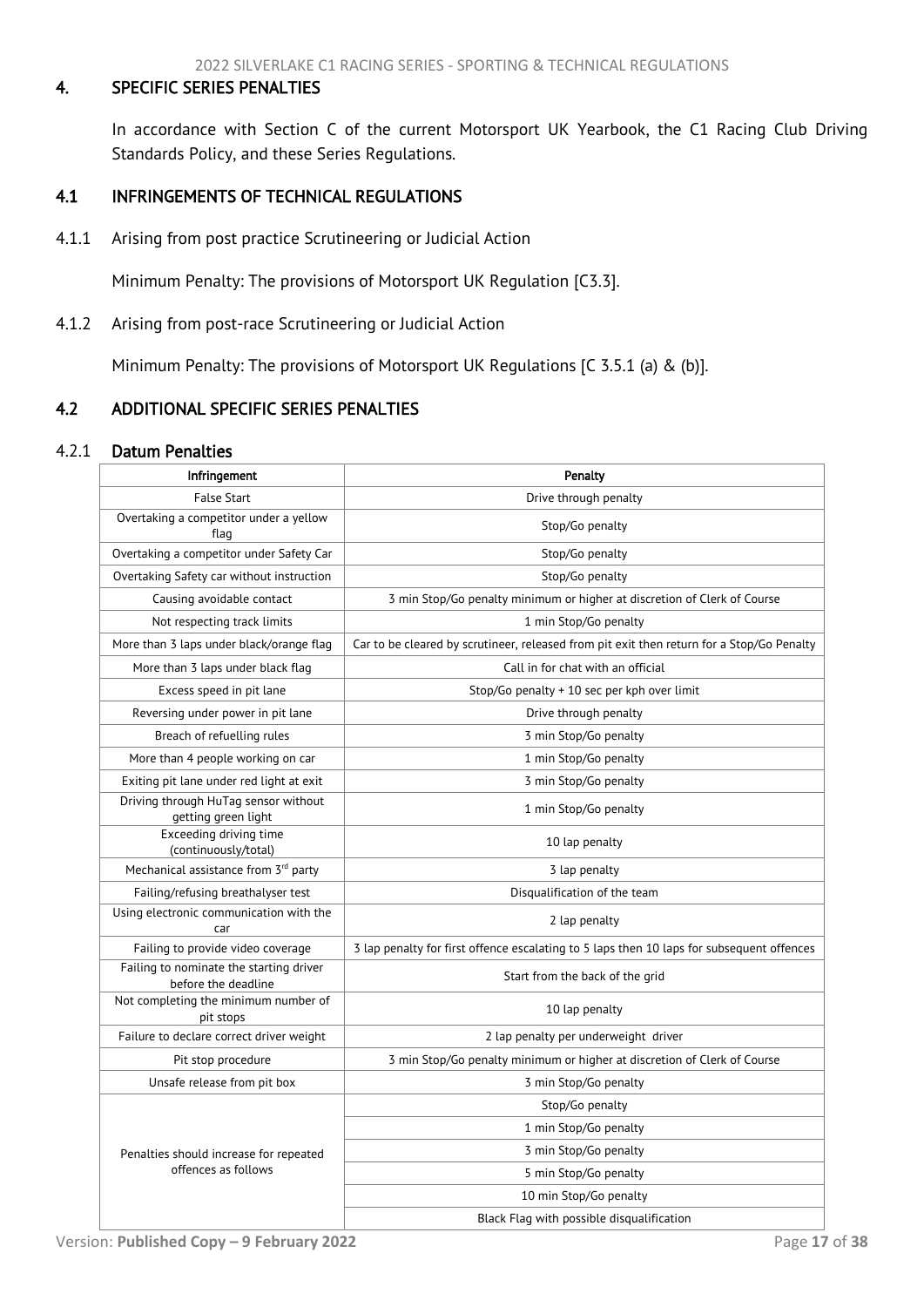- <span id="page-18-1"></span>4.2.1.1 No two penalties can be served at the same time, you must re-join the track and complete 1 FULL lap past the start line then come in to serve the next Penalty. To clarify, One out lap, one full lap, one in lap.
- 4.2.1.2 For all other irregularities, sanctions are left to the discretion of the officials. For any irregularity, even one sanctioned via the above table, the Clerk of the Course is always empowered to impose other or additional sanctions. The above table is a guideline for first time infringements at the event. Repetition of infringements by teams and/or individuals may be dealt with more severely. The Clerk of the Course is empowered to operate Stop and Go for any period that they consider appropriate to the offence.
- 4.2.2 Any Competitor may be called before the Series Stewards who at their discretion may take further action against the Competitor.
- 4.2.3 The Clerk of the Course may impose "drive through" or "stop/go" penalties, as defined in the these regulations, for breaches of the sporting regulations of the event and specific relevant sections of the Motorsport UK Yearbook. These penalties must be taken in accordance with C.2.1.6 and do not carry penalty points against the drivers Motorsport UK licence. Driver changes, refuelling and any other work on the car is not permitted during such a penalty being served.
- 4.2.4 Random alcohol testing will take place of drivers and/or the person responsible for releasing the car from the pit/pit box into the pit lane, anyone found exceeding 0 micrograms per 100 millilitres of breath will cause the immediate disqualification of their team's car and drivers from the event.

# <span id="page-18-0"></span>4.3 SOCIAL MEDIA

Should a competitor, team or team associate be considered to have brought the Series or the BRSCC into disrepute in the opinion of the Series Stewards, that competitor (as team and team associate principal) may be subject to a penalty or disqualification from the Series.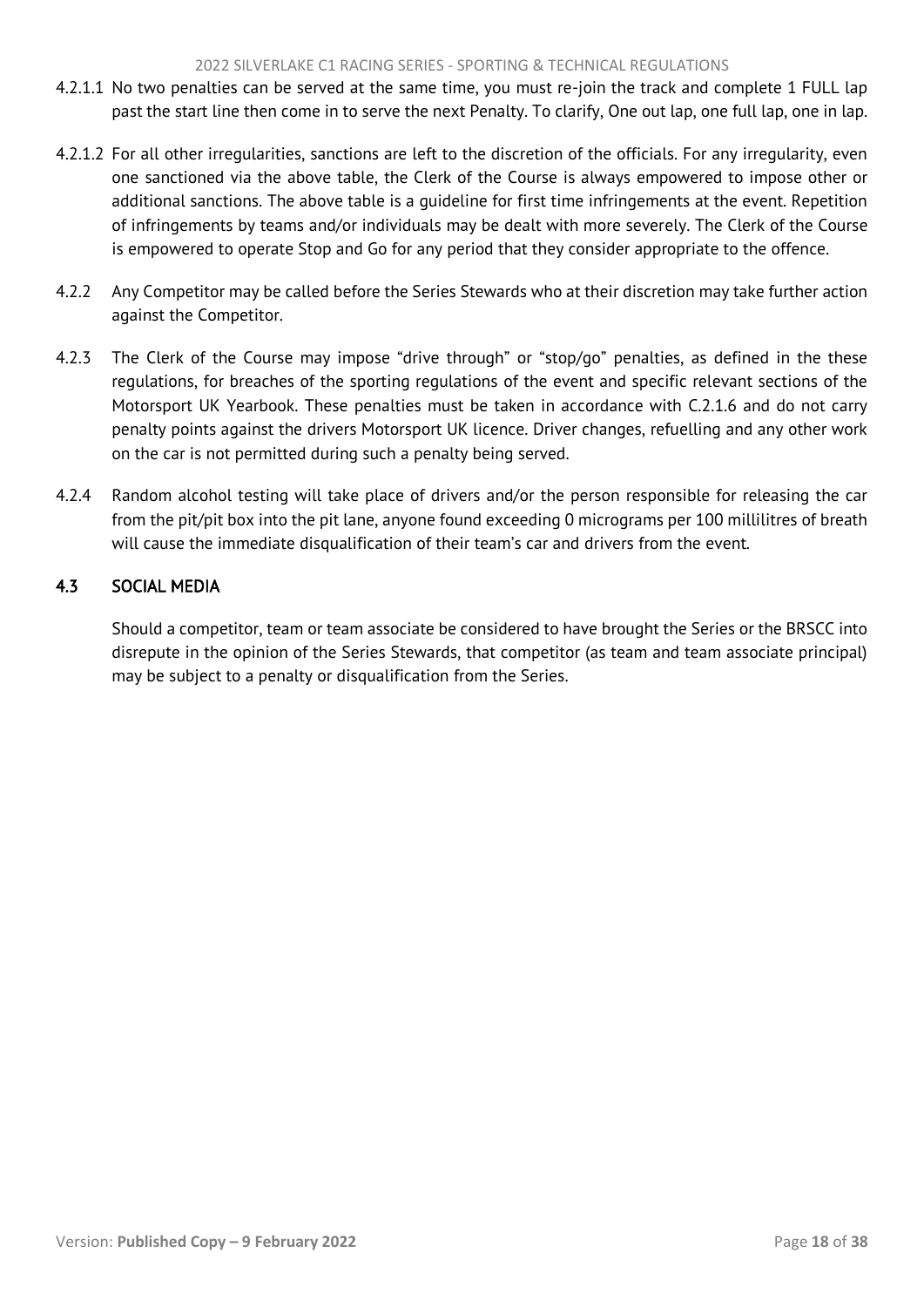#### <span id="page-19-2"></span><span id="page-19-0"></span>5. TECHNICAL REGULATIONS

#### <span id="page-19-1"></span>5.1 INTRODUCTION

- 5.1.1 The following technical regulations are set out in accordance with Motorsport UK specified format and it should be clearly understood that if the following texts do not clearly state that you can do it, you should adopt the principal that you cannot.
- 5.1.2 Anything that is not explicitly authorised in writing by the C1 Racing Club and anything that is not specified either in these regulations or in any Official C1 Racing Club Bulletin is therefore strictly not permitted and thus will be regarded as a breach of these Technical Regulations and may be penalised as described in section 4.
- 5.1.3 Any modification, defined as, any change in the design, material, shape, dimension and/or surface finish of any component is not permitted. Modification, addition, variation, tuning or removal of material other than specifically permitted in these regulations is not permitted.

#### 5.1.4 Shared Data

The C1 Racing Series is a one make series and is not a development series. All cars must compete with parts and specifications equivalent to and equal to the remainder of the grid. No mechanical or set-up advantage over another car is permitted or will be tolerated. The C1 Racing Club reserve the right to publicise any information acquired as a result of invasive technical inspections or information obtained by any other means in order to maintain a level playing field of car specification. Competitors making any attempt to withhold information regarding the aforementioned may be liable to an imposed penalty.

#### 5.1.5 Technical Queries

Any matter querying Technical Regulations must be put in writing to the C1 Racing Club as any claim to have received clarifications or rulings on the Regulations must be substantiated by the production, on demand, of written confirmation of such granted or denied rulings.

#### 5.1.6 Eligibility

- 5.1.6.1 All cars are subject to approval of their eligibility by the Organisers in conjunction with a Licensed Motorsport UK Scrutineer.
- 5.1.6.2 The responsibility to prove eligibility of the car entered is always that of the entrant or entrant/driver.
- 5.1.6.3 Proof of a vehicles' eligibility may be required to be substantiated by production of documents, where issued, for the vehicle and these must be available for inspection when required.
- 5.1.6.4 The Organisers in conjunction with a Licensed Motorsport UK Scrutineer shall determine matters as to the eligibility which may involve photographing any part of the vehicle and performing electrical diagnostics at the scrutineer's discretion.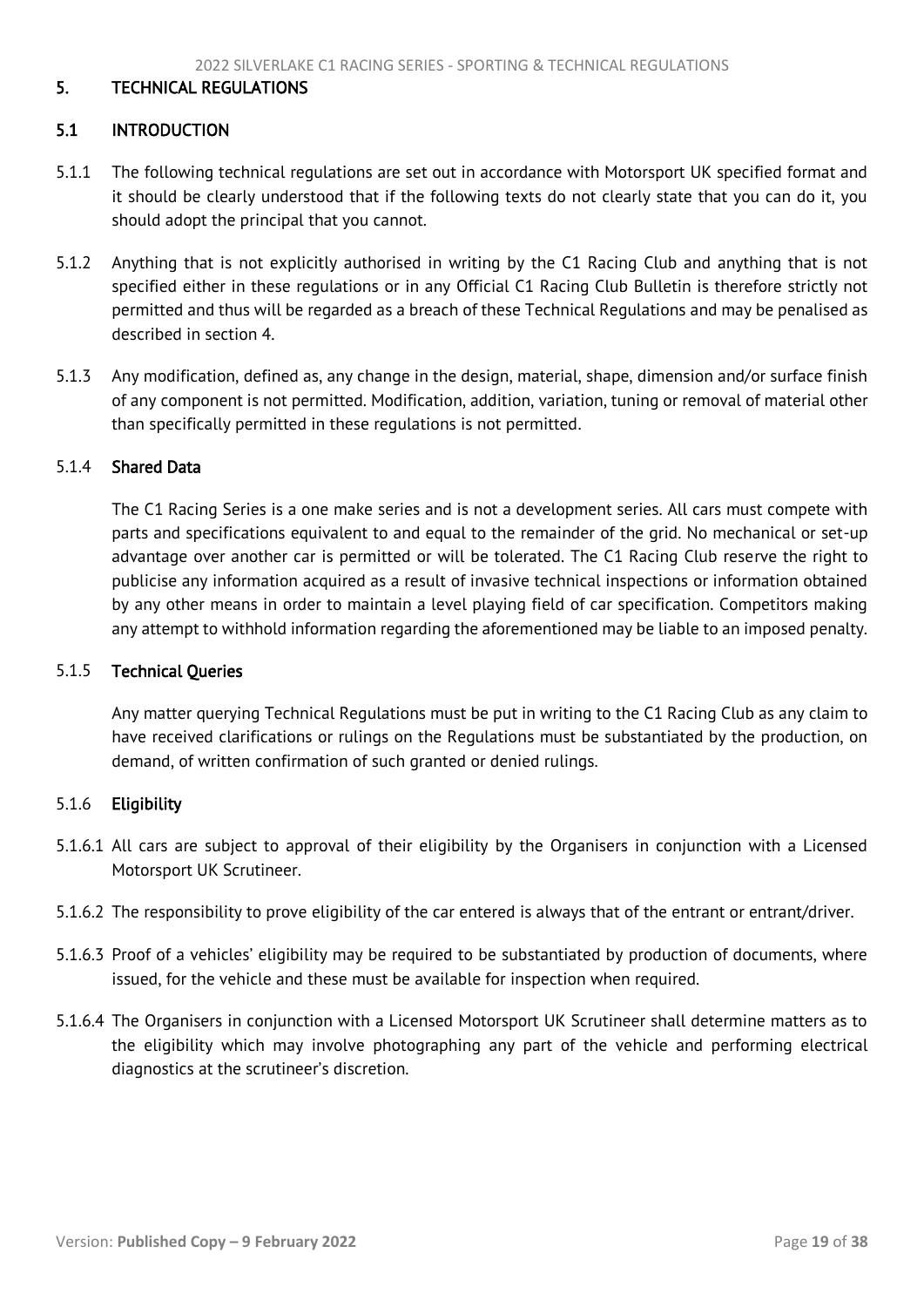## <span id="page-20-2"></span><span id="page-20-0"></span>5.2 GENERAL DESCRIPTION

5.2.1 The following regulations are for competitors participating in standard production pre 30 April 2014 Citroen C1 998cc 3 door saloon vehicles in the Silverlake C1 Racing Series.

#### 5.2.2 Examination of Vehicles

- 5.2.2.1 A Licenced Motorsport UK Scrutineer reserves the right to inspect, test, measure, seal, compare or impound any component fitted to or used in conjunction with any car registered in the Series either personally or through a nominated representative.(G.1.1.2) The costs of such checking shall be borne by the Organisers, but the Organisers shall not be liable for the costs of stripping or reassembly of vehicles after the checks have been carried out. These costs will be borne by the Competitor.
- 5.2.2.2 Any breach of the Technical Regulations or a breach of the procedure surrounding the Technical Regulations will be the subject of a report to the Clerk of the Course.
- 5.2.2.3 Any component sealed by a Motorsport UK Licensed Scrutineer either personally or through a nominated representative (G.1.1.2), must remain sealed and may not be tampered with in any way. In the event of a seal needing to be broken to effect repair or replacement, prior to doing so the Motorsport UK Licensed Scrutineer must be informed in writing and approve the seal being broken.
- 5.2.2.4 If a vehicle/component is sealed for subsequent technical examination, the Motorsport UK Licensed Scrutineer will inform the Competitor/ C1 Racing Club that he intends to examine the vehicle/component on any stated future date and time and at a specified location, and that the sealed items must be made available for his inspection. The removal of seals must only be undertaken after prior authorisation by an eligibility scrutineer. These arrangements are not negotiable. If a vehicle/component is not made available for an eligibility examination as required by the Motorsport UK Licensed Scrutineer, it will be considered as ineligible by default and will be reported as such to the Clerk of the Course for the application of penalties laid down under Motorsport UK Regulations and these Series Regulations.
- 5.2.2.5 In addition to any seals fitted by a Motorsport UK eligibility scrutineer, the C1 Racing Club may also action the fitment of C1 Racing Club seals to any part of the car they so choose. From the time of fitment, this seal and seal system will fall under the description of a mandatory part, and must remain in place and shall be effective until authorisation from the C1 Racing Club for their removal has been granted. The removal or modification of the C1Racing Club seal or seal system without prior authorisation from the C1 Racing Club may render the car non-compliant with these technical regulations.
- 5.2.2.6 Cars having had a C1 Racing Club seal fitted, which the Organiser's judge to have been removed, broken or tampered with will be reported to the Motorsport UK Scrutineer for investigation, and may incur penalties commensurate with a breach of these technical regulations.

## <span id="page-20-1"></span>5.3 SAFETY REQUIREMENTS

- 5.3.1 Motorsport UK Appendix K Safety Criteria Regulations apply as relevant, in particular K1, K1.2.1, K1.3.1 - 4, K5, K6, K8, K9, K10, K13 & K14.
- 5.3.2 A plumbed in fire extinguisher that complies with Motorsport UK Regulations (Q 13.10.7.) is mandatory (4 litre minimum recommended). The driver's activation pull cable or button must be mounted on the centre console. The mounting of the extinguisher must be directly behind the passenger seat location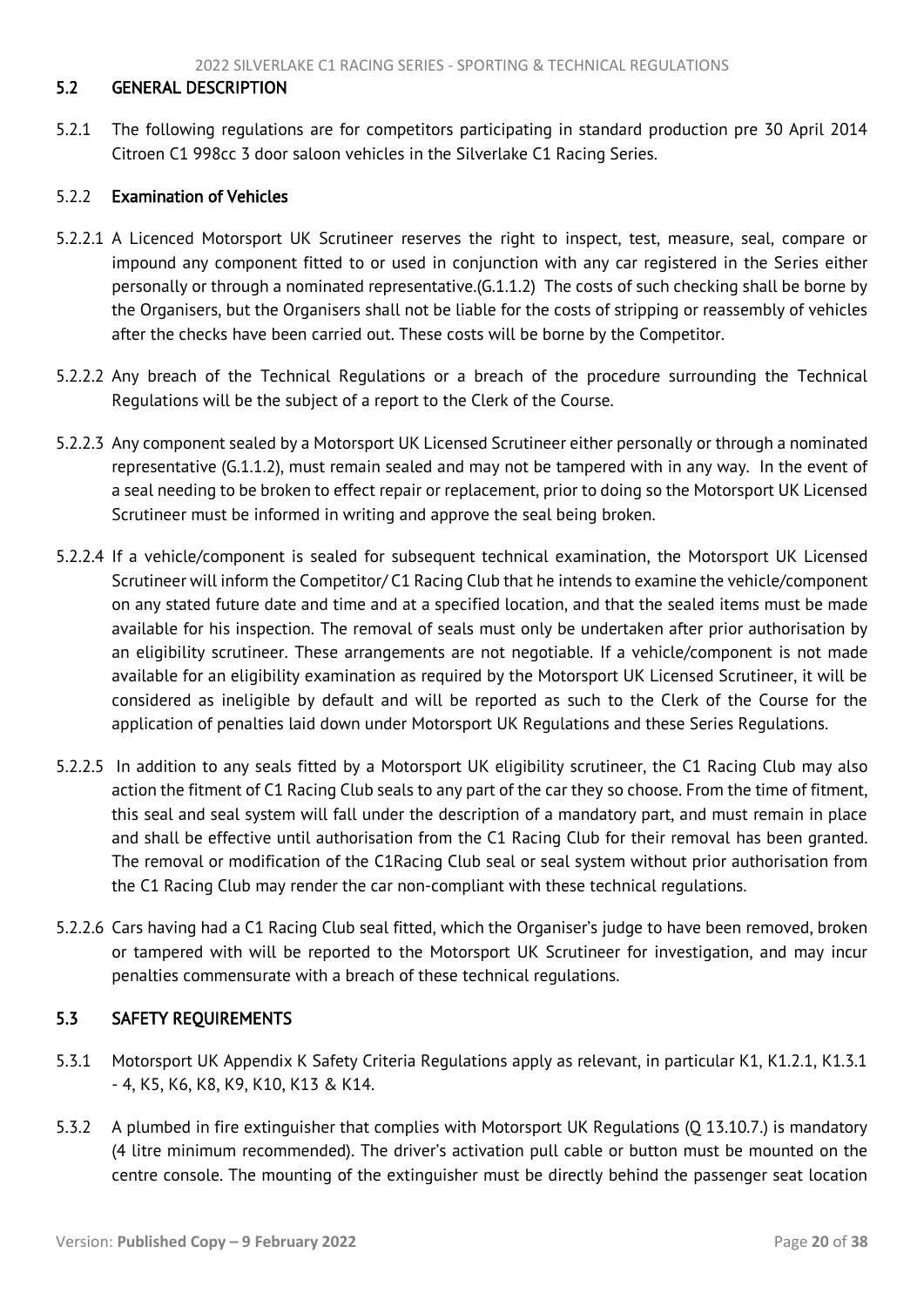and must be installed using only the bracketry supplied with the extinguisher. No further brackets or mountings are permitted for the installation.

- NB. See build notes.
- 5.3.3 For cars which can be proven to the organisers to have raced with the club before January 1st 2017 a steel roll cage complying with the applicable sections of the current Motorsport UK Yearbook must be installed.

The roll cage must be fitted with door bars to both sides of the car at hip level. For cars first raced after January 1st 2017 the roll cage must be a Safety Devices standard bolt in cage in one of the following 2 configurations:

| Configuration 2                                                           |                                                                            |  |  |
|---------------------------------------------------------------------------|----------------------------------------------------------------------------|--|--|
| <b>SD Part Number</b>                                                     | <b>Description</b>                                                         |  |  |
| <b>RBC052 3SXU</b>                                                        | Front roll cage with windscreen reinforcement bar for unique single door   |  |  |
|                                                                           | bars, with roof cross diagonals.                                           |  |  |
| RBC052 5XSU                                                               | Rear roll cage, single fixed diagonal for single door bars and roof cross. |  |  |
| <b>RBC052 DSUN</b><br>Unique single door bar, near side (left hand side). |                                                                            |  |  |
| <b>RBC052 DSUO</b><br>Unique single door bar, off side (right hand side). |                                                                            |  |  |
| <b>RBC052 SB</b>                                                          | Rear strut brace/harness mount.                                            |  |  |

| Configuration 3                                                   |                                                                                          |  |
|-------------------------------------------------------------------|------------------------------------------------------------------------------------------|--|
| <b>SD Part Number</b>                                             | <b>Description</b>                                                                       |  |
| <b>RBC052 3SXX</b>                                                | Front roll cage with windscreen reinforcement bar for cross door bars and<br>roof cross. |  |
| <b>RBC052 5SXX</b>                                                | Rear roll cage, cross diagonal, lower backstays, for roof cross and cross<br>door bars.  |  |
| Cross door bar, near side (left hand side).<br><b>RBC052 DXUN</b> |                                                                                          |  |
| <b>RBC052 DXUO</b>                                                | Cross door bar, off side (right hand side).                                              |  |
| <b>RBC052 SB</b>                                                  | Rear strut brace/harness mount.                                                          |  |

- NB. Padding with Motorsport UK compliant padding is recommended in order to prevent injury.
- 5.3.4 Rear harness straps must be mounted on a roll cage harness bar to conform to Motorsport UK and seat harness manufacturers regulations. It is not permitted to have elasticated return facility on the shoulder straps of the harness.(K 2.1.12)
- 5.3.5 An FIA homologated seat belt must be fitted and is mandatory (Q 13.10.2). Particular attention should be given to seat belt angles and anchorage. See FIA 253-42.
- 5.3.6 It is mandatory to use a harness with a minimum of 5(five) fixing points, where at least one fixing point is designed to prevent the driver from sliding forward and under the lap straps. Harnesses must be suitable for use with a Frontal Head Restraint (FHR) device and be properly installed in the car in accordance with the manufacturer's installation instructions.
- NB. Installation quidance may also be found in the FIA publication 'Guide for the use of HANS<sup>®</sup> in international motor sport'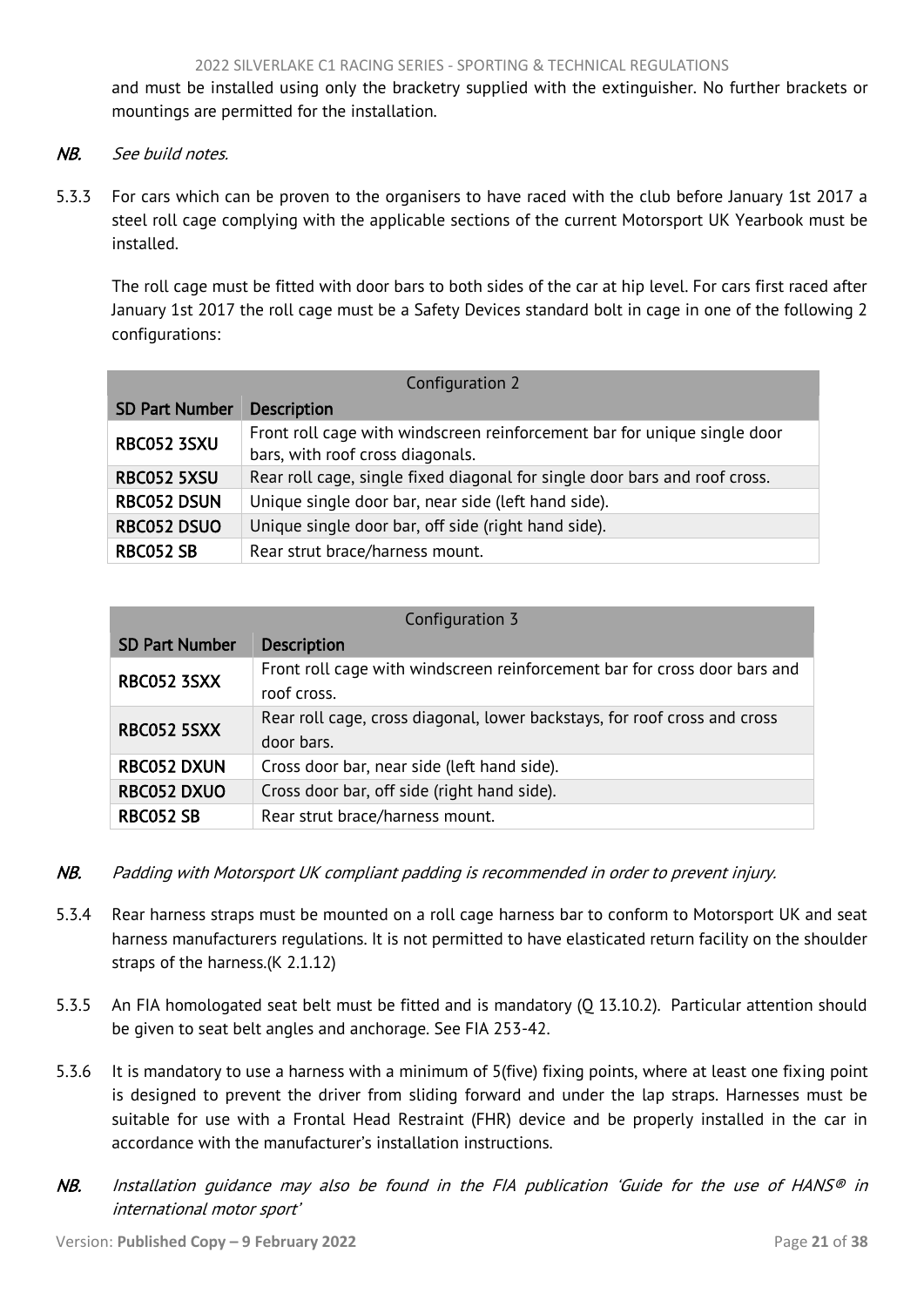## <span id="page-22-2"></span><span id="page-22-0"></span>5.4 GENERAL TECHNICAL REQUIREMENTS & EXCEPTIONS

The following Technical Regulations are set out in accordance with the Motorsport UK rules and it should be clearly understood that if the following texts do not clearly specify that a modification may be made to the car, then that modification is not permitted. The fact that some modifications are mentioned as prohibited does not imply that others are allowed. If any doubt exists about the legality or acceptability of any modification, then clarification from the Organisers prior to any work being undertaken must be applied for.

## 5.4.1 Definition Of Terms

- 5.4.1.1 STANDARD: The word 'standard' used within these technical regulations as a description of components is to be interpreted as per 'Standard Part' defined in Section B – Nomenclature & definitions in the Motorsport UK Yearbook. Checking will be by comparison to spare parts as supplied by the manufacturer's official agent, comparison to standard parts or by any other means necessary to ensure compliance. 'Standard Part: Is a part, the specification, features, location and method of operation of a part are as provided when new by the motor manufacturer for the model and date of car as shown on the entry form.'
- 5.4.1.2 STANDARD PATTERN: The phrase 'standard pattern' used within these technical regulations as a description of components is to be interpreted as per 'Standard Pattern Part' defined in Section B – Nomenclature & definitions in the Motorsport UK Yearbook. Checking will be by comparison to standard pattern part or any other means necessary to ensure compliance.

'Standard Pattern Part: A replacement part that has a similar form shape and features as the standard part and is made using similar materials and manufacturing processes e.g., a standard part manufactured by a non-original equipment supplier that is fully interchangeable with the standard part.'

- 5.4.1.3 COMPONENT: The phrase 'component' used within these technical regulations shall be considered to be ANY individual part or assembly of parts used in the construction of the vehicle.
- 5.4.2 The car must be of sound construction, in good mechanical condition and well maintained in accordance with Motorsport UK General Technical Regulations (Sections J & Q) as appropriate. It must have a current MOT certificate or equivalent for non-UK road registered cars. It must be presented in good order.
- 5.4.3 The Organisers reserve the right to require any competitor to remove any part, or assembly of parts, from the car to be compared and checked against a standard or pattern part or assembly of parts. Any noncompliance will be dealt with under normal Motorsport UK technical rules for infringement. Additional fines penalties to those applied by the Motorsport UK may be applied by the organisers for infringements. The competitor will be liable for all costs relating to any exchanged parts.
- 5.4.4 The Organisers reserve the right to exchange any part or assembly of parts on the car for standard ones at any time during a race meeting on any competing car.

#### <span id="page-22-1"></span>5.5 BODYSHELL

5.5.1 A pre-April 2014 standard Citroen C1 or Peugeot 107 3 door vehicle produced by the manufacturer for the home (GB) or European market must be used. LHD or RHD is permitted. The car must be 'panelled' as a Citroen C1 and must be of the 2005-April 2014 generation model bodyshell.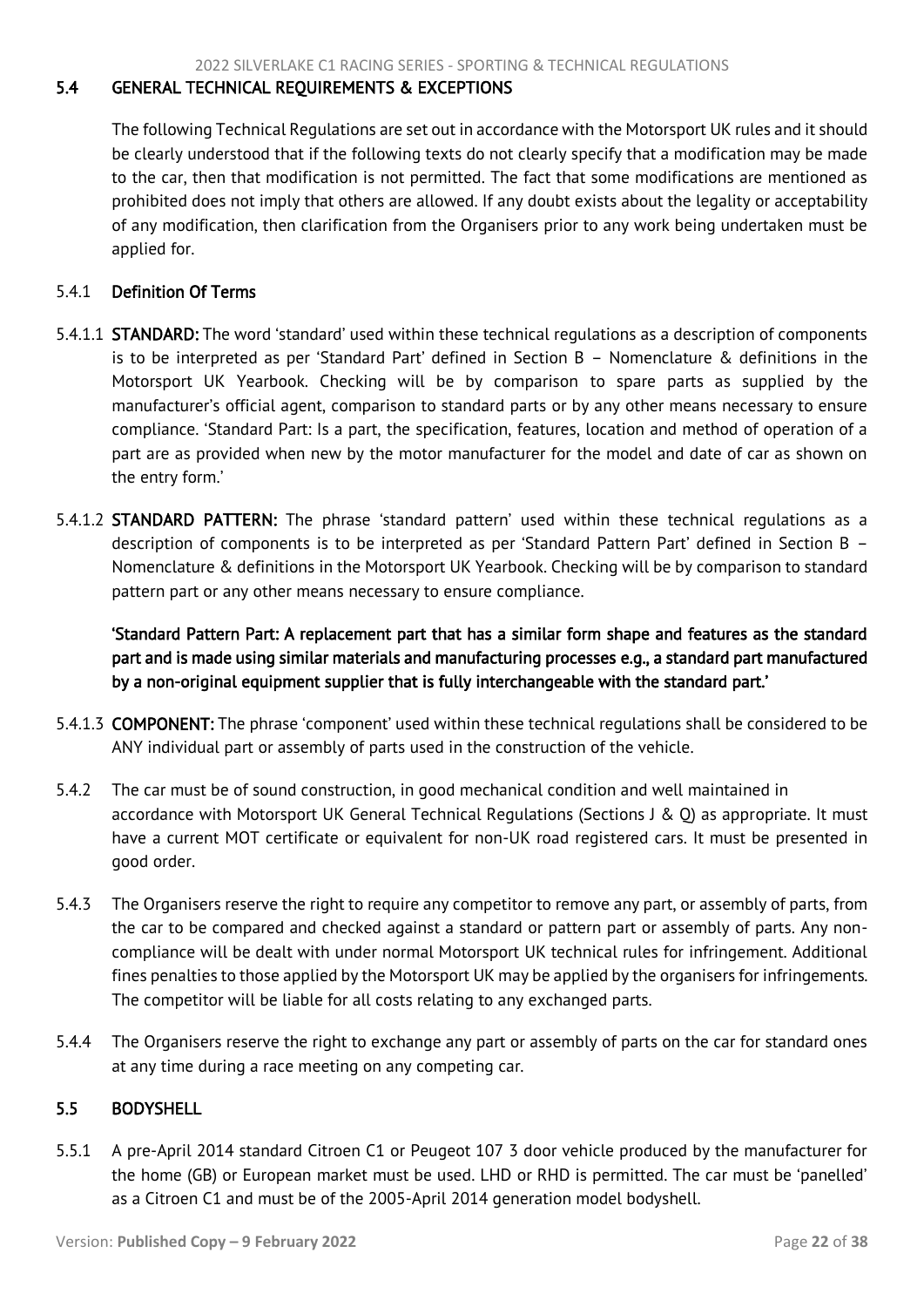- <span id="page-23-1"></span>5.5.2 No part of the monocoque shell shall be removed, modified or added to. This includes any welding to stiffen or otherwise modify the shell or any brackets or parts of brackets attached to the monocoque shell or bodywork panels except as specified in 5.5.3. and 5.6.2.2. Removal of in-cabin sound deadening or removal of seam sealer is not permitted.
- 5.5.3 The tabs at the left and right ends of the steering column support bar that provide an M6 threaded fixing for the dash panel may be shortened to facilitate the fitting of the roll cage front legs.

# <span id="page-23-0"></span>5.6 BODYWORK

## 5.6.1 General

- 5.6.1.1 Other than graphics, at all times, a standard external appearance to the car must be maintained.
- 5.6.1.2 It is permitted to apply paint, decals, stickers or wraps to the car with the exception that the areas reserved for sponsorship are not covered (see 5.17.1.3).
- 5.6.1.3 All doors must be fitted with original lock fittings and operating mechanisms, and must be kept unlocked during any practice, qualifying or racing.
- 5.6.1.4 If the vehicle is fitted with central locking, the central locking fuse (Fuse F2 second one down on RHS of instrument housing) must be removed.

#### 5.6.2 Interior

- 5.6.2.1 No part of the interior which is an integral part of the monocoque shell may be removed, modified or added to except the drilling of 12 x 25mm holes in the sills to accommodate the welded roll cage feet.
- 5.6.2.2 The cups spot welded to the top of the rear suspension towers must be removed to accommodate the roll cage backstay feet.
- 5.6.2.3 The front bulkhead must comply with the requirements of the Motorsport UK Yearbook. Two holes may be drilled to allow the cable pulls to pass through. Two holes may be drilled to allow the battery to master switch cables to pass through. These 4 holes must be fitted with grommets and ensure the fire protection integrity of the bulkhead. A further hole may be drilled to accommodate the fire extinguisher pipe.

# NB. An optional single multi-hole-bulkhead fitting is permitted.

- 5.6.2.4 Interior trim, fittings, courtesy light and passenger seats may be removed except as specified below. The dashboard must remain fitted, with the non-Bluetooth OEM radio, all heater controls, lights and switches and must remain fully operational as produced by the manufacturer. A close-fitting slot cut-out in the dashboard is permitted to facilitate the fitting of the roll cage. The centre console and handbrake surround must also be fitted.
- 5.6.2.5 The internal door trims may be replaced by panels supplied by the C1 Racing Club. If these are not used, the standard internal door trims must be fitted but may be modified to facilitate clearance around the roll cage door bars.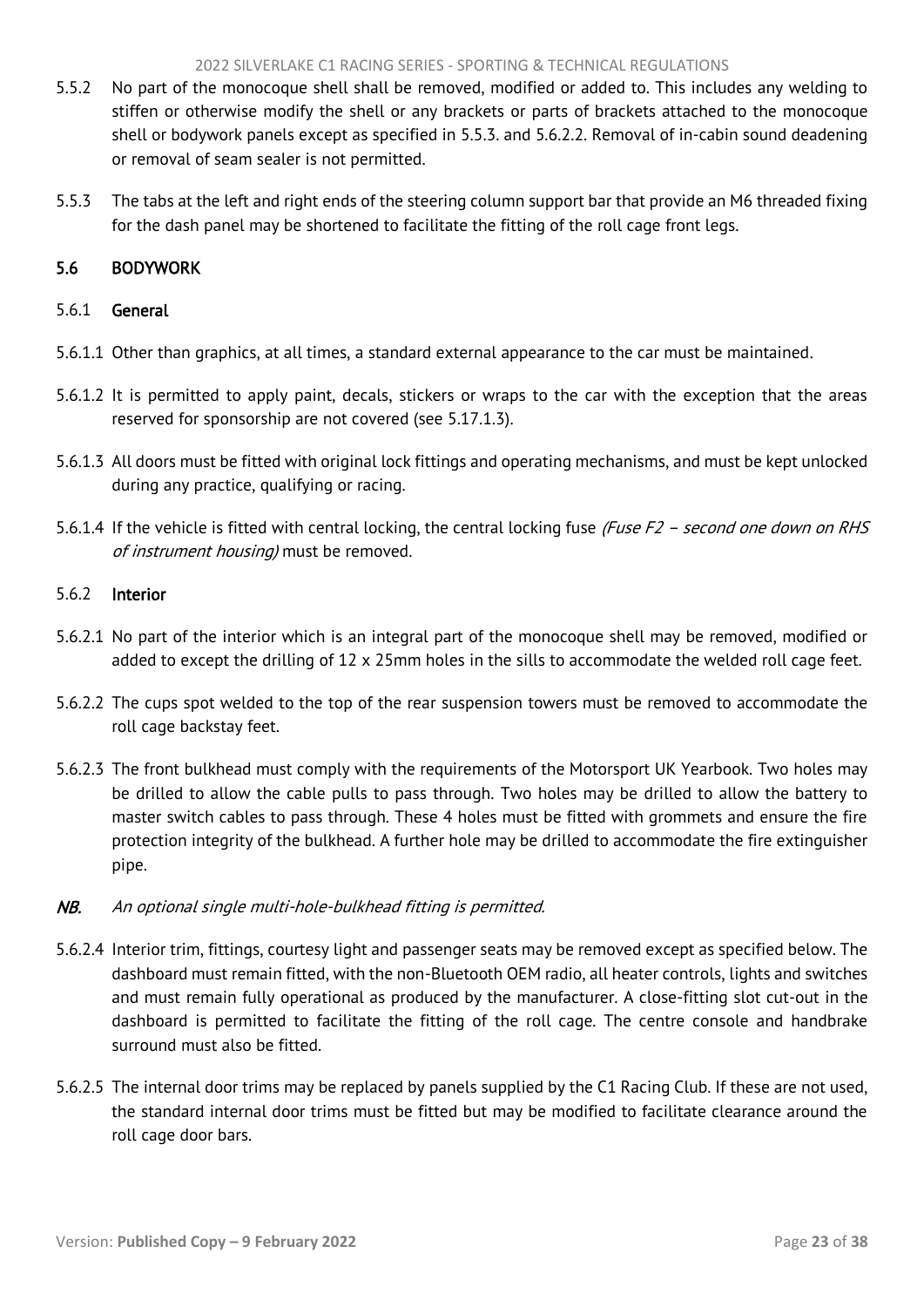- 5.6.2.6 The standard driver's seat must be replaced with a racing seat approved to Motorsport UK Yearbook Regulations. K 2.2 or FIA 8855-1999 as a minimum and must be fitted in the manufacturers production position using the OEM seat fixing points and OEM runners.
- 5.6.2.7 Adjustable seat rails may be fitted. They must comply with Motorsport UK regulation K.2.2.1.
- NB. OEM seat runners are recommended.
- 5.6.2.8 It must be possible to refit the passenger seat without moving or removing anything other than the ballast tray.
- 5.6.2.9 The original pedal box with original pedals must be fitted in its original position, using the standard mountings. It is permissible to add extension plates to the pedals. The maximum size of the pedal extensions is 120mm high x 80mm wide x 4mm thick. These must be attached directly to the pedals. The use of spacers between the pedals and plates is prohibited.
- 5.6.2.10 An aluminium floor plate of maximum dimensions 650mm x 500mm x 3mm may be installed to the driver's side foot well. A foot rest may be fitted to this plate on the left-hand side.
- 5.6.2.11 A standard Citroen C1, Peugeot 107 or Toyota Aygo rev counter may be fitted. For right hand drive cars, the rev counter must be fitted on the right hand side of the main instrument binnacle, for left hand drive cars the rev counter must be fitted to the left hand side of the main instrument binnacle.
- 5.6.2.12 A V-Box, Smarty Cams, Aim Solo or Solo 2 GPS lap timer (CLSolo-K1) may be fitted (the DL versions of the Aim Solo lap timers are not permitted). If fitted the device must be powered from either the power source for the cigarette lighter socket or from the master switch. No other power source is permitted. Any system fitted must not interface with or be connected in any way to the OEM car or CANBus systems of the car.
- 5.6.2.13 Ducts, no longer than 300mm and 75mm or less in diameter, may be fitted to the driver and passenger dashboard air vents to aid driver ventilation.

# 5.6.3 Exterior

- 5.6.3.1 No panel may be cut, drilled or in any other way modified other than those detailed in these regulations or in section 5.6.6.
- 5.6.3.1.1 Driver/passenger door windows may be converted from manual to electric operation by the use of OEM parts only. Additional electrical wiring is permitted to enable the operation of the windows as appropriate.
- 5.6.3.2 A minimum of 3 (three) rear view mirrors must be fitted (1 (one) interior and 2(two) exterior) and must be operational at all times. A wide-angle interior mirror is recommended. External mirrors must all be standard unmodified C1 mirror assemblies fitted in the manufacturers production position.
- 5.6.3.3 All mirrors must provide a view to the rear of the car and must not be adjusted to provide aerodynamic advantage to the car. Both door mirrors must provide a rear view at all times and must be fitted at all times including practice, qualifying and race.
- 5.6.3.4 Transparent coloured film may be fitted to rear view mirrors to reduce night- time glare. This must not reduce the effectiveness of the rear-view mirrors in daylight.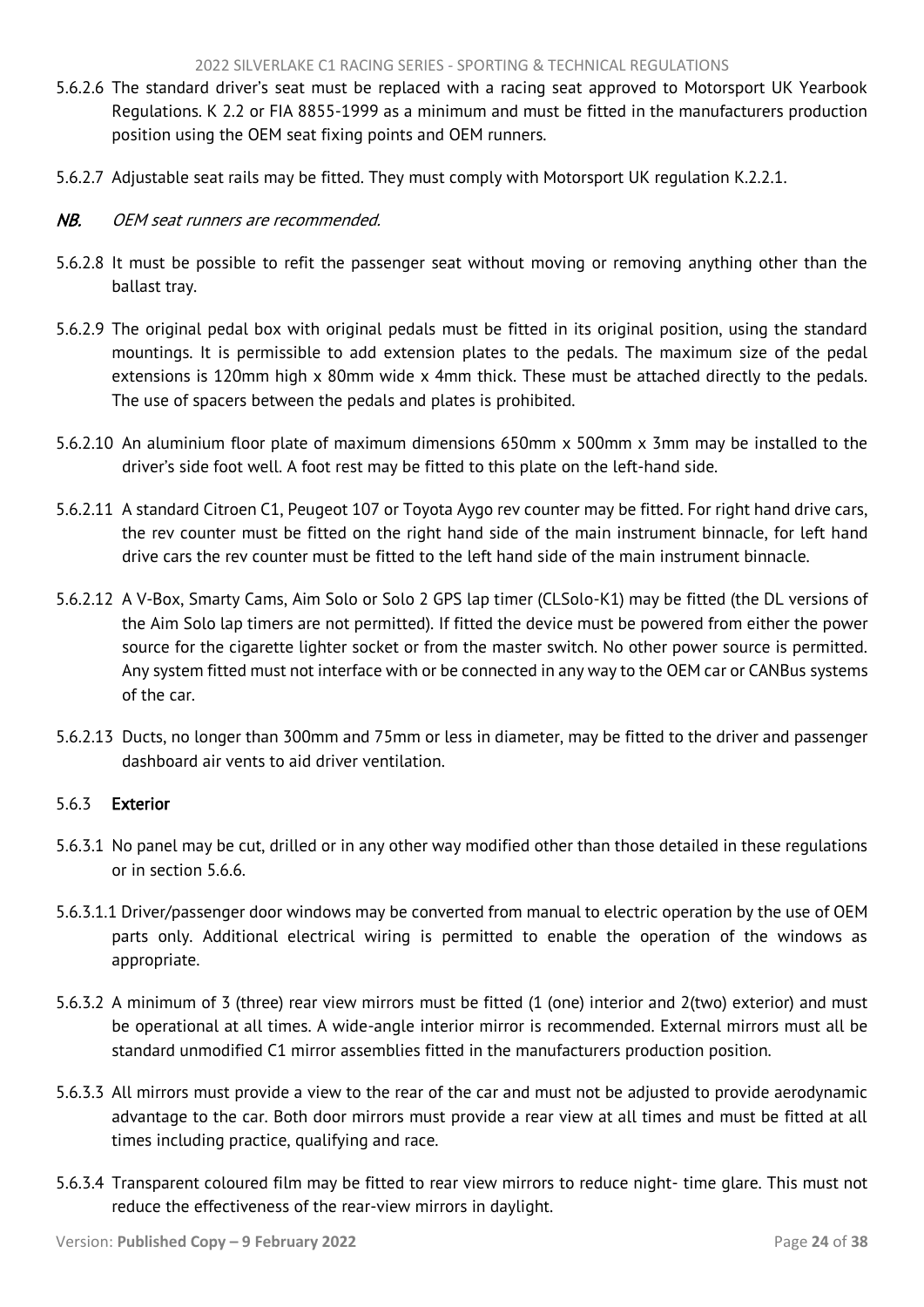- 5.6.3.5 All elements of the standard front and rear bumper assemblies (including the crash bar(s)) must be fitted. The front bumper may have a slot cut into it on each side to facilitate the fitting of the optional spot lights. It may also have a slot cut into it on each side to facilitate fitting wire tow straps under Motorsport UK regulation Q 13.1.3.
- 5.6.3.6 The bonnet must be secured by one of the following systems:
	- NB. Preferred System The standard bonnet secondary catch with the primary latch disabled and two (2) locking pins or straps conforming to Motorsport UK regulation Q 13.2.6.
	- Two (2) locking pins or straps conforming to Motorsport UK regulation Q 13.2.6.

It is permitted to drill two(2) holes through the bonnet and engine bay front cross member to install bonnet pins. It is permitted to drill a maximum of four(4) holes of maximum diameter 6mm in the bonnet outer skin and four(4) holes of maximum diameter 6mm in the bumper to install bonnet straps.

- 5.6.3.7 It must be possible to open the rear tailgate without the use of a key and from the outside of the vehicle by either of the following methods:
	- A. By fitting the tailgate catch from a central locking car.
	- B. By fitting a pull cable to the original key operated internal tailgate catch.
- 5.6.3.7.1 Opening method(s) must be indicated by an adjacent 'OPEN' decal or similar.
- 5.6.3.8 The windscreen must be of HPR laminated glass and must be fitted at all times including practice, qualifying and race. Tinted window film is not permitted.
- 5.6.3.9 The standard toughened glass side and rear tailgate must be retained and must be fitted at all times including practice, qualifying and race. Tinted window film is not permitted.
- 5.6.3.10 Clear window film between 50μm and 100μm must be fitted to the inside of all side and rear tailgate glass. Tinted window film is not permitted.
- 5.6.3.11 The standard window winding mechanism (electric or manual) must be retained and must be operational on both driver and passenger windows.
- 5.6.3.12 All body panels must be standard or standard pattern parts.
- 5.6.3.13 The mandatory TSL lap timing transponder must be fitted to the front inner (right side) flitch panel in the position shown below:



Version: **Published Copy – 9 Febri**<sub>See</sub> 14.1.2 for wiring regulations. Page 25 of 38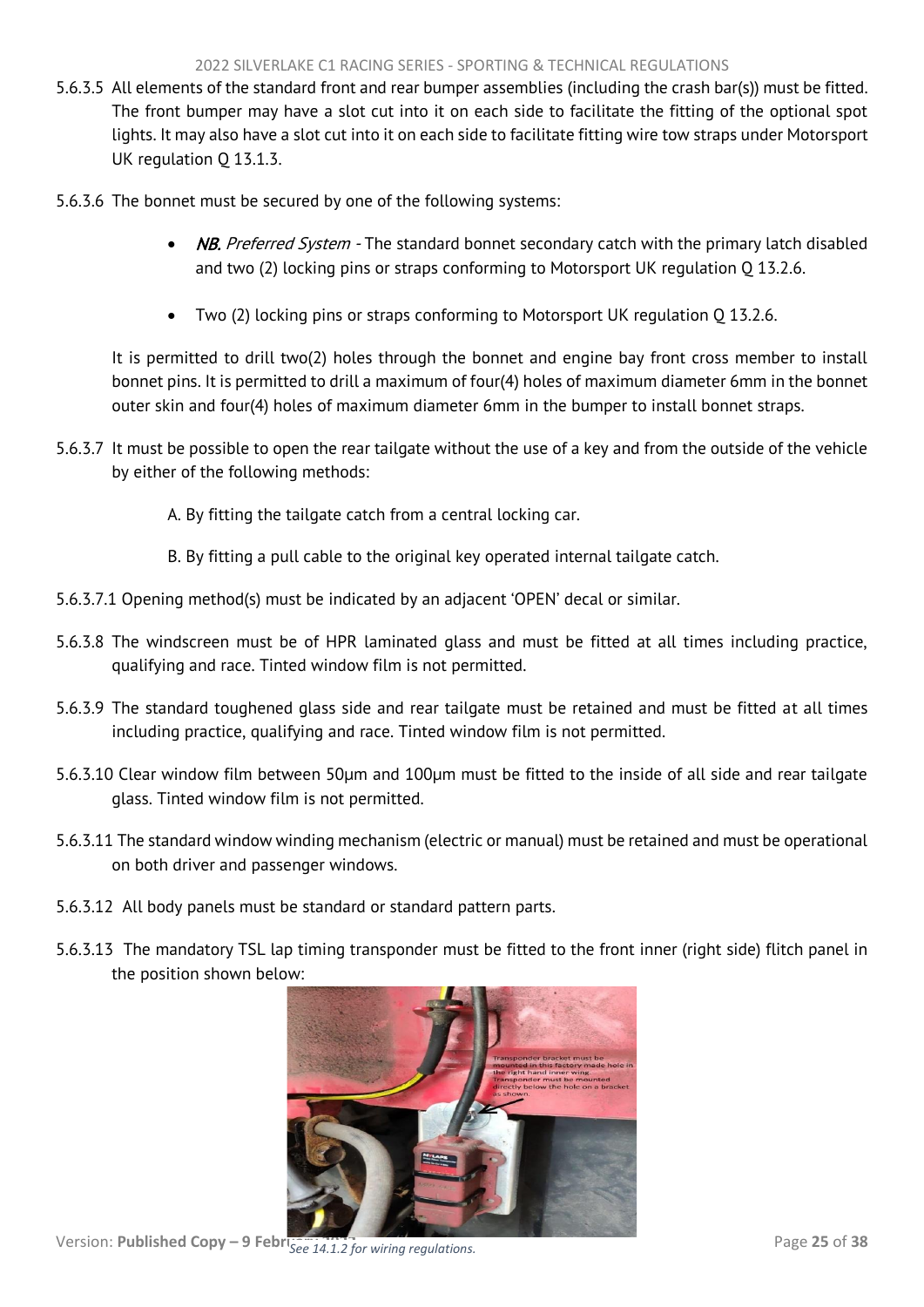## 5.6.3.14 Additional front/rear bumper fasteners may be fitted:

Option 1: Extra fasteners and strengthening plates (maximum size 1mm thick x 30mm x 80mm) may be fitted, one plate to each side front and/or rear, to the outside of the junction between the front wings and the front bumper and/or the outside of the junction between the rear quarter and the rear bumper.

Option 2: Front/rear bumper to wing/rear quarter fastener attachment may be fitted using a washer/bobbin and fastener and elasticated coupler

NB. Recommended and preferred method as attached photo:



- 5.6.3.15 A mandatory guard supplied by the C1 Racing Club must be fitted to the underside of the floor to protect the brake and fuel pipes as they exit the engine bay.
- 5.6.3.16 The lower (metal) and upper (plastic) scuttle trays below the windscreen may be modified in the following ways:
	- A hole (maximum diameter 32mm) may be drilled in the lower scuttle tray immediately above each front strut to allow an allen key to be inserted into the top of the strut shaft. The holes must have closed grommets fitted to maintain the fire protection of the scuttle tray.
	- Up to 3 holes may be drilled in the lower scuttle tray to allow pull cables to pass through. Sealing grommets must be fitted to these holes to maintain the fire protection of the scuttle tray.
	- Up to 2 holes may be made in the upper scuttle tray to allow pull cable handle fittings to be mounted. A reinforcing plate may be used on the underside of the scuttle tray to strengthen it. One pull cable must operate the fire extinguisher and one to operate the master cut-out switch. All handles must be marked with indicative stickers on the bonnet.
	- Extra fasteners and a plastic plate (maximum dimensions 2.5mm x 30mm x 125mm) may be fitted over the joint between the left and right halves of the plastic scuttle tray.
- 5.6.3.17 Sound deadening materials may be removed from the engine bay and underside of the bonnet.
- 5.6.3.18 Front wheel arch liners may be removed.
- 5.6.3.19 Rear spoilers are not permitted.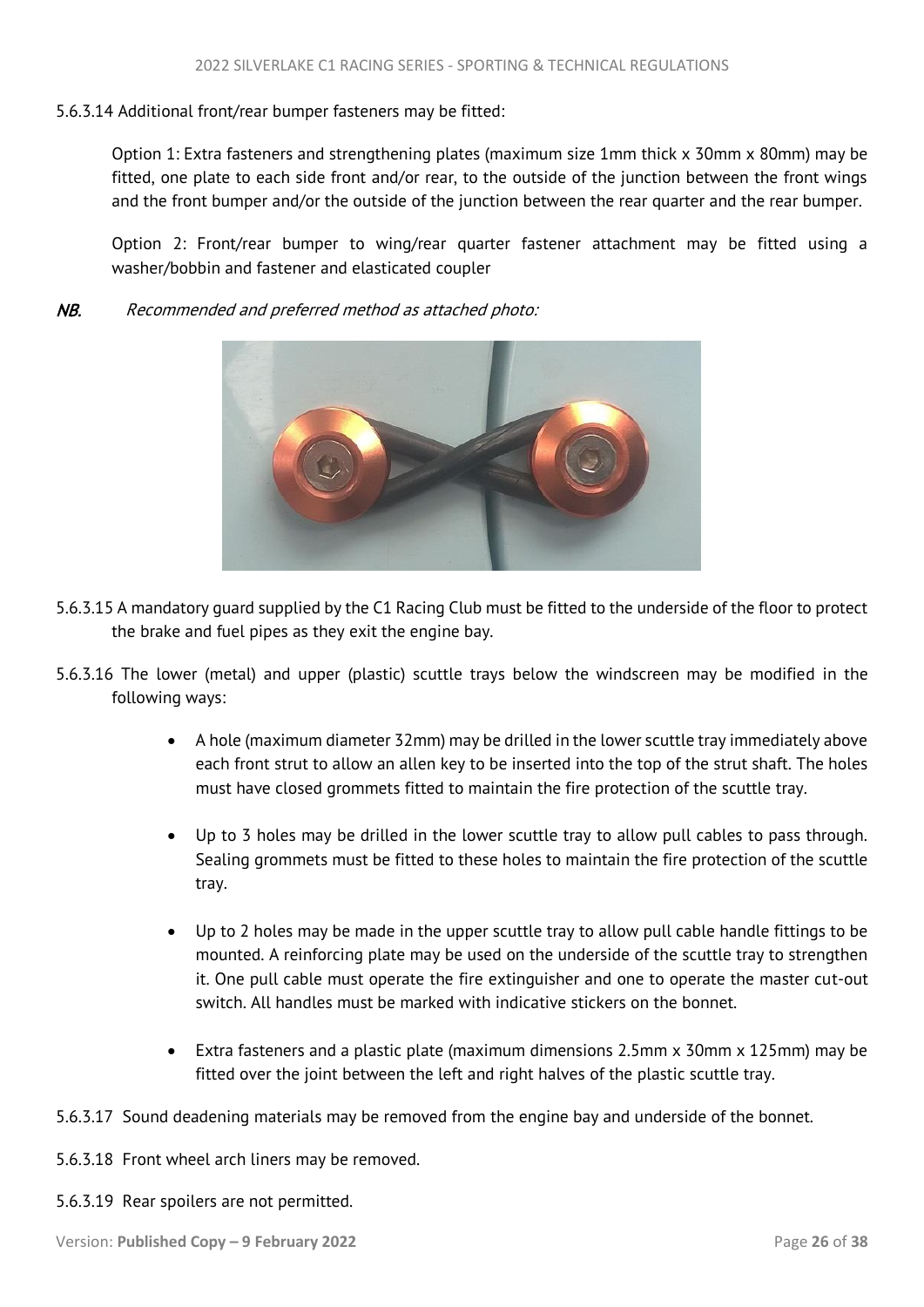#### <span id="page-27-1"></span>5.6.4 Silhouette

The original silhouette (including below a line drawn through the front and rear hubs) of the car must be maintained, except for the variation caused by the fitment of the C1 Racing Club approved front driving lights (see 5.10.2.2) and/or the fitting of wire towing straps in accordance with Motorsport UK regulation Q 13.1.3.

#### 5.6.5 Ground Clearance

Ground clearance must comply with the requirements of the Motorsport UK Yearbook. For the purposes of this regulation bottom front strut brace and exhaust are considered to be part of the car and are subject to the same ground clearance rules.

#### 5.6.6 In-Race Repairs

- 5.6.6.1 During a race, a team may choose to cut, drill or modify to affect a repair having incurred damage on the course during the same race. This repair is only permitted as a result of damage incurred during the same race. It will not be acceptable to present the car at a future scrutineering session or event in the same repaired state.
- 5.6.6.2 The use of 'repair tape' is permitted in the execution of 5.6.6.1.
- 5.6.6.3 It is not permitted to use any 'repair tape' or any other type of tape for the purpose of 'taping' panel gaps. 'Taping' panel gaps is not permitted.

#### <span id="page-27-0"></span>5.7 ENGINES

#### 5.7.1 General Engine Regulations

The engine must be an un-altered 3 cylinder Citroen, Peugeot or Toyota unit, engine type code 1KR-FE as produced on the 1KR-FE engine production line and to the un-altered specification as new and available to the home (GB) or European market between 2005 and April 2014.

No engine modifications are permitted.

Specific engine details are contained within the 'C1 Challenge Technical File'. This file is to be used in conjunction with the 11: ENGINE regulations and is the definitive document in the comparison between competitor engine and 'C1 Challenge Technical File' defined and permitted engine specifications.

#### 5.7.2 Engine Inspection Seal

To allow a Motorsport UK Scrutineer or C1 Club Racing the option for an engine to be sealed prior to inspection, Two bolts at the front of the valve cover must be cross drilled or replaced by competitor supplied drilled bolts. These two valve cover bolts may be wired together and sealed by a Motorsport UK Scrutineer or their appointed assistants (Motorsport UK General Regulation G.1.1.2), or by C1 Racing Club personnel in relation to fitment of C1 Racing Club seals (5.2.2.5 - 5.2.2.6). The engine will be made available for inspection at any future time as specified by the Motorsport UK scrutineer, or in relation to C1 Club seals, as requested by the C1 Racing Club.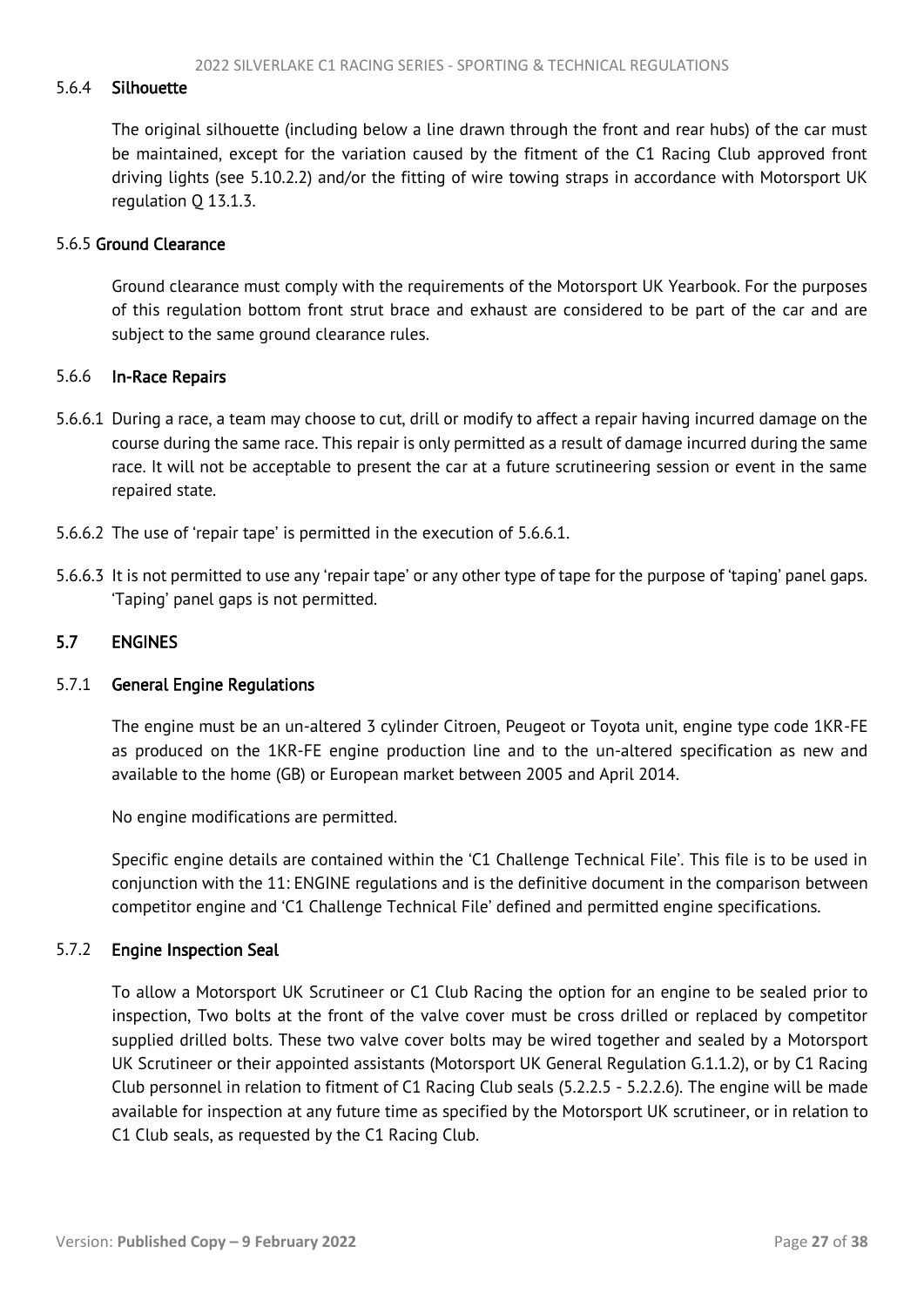2022 SILVERLAKE C1 RACING SERIES - SPORTING & TECHNICAL REGULATIONS



#### 5.7.3 Air Conditioning

If fitted as standard, the air conditioning compressor and associated pipework may be removed.

## 5.7.4 Location

The engine must be located in the original position and by the use of OEM/pattern fittings and mounts.

## 5.7.5 Cooling Systems

5.7.5.1 No modifications to the standard cooling system are allowed.

NB: An OEM radiator is highly recommended

- 5.7.5.2 The water pump must be the standard/standard pattern part and must not be modified in any way and the impeller must be present and working as the manufacturer produced.
- 5.7.5.3 The auxiliary belt must have all 6 ribs present. Only the following part numbers from the specified suppliers may be used:

| Citroen | <b>EuroCarParts</b> | <b>GSF</b> | <b>Andrew Page</b> |
|---------|---------------------|------------|--------------------|
| 5750 OJ | 202772925           | 134RE0600  | 6PK853             |
| 5750 OK |                     |            |                    |

#### 5.7.6 Induction Systems

No modifications to the standard induction system are permitted.

The use of a standard or standard pattern air filter element is mandatory.

The use of a 'free flow' type filter element is not permitted.

Other than cars adapted for disabled drivers using the OEM Automatic actuation system, 'Fly by Wire' throttle bodies are not permitted.

#### 5.7.7 Exhaust Systems

5.7.7.1 No modifications to the standard exhaust system are allowed except as specified in 5.7.7. Removal, repositioning or modification of the Catalytic converter is not permitted.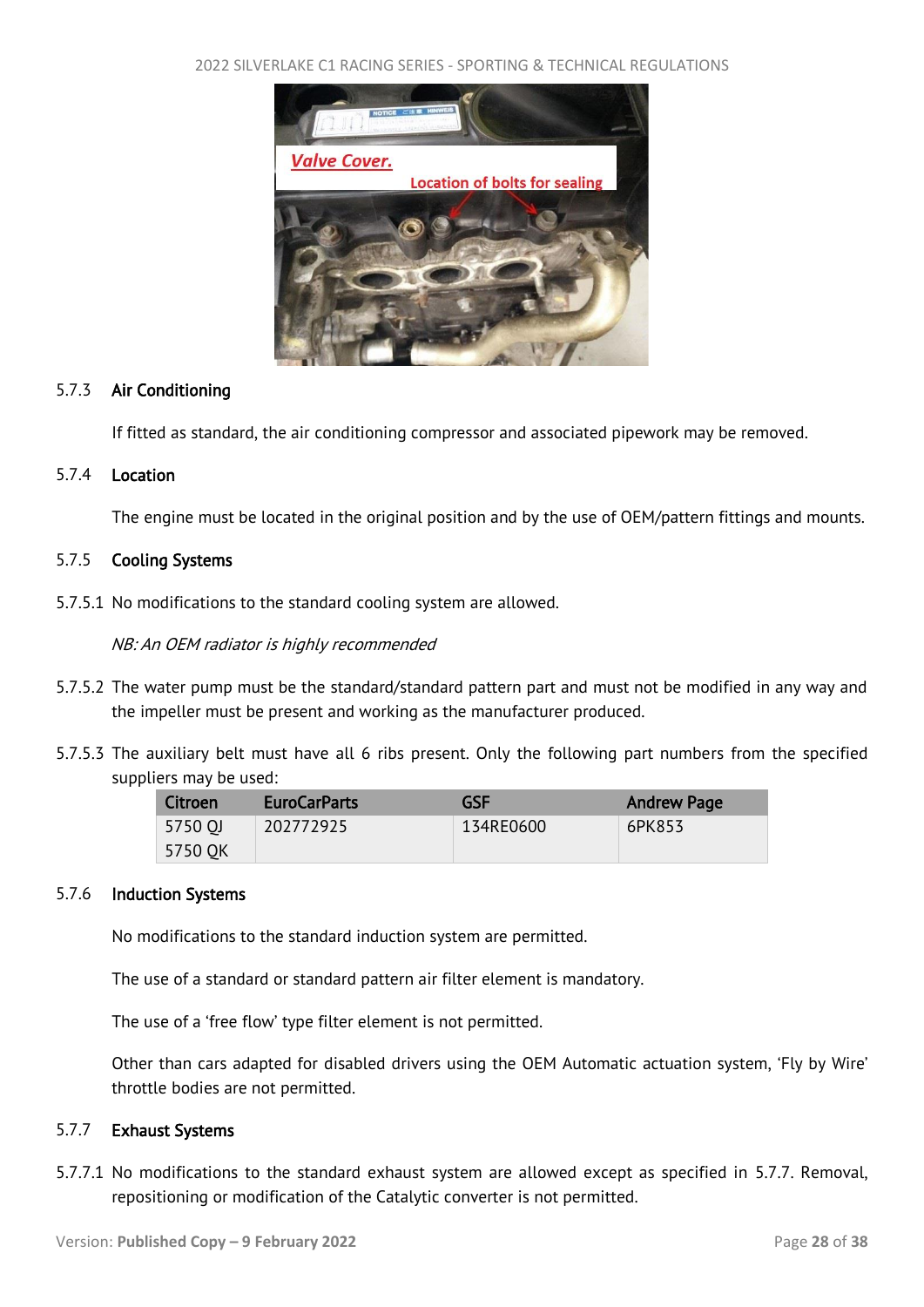5.7.7.2 A slip joint may be fitted to the horizontal section of the front exhaust pipe to enable the engine to be removed without needing to remove the whole exhaust pipe and fuel tank guard. The exhaust pipe must be cut 150mm forwards from the exhaust hanger bracket as shown below.



The overall length/bore of the exhaust centre pipe must not be altered. It is permitted to use a Universal Exhaust Pipe Sleeve Clamp as shown below or make a slip joint.



*Universal Exhaust Pipe Sleeve Clamp*

If using a Sleeve Clamp, it must be no more than 100mm long and the correct diameter for the exhaust pipe to ensure a complete seal.

If using a slip joint, the outer tube of the slip joint must be no longer than 100mm. The internal diameter must be a snug fit over the exhaust pipe and it must be welded completely around its circumference to the rear section of the exhaust pipe. The sliding portion of the joint must be 50mm long maximum.

- 5.7.7.3 The hanger bars on the rear silencer box may be re-furbished.
- 5.7.7.4 Only the following part numbers from the specified suppliers may be used:

| Part                                     | Citroen            | <b>EuroCarParts</b> | <b>GSF</b> | Andrew Page   |
|------------------------------------------|--------------------|---------------------|------------|---------------|
| Catalytic                                | 0342 L5 or 0342 K8 | 724540520           | 215PC1489  | BM91263H      |
| Converter                                |                    |                     |            |               |
| Centre pipe                              | 1717 CY            | 706540181           | 220PC0050  | <b>CN548K</b> |
| Rear silencer                            | 1730 JF or 1730 HO | 705730271           | 252PC0099  | CN549J        |
| The parts in bold italics are preferred! |                    |                     |            |               |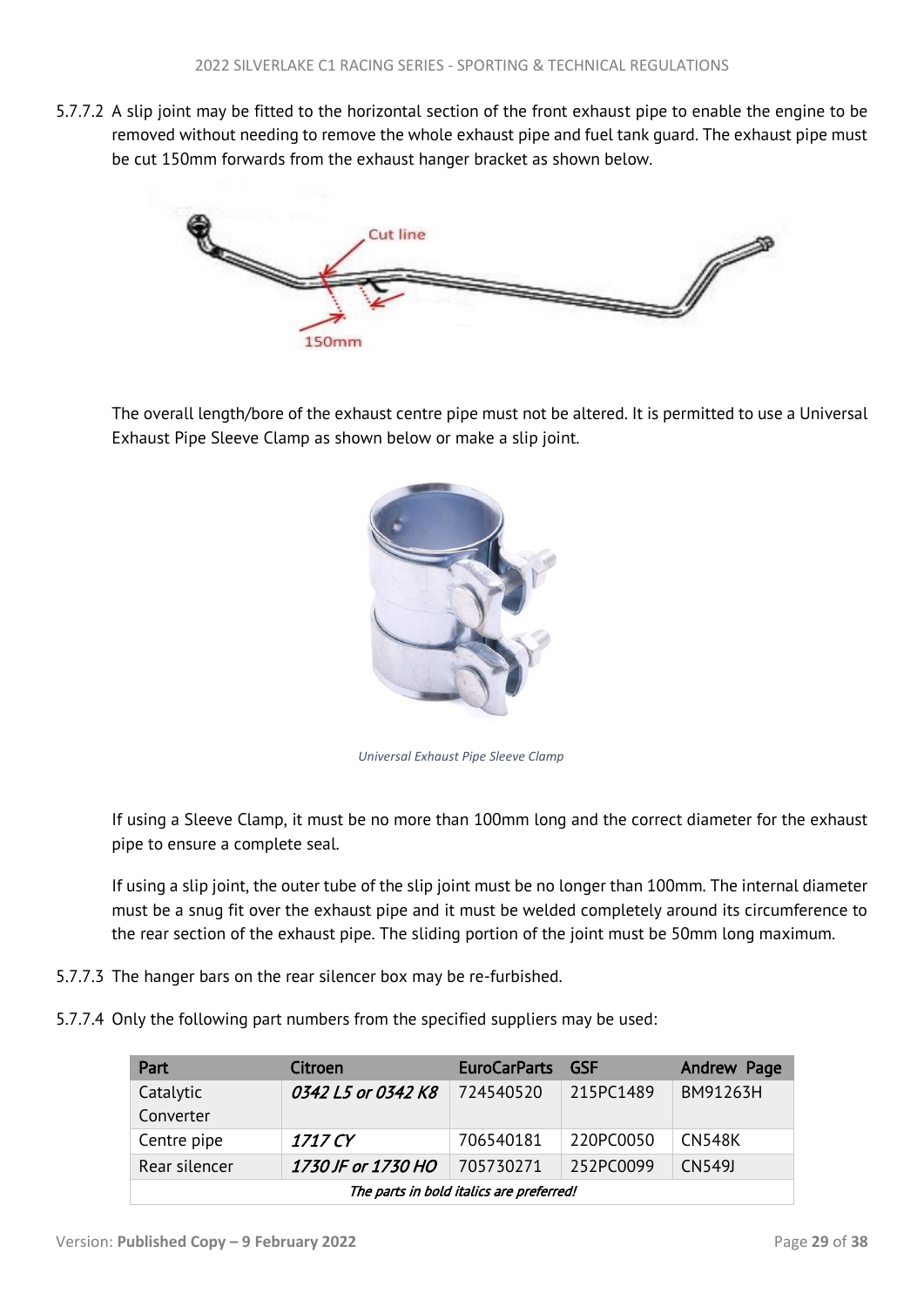## <span id="page-30-1"></span>5.7.8 Ignition Systems

- 5.7.8.1 No modifications or additions to the standard ignition system are allowed.
- 5.7.8.2 The Engine Control Unit (ECU) must be installed with the C1 Racing Club 'Map'. The Organisers reserve the right to download data from a competitors ECU and to upload C1 Racing Club data to the ECU. The Organisers reserve the right to require competitors to submit the car ECU for compliance checking at any time.
- 5.7.8.3 It is mandatory to use spark plugs in matching sets of three. Only the following part no's/descriptions are permitted; Denso K20HR-U11, NGK LFR6C-11, Bosch FR8 SC+ or Bosch FR7 SE.

#### 5.7.9 Fuel Delivery Systems

- 5.7.9.1 The manufacturer's entire fuel delivery system must be retained unmodified.
- 5.7.9.2 The use of alternative fuel pumps or pressure regulation equipment is prohibited.

#### <span id="page-30-0"></span>5.8 SUSPENSIONS

## 5.8.1 Permitted Modifications

5.8.1.1 Only the following damper part numbers from the specified suppliers may be used.

| Part              | Citroen | <b>KYR</b> |
|-------------------|---------|------------|
| Front left strut  | 5202 SA | 332808     |
| Front right strut | 5202 SC | 332807     |
| Rear damper       | 5206 EG | 343808     |

- 5.8.1.2 Modifications to dampers are not permitted. Bump stop rubbers must be the standard OEM type. The use of more than one bump stop per damper is not permitted. Only bump stops intended by the manufacturer for fitment to the front of the car may be fitted to the front of the car. Only bump stops intended by the manufacturer for fitment to the rear of the car may be fitted to the rear of the car.
- 5.8.1.3 The only spring set permitted allowed is the Apex 70-4200. Rear Springs must be fitted in the correct orientation (closed coils to the bodyshell) and fitted with standard OEM rubber seats.
- 5.8.1.4 Upper and/or lower front strut braces are permitted, providing that they are bolt-in items that require no modifications to the bodyshell for fitment and that they are firmly attached to the bodyshell at both ends.
- 5.8.1.5 C1 Racing Club supplied lower front wishbones must be used together with the C1 Racing Club extended driveshafts and track rod extenders. The standard front wishbone rear bush may be fitted replaced with Powerflex Polybush part no: PFF12/702. It is permitted to 'tack' weld the outer casing of the Polybush to the wishbone.
- 5.8.1.6 Rear wheel geometry may be adjusted by the use of shims fitted between the rear suspension cross member and the wheel bearing hub assembly. Standard bolts must be used and one bolt position must have no shims. The maximum rear camber permitted is -3.5°.
- 5.8.1.7 Front wheel camber must not exceed -4.0°.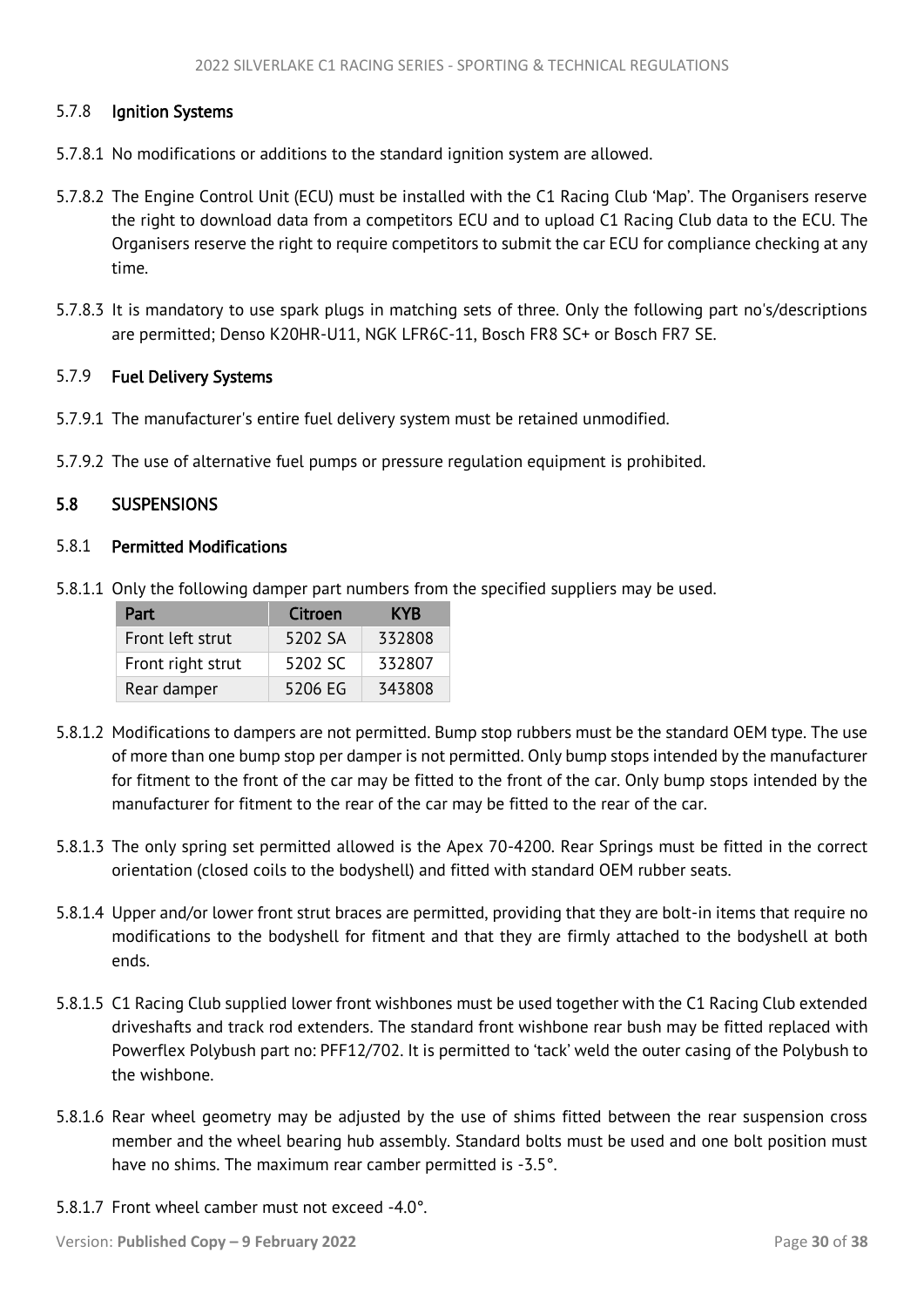<span id="page-31-2"></span>5.8.1.8 Anti-roll bar drop links may be replaced by Honda Civic drop link rods with part number 90112SE0000.

5.8.1.9 No other modifications are allowed.

## 5.8.2 Prohibited Modifications

No modifications to the suspension, mounting points, rubber bushes, shock absorbers, springs or wheel alignment geometry are allowed other than from the consequences of changes by those specified in 5.8.1.

## <span id="page-31-0"></span>5.9 TRANSMISSIONS

5.9.1 Either of the following standard Citroen C1 gearboxes must be used and without modification:

|             | C550 (2005 -<br>Sept2010) | C553 (Sept2010 -<br>May2014) |
|-------------|---------------------------|------------------------------|
| First       | 3.545                     | 3.545                        |
| Second      | 1.913                     | 1.913                        |
| Third       | 1.310                     | 1.161                        |
| Fourth      | 1.027                     | 0.973                        |
| Fifth       | 0.850                     | 0.804                        |
| <b>Diff</b> | 3.550                     | 3.550                        |

- 5.9.1.1 The 3.550 final drive must be used; no other final drive is permitted.
- 5.9.1.2 The use of any Limited Slip Differential or any device which provides similar influence upon the front wheels is not permitted.

#### 5.9.2 Permitted Modifications

- 5.9.2.1 C1 Racing Club supplied extended drive shafts and track rod extenders must be used in conjunction with C1 Racing Club supplied wishbones.
- 5.9.2.2 It is permitted to use any of the permitted gearboxes in any of the permitted cars.
- 5.9.2.3 Cars fitted / adapted with the standard unmodified OEM Automated Gearbox actuation system, may only be used by a team where a minimum of one disabled team driver is registered and driving in that team car for any event entered.

# <span id="page-31-1"></span>5.10 ELECTRICS

#### 5.10.1 General

The standard C1 electrical system must be retained. It is not permitted to modify the wiring loom or its ancillaries except for the following and/or as described in 5.10.1.1, 5.10.1.2:

- Air bag firing mechanism must be removed.
- Wires for the additional optional front spot lights as defined in 5.10.2.3.
- Wires for optional identification lights as defined in 5.10.2.4.
- Modification to reverse light wiring to convert to rain light as defined in 5.10.3.
- The fitment of a Master Switch circuit breaker as defined in 5.10.7.
- Modification to ignition switch as defined in 5.10.8.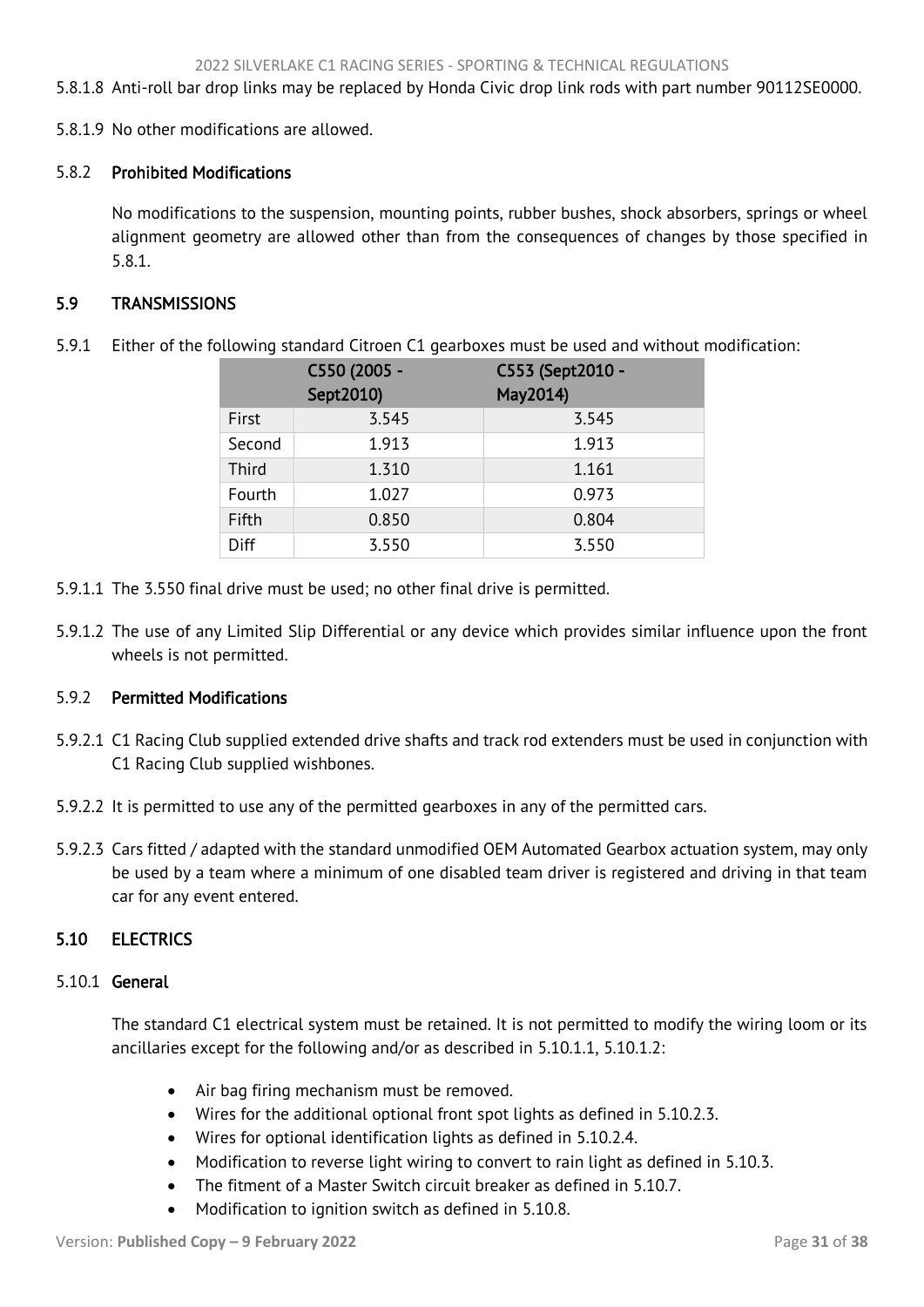- The air bag ecu may be removed.
- 5.10.1.1 Power for cameras must be taken from the power feed to the cigarette lighter socket or from the power feed described in 5.10.1.2. It is permissible to fit a cigarette lighter socket multi way adaptor.
- 5.10.1.2 The positive feed to the transponder must be taken from the blue wire on the back of the ignition switch multi cable connector.
- 5.10.1.3 Nothing may be plugged into the OBD port unless directed by the organisers. The OBD port must be permanently connected to the car's electronic systems as manufactured. No modifications are allowed to the OBD connector or the wiring to it.

# 5.10.2 Exterior Lighting

- 5.10.2.1 All standard lights (front and rear side lights, 3(three) brake lights, front and rear indicators, dip and main beam headlights, rain lights) must all be present and working.
- 5.10.2.2 Standard or standard pattern light units must be used. HID, LED and upgraded H4 bulbs are permitted.
- 5.10.2.3 One pair of C1 Series Organiser supplied or Masai (SKU 8-REC-4-LED-40W-Com-6012) LED spot lights may be fitted directly to the mandatory unmodified fitting bracket as supplied by the C1 Racing Club. The spot lights must be fed from a fused relay that is operated by an input from the main beam light wires behind the left-hand side headlight unit. The spot lights must activate at the same time as the standard main beam bulbs and no additional or independent operation is permitted. Additional internal switches are not allowed.
- 5.10.2.4 Identification lights are permitted. These lights must be non-flashing or phasing and must emit a mono colour only. Power must be supplied by the side light circuit. The identification lights must activate at the same time as the standard side lights and no additional or independent operation is permitted. Additional internal switches are not permitted.
- 5.10.2.5 All lights detailed in Regulation 5.10.2.1 must be in working order throughout the entire Event.

# 5.10.3 Rain Light

- 5.10.3.1 The reversing light must be converted to a red bulb and illuminate simultaneously with the rear fog light to act as Motorsport UK compliant rain lights as defined in K.5.1. No additional rain lights are permitted.
- 5.10.3.2 Additional wiring may be fitted to link the rear fog light to the reversing light or the links in the reversing light fitting may be altered so the reversing light is illuminated when the rear fog light circuit is active.

#### 5.10.4 Batteries

5.10.4.1 The 12-volt battery must be equivalent in size, weight and amp hours as the manufacturer's original fitment in the standard position and must be firmly secured.

# 5.10.5 Alternator / Charging Circuit

5.10.5.1 A functioning standard OEM specification alternator must be fitted. No modifications are allowed to the alternator, its drive mechanism or electrical circuits.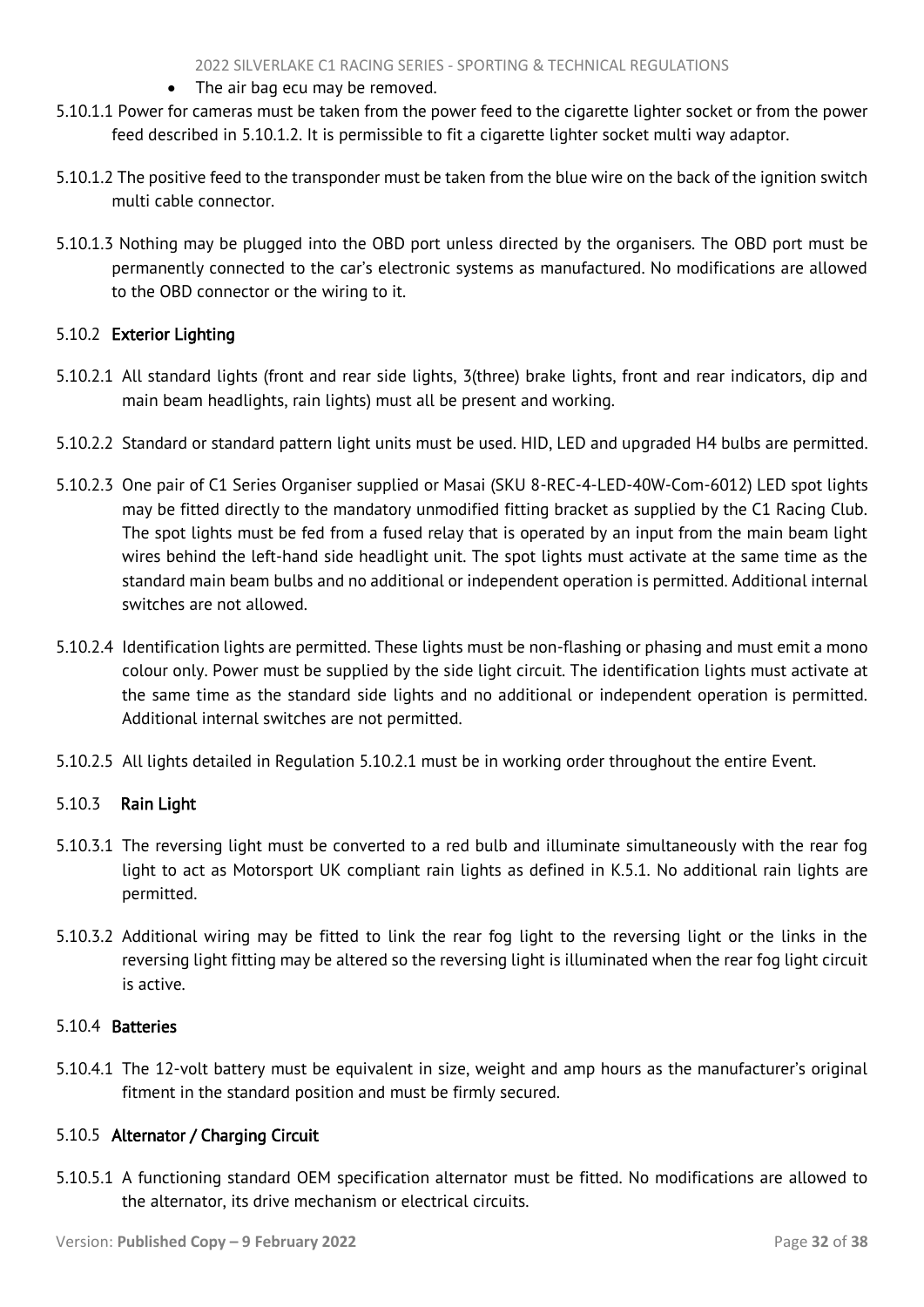- <span id="page-33-1"></span>5.10.5.2 The auxiliary belt must have sufficient tension to make the alternator function as intended by the manufacturer.
- 5.10.5.3 The Charging Circuit must be connected and operational (as designed) at all times whilst the Engine is running.

#### 5.10.6 Windscreen Wipers

5.10.6.1 Standard or standard pattern front and rear windscreen wipers and washers must be fitted and fully operational. The front wiper blade must be a minimum of 650mm long. No modifications are permitted to the windscreen wiper blade, windscreen wiper mechanism or windscreen washer system.

#### 5.10.7 Master Switch

- 5.10.7.1 Should a solid state master switch battery isolator not be fitted; a cable operated master switch battery isolator must be mounted on the centre console within the confines of 2 vertical planes which are defined by the external faces of the centre console and a horizontal plane at the level of the bottom of the heater controls. A rearward extension to the mounting position is permitted to enable operation of the master switch with the driver seated in the full racing position with seat belts firmly secured.
- 5.10.7.2 One side of the secondary switch labelled Z or 2 on the back of the master cut-out switch must be introduced into the blue wire from the ignition switch multi cable connector.
- 5.10.7.3 Should a solid-state master switch battery isolator be installed; the internal operating buttons must be mounted on the centre console within the confines of 2 vertical planes which are defined by the external faces of the centre console and a horizontal plane at the level of the bottom of the heater controls. A rearward extension to the mounting position is permitted to enable operation of the internal operating buttons with the driver seated in the full racing position with seat belts firmly secured.
- NB: Motorsport UK Yearbook:

8.1: The circuit breaker, when operated, must isolate all electric circuits with the exception of those that operate fire extinguishers

8.1.1 Push-button circuit breakers must only isolate the electrical circuits, any re-set must be operated by a separate button or switch.

#### 5.10.8 Ignition Switch

5.10.8.1 It is permitted to modify the ignition switch so that the steering lock is disabled.

## <span id="page-33-0"></span>5.11 BRAKES

- 5.11.1 Mintex MDB2743-1144 or MDB2743-F4R brake pads supplied by the C1 Racing Club must be used.
- NB. MDB2743-F4R brake pads are preferred for events of 4hrs +
- 5.11.2 The ABS system must be operational at all times.
- 5.11.3 Standard or standard pattern brake discs must be used. Brake discs with any friction surface grooves, holes, slots or other performance enhancing features are not permitted.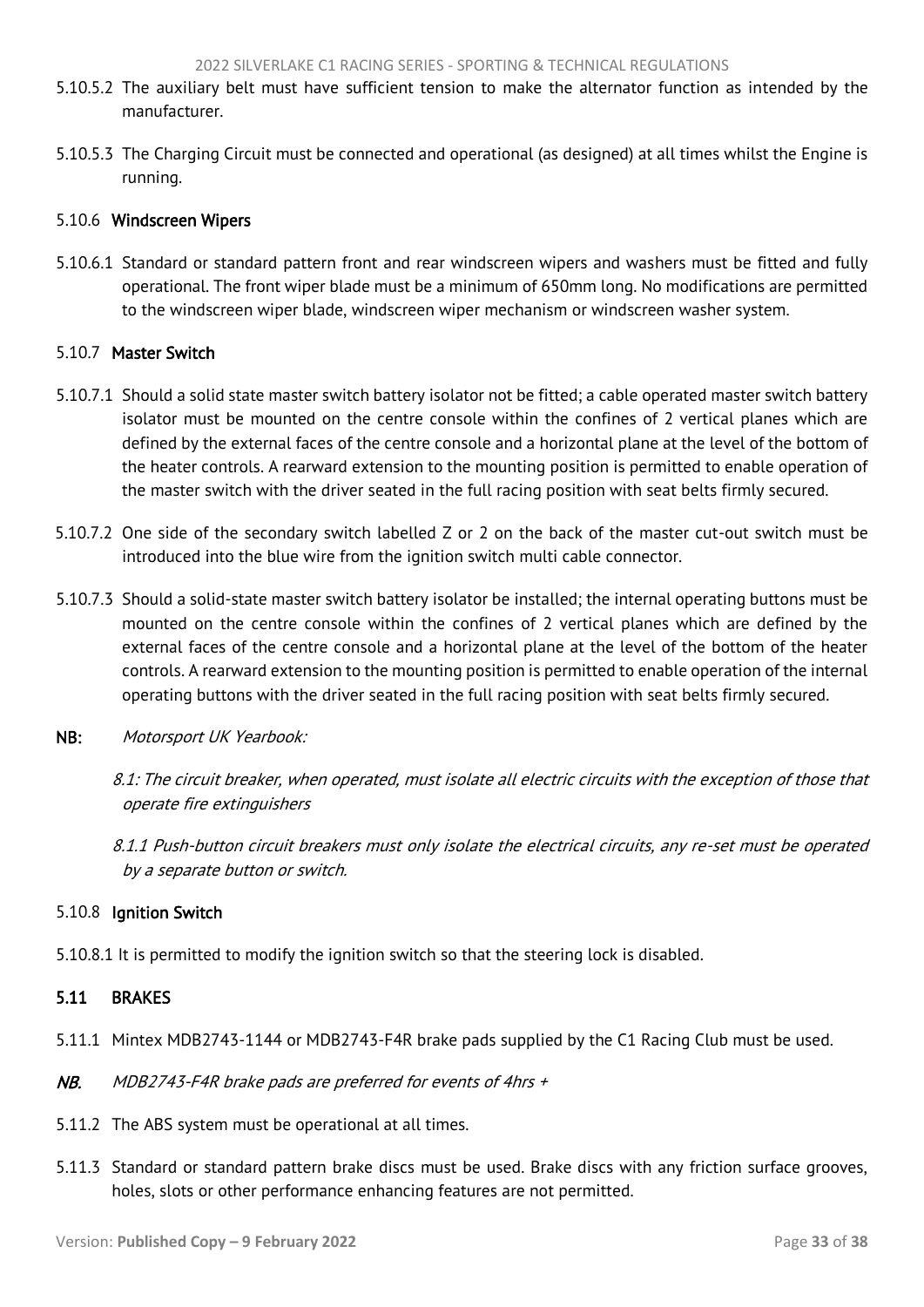- <span id="page-34-3"></span>5.11.4 It is not permitted to modify the brake pipes. Standard rubber brake hoses may be replaced by braided hoses.
- 5.11.5 The standard handbrake (and system) must remain in the manufacturers production position and be fully operational.

## <span id="page-34-0"></span>5.12 WHEELS/STEERING

- 5.12.1 Other than the extended track rod kit available from C1 Racing Club, no modifications of any kind are allowed to the steering system.
- 5.12.2 The standard steering wheel may be used. A Motorsport UK approved alternative steering wheel and either quick release or fixed boss is permitted.
- 5.12.3 The standard horn must be fitted, working and operated from the steering wheel centre.
- 5.12.4 The driver and passenger airbag must be completely removed.
- 5.12.5 Wheel spacers are not permitted.
- 5.12.6 Standard wheel bolts must be used, wheel studs are not permitted.
- 5.12.7 Original Equipment Citroen 4.5J x 14ET39 steel wheels or Citroen alloy wheels, part number 9607W4, must be used.

#### <span id="page-34-1"></span>5.13 TYRES

#### 5.13.1 Specification

- 5.13.1.1 The regulation size is 155/55 R14
- 5.13.1.2 The use of tyre heating/heat retention devices, tyre treatments and compounds are prohibited.
- 5.13.1.3 Tyre planing / shaving is permitted.
- 5.13.1.4 Adjudication of tyre legality will be undertaken by a nominated official of the Organisers who will be considered a Judge of Fact.

# 5.13.2 Nominated Manufacturer

5.13.2.1 All tyres used during an event must be Nankang AS-1, supplied by Nankang UK with the C1 Racing Club logo moulded or branded into the sidewall.

#### <span id="page-34-2"></span>5.14 WEIGHT

5.14.1 The weighing machinery system employed from event to event may differ. At some venues the on-site weighing system may be used and at other venues the C1 Racing Club weighing system may be used. When the chosen system has been nominated at the event by the C1 Racing Club, that same system will be employed for the entirety of that event and used in the enforcement of the following rules up to and including 5.14.9.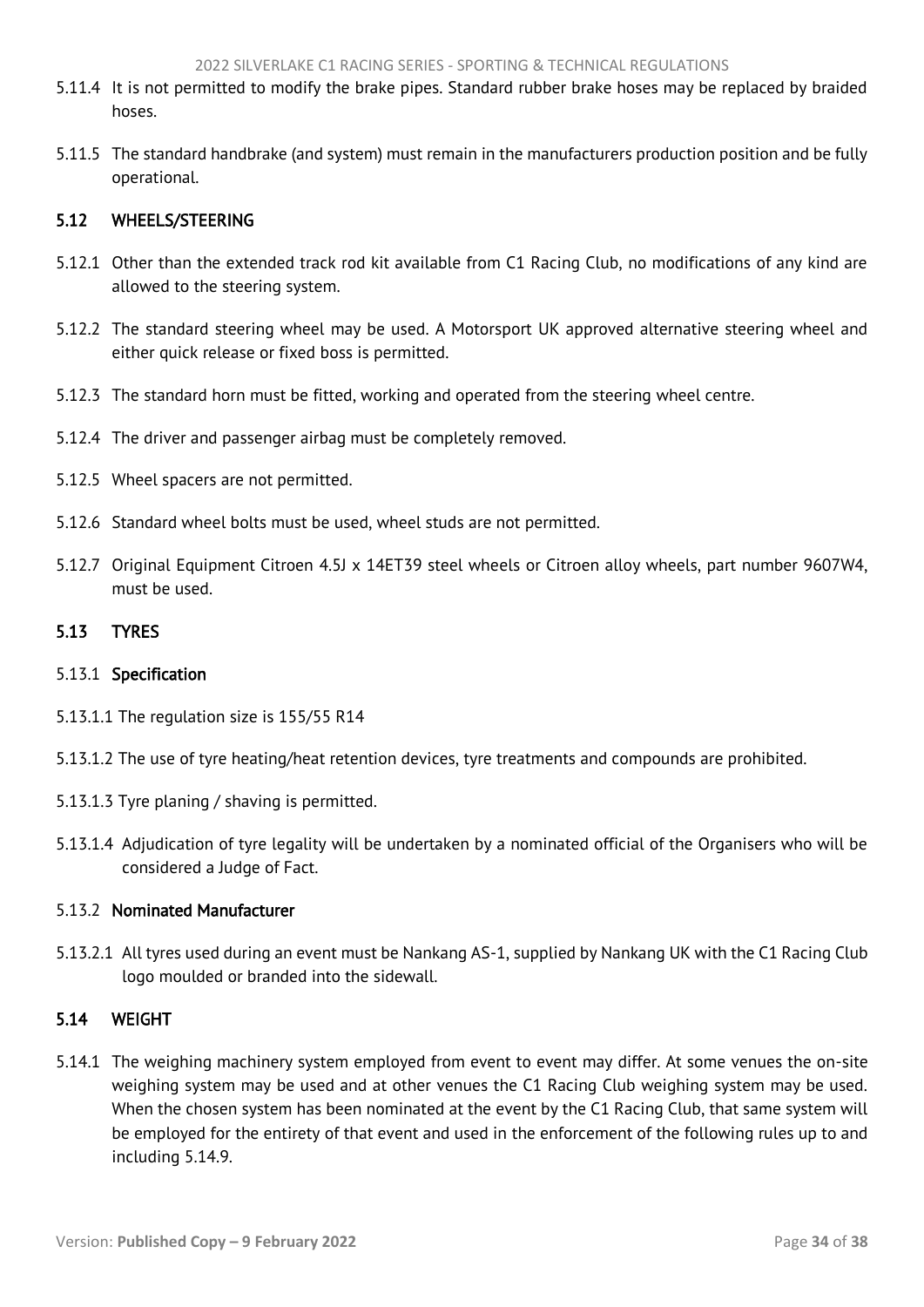#### 2022 SILVERLAKE C1 RACING SERIES - SPORTING & TECHNICAL REGULATIONS

- <span id="page-35-1"></span>5.14.2 Car's must be presented to the Organisers in the designated area for pre-qualification weight check during the allotted time period as illustrated in the final instructions or alternatively as advised verbally on the day. A combination of the weight of the lightest driver and the weight of the car will be used to establish the actual weight of the car which will then determine the need for additional ballast or not. The required weight of the vehicle including a full (standard and unmodified) tank of fuel and a washer bottle full of water-based fluid only and including the lightest driver in full racing attire must be a minimum of 940kg.
- 5.14.3 Should ballast be required to meet the minimum weight; it must be fitted to the upper face of the tray supplied by the C1 Racing Club. The tray must be attached to the 4(four) passenger seat mounting points using three 3(three) x OEM seat mounting bolts and one (competitor supplied) pre-drilled socket cap head screw fitted to the near side rear position. The ballast must be bolted to the tray using 4 x M8 bolts, one of which must be (competitor supplied) drilled through the head to accept a sealing wire and fitted to the near side rear position. On completion of the fitting of ballast to meet the minimum weight requirement the 2(two) drilled headed bolts will be wired together by the Organisers and sealed with a C1 Racing Club seal. From the time of fitment and for the duration of the event, this seal and seal system will fall under the description of a mandatory part, and must remain in place and shall be effective for the duration of the event. The removal or modification of the seal or seal system will render the car noncompliant with these technical regulations (see 5.14.7)
- 5.14.4 Registered and entered drivers (for the event) of the car may be required to be weight checked wearing full racing attire to establish the validity of the nominated lightest driver.
- 5.14.5 It is not permitted for drivers to carry ballast on their person at any time during the event.
- 5.14.6 Post qualification and or race, cars (including the driver) may be subject to weight checking. The required weight of the car and driver as captured in parc fermé and displaying the unbroken ballast seal is a minimum of 910kg.
- 5.14.7 Cars with a weight seal which Organiser's judge to be broken or tampered with will be reported to the Motorsport UK Scrutineer for investigation, and will incur the penalties described in 5.14.10.
- 5.14.8 The penalty for a car and driver as described in 5.14.6 not meeting the required minimum weight of 910kg post qualifying will be determined by the Organisers and may be reported by the Motorsport UK Scrutineer to the Clerk of the Course for further penalty.
- 5.14.9 The penalty for a car and driver as described in 5.14.6 not meeting the required minimum weight of 910kg post-race is disqualification from the event in its entirety, which includes an automatic report to the Clerk of the Course by the Motorsport UK Scrutineer.
- 5.14.10 The penalty for a car and driver not meeting the requirement of 5.14.3 and adjudged by the organisers to fall foul of 5.14.7 is disqualification from the event in its entirety, which includes an automatic report to the Clerk of the Course by the Motorsport UK Scrutineer.

# <span id="page-35-0"></span>5.15 FUEL TANK AND FUEL

# 5.15.1 Fuel Tank

5.15.1.1 The fuel tank must be a Citroen C1 standard production item fitted in the manufactured original position.

Version: **Published Copy – 9 February 2022** Page **35** of **38** 5.15.1.2 Modifications to the fuel tank, sender unit, fuel pump and pressure regulator are not permitted.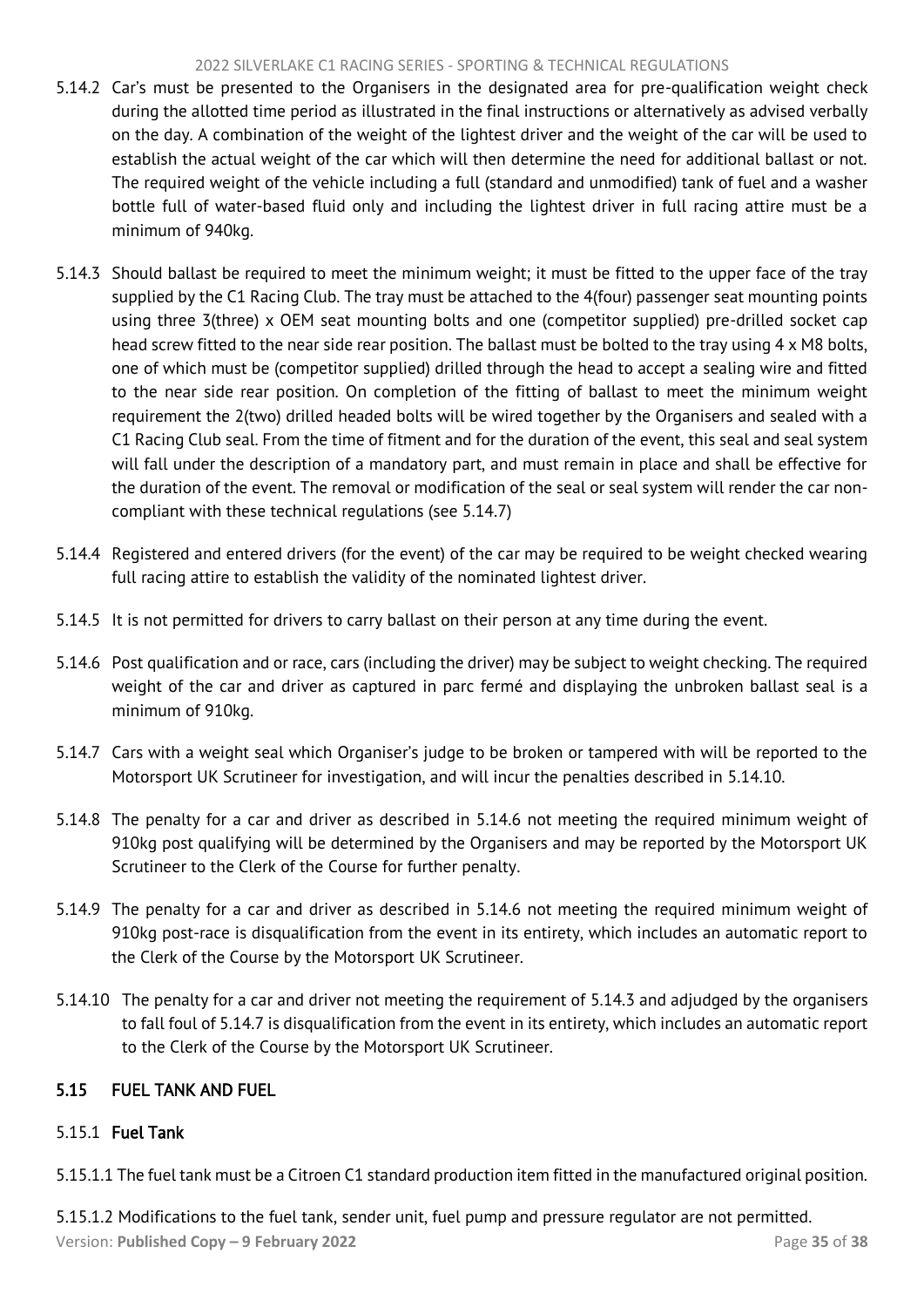<span id="page-36-1"></span>5.15.1.3 The fuel pump cover panel must allow access to the fuel pump and pressure regulator. The cover panel may be modified and have additional mechanical fasteners fitted to enable access to the fuel pump and pressure regulator.

# 5.15.2 Filler Cap

A filler cap must be fitted. The standard lockable filler cap must be replaced by a non-lockable one.

# 5.15.3 Tank Guard

A fuel tank guard supplied by the C1 Racing Club must be fitted in the location specified.

# 5.15.4 Fuel

- 5.15.4.1 Petrol as available and sourced from roadside filling stations to BS EN 228 standard must be used, is the only fuel to be used. The modification of fuel including the use of additives is not permitted. The removal of the ethanol content from the fuel is not permitted.
- 5.15.4.2 Other than the OEM introduction of air and fuel (as described in 19.4.1) into the engine, the introduction of any other media into the combustion chambers is not permitted.
- 5.15.4.3 An audit trail for all fuel purchased and used in any event must be demonstrable.

# <span id="page-36-0"></span>5.16 COMPETITION NUMBERS/DECALS

# 5.16.1 Positions

- 5.16.1.1 To be eligible to compete in any event all vehicles must carry a BRSCC decal on each side and in an unobscured position when viewed from a direct side elevation and as illustrated in 5.17.1.3.
- 5.16.1.2 Race numbers must be located on the rear side windows and windscreen as required by Section Q 11.5 of the Motorsport UK Yearbook. An additional black car number (minimum digit height size 125mm) on a white background A5 size only is required in the top right-hand corner of the rear tailgate. For races with night time running, the white background must be an electroluminescent panel and must be of A5 size only. Power must be supplied by the side light circuit. The electroluminescent panel must activate at the same time as the standard side lights and no additional or independent operation is permitted. Additional internal switches are not allowed.
- 5.16.1.3 Competitors must locate, unmodified and in the intended orientation the decals of the series sponsors and associates on the cars, as follows:
	- Windscreen Sunstrip & Tailgate Sunstrip & to the left of Tailgate catch: SILVERLAKE
	- Front & Rear numberplates: NANKANG
	- To the right of the Tailgate catch: C1 CLUB
	- Front wings (left & right) (as illustrated): BRSCC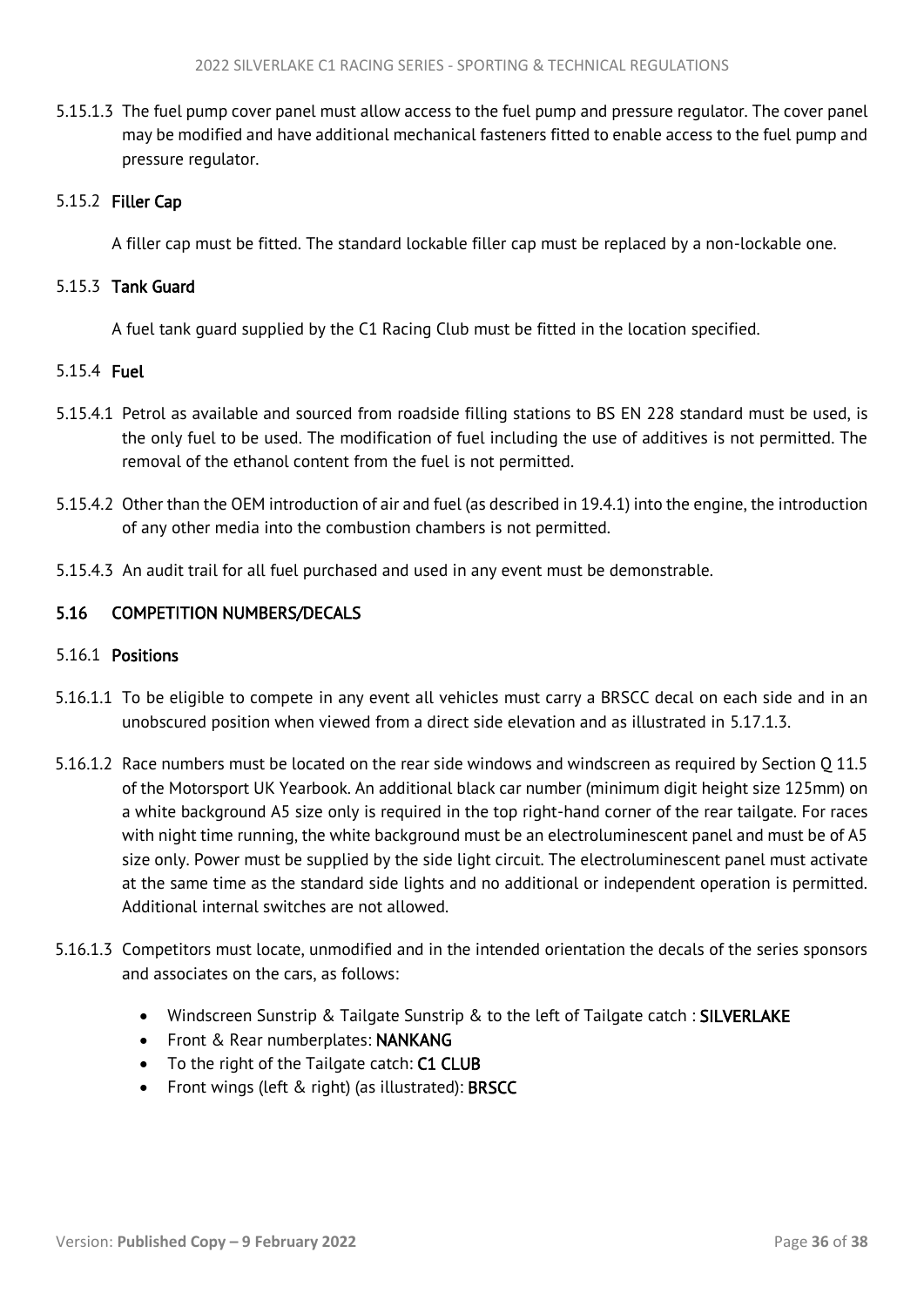<span id="page-37-1"></span>The following diagram shows areas in red that are reserved for sponsor and associate stickers:



# <span id="page-37-0"></span>5.17 MISCELLANEOUS

- 5.17.1 Towing eyes must be fitted front & rear and must comply with Q 13.1.3.
- 5.17.2 Electronic pit boards are not permitted. These include any device that is attached by cable or wirelessly to a computer for the purpose of passing messages from the pit wall to a driver. Motorised pit board deployment mechanisms are not permitted. It is permitted to illuminate a manual pit board at night.